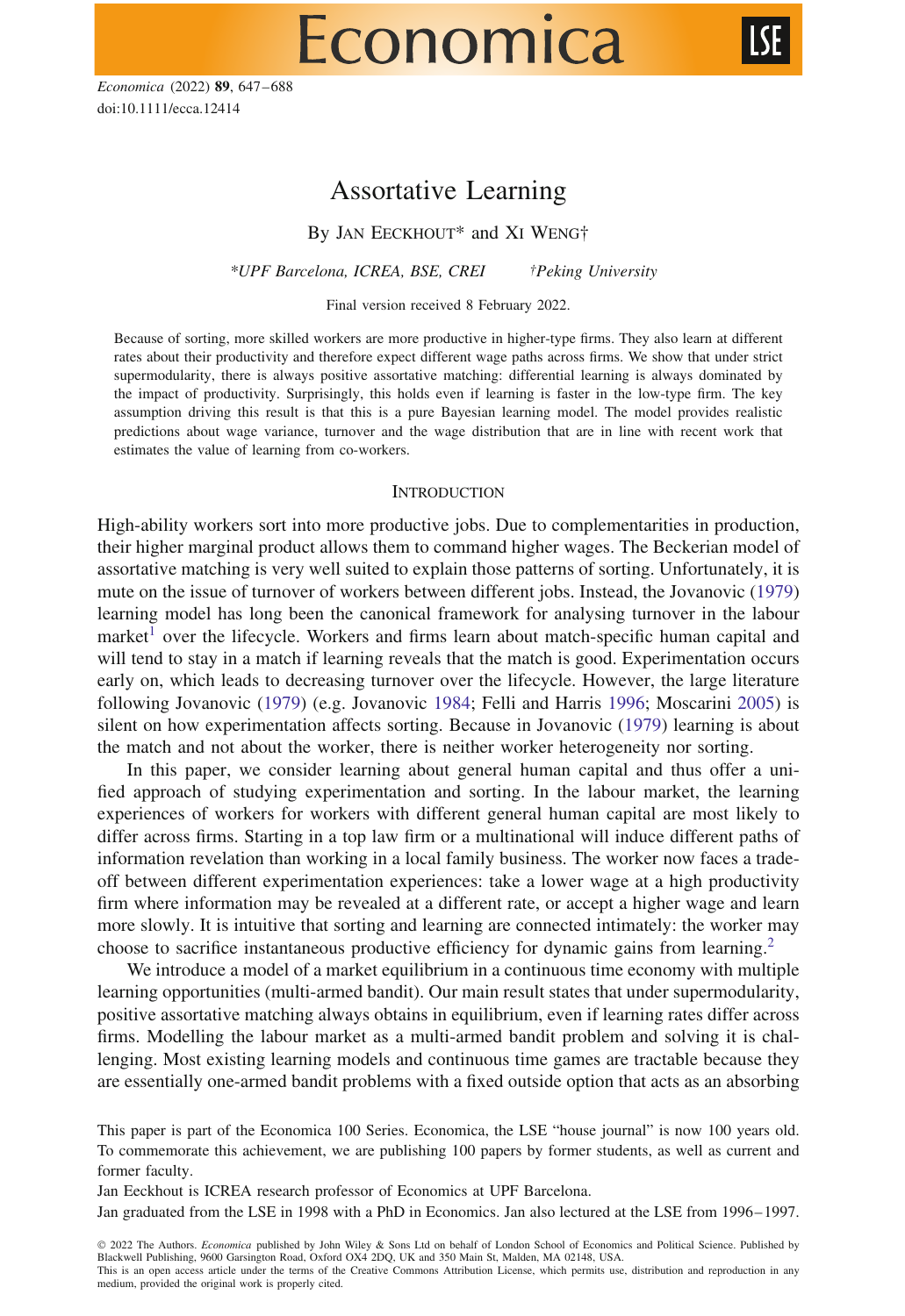state. One-armed bandit problems typically have attractive properties, including reservation strategies. Instead, multi-armed bandits in general do not have reservation strategies when arms are correlated, even if the learning rate is the same across firms.<sup>3</sup> But our labour market is not exactly identical to the canonical bandit problem. First, there is a continuum of experimenters, and as a result of two-sided heterogeneity, deviations and off-equilibrium path beliefs affect equilibrium non-trivially. Second, because of competitive wage determination a` la Jovanovic [\(1979\)](#page-41-0), the payoffs are endogenous. Finally, because workers learn about general human capital instead of match-specific human capital, the arms are positively correlated.

We find that the competitive wage determination (endogenous payoffs) enables us to apply the theoretical results in Eeckhout and Weng [\(2015\)](#page-41-4), and derive a new condition that we call the *no-deviation condition*. In addition to the well-known conditions of value matching (level) and smooth pasting (first derivative), this condition implies that the second derivatives of the value function must be equal whenever the agent switches action. We further show that supermodularity of the production technology is a sufficient condition for positive assortative matching, and that the equilibrium allocation is unique. Those workers with the highest beliefs about their ability will in equilibrium sort into those firms that are most productive. Moreover, we can solve analytically for the equilibrium allocation in terms of the cut-off belief, and we derive in closed form the stationary distribution of beliefs.

While in most of the analysis we consider common variance across firms, it turns out that the sorting result holds for different learning rates (noise) across firms, even if the rate of learning is slower in the high-type firm. It is conceivable that with supermodularity and a learning rate no smaller in high-type firms, there will be positive sorting. The high-type firm is superior in both the learning rate and productive efficiency. But if high-type firms learn at a sufficiently slower rate (the noise is sufficiently high), then the signal-to-noise ratio in the high-type firm may well be lower. The reason why this nonetheless does not affect the learning is that the value of learning also depends on the degree of convexity of the value function (from Ito's Lemma), in addition to the signal-to-noise ratio. But by the no-deviation condition, at the cut-off belief, the degree of convexity is the same in both firms and therefore the equilibrium value of learning is the same, no matter the difference in signal-to-noise ratios. Key here is that wages are endogenous and determined competitively. That is why this property does not necessarily hold in the canonical multi-armed bandit problem.

In our decentralized equilibrium, there is a source of market incompleteness: wages are spot market prices only and cannot be made contingent on future realizations. In order to study a counterfactual economy with commitment, we consider the same problem but with the modification that the high-type firms can commit to maximizing profits contingent on future realizations, and we analyse this problem in the steady state. We find that this problem is equivalent to the planner's problem under stationarity. We show that the planner's optimal stationary allocation coincides with the decentralized equilibrium allocation without commitment, even if learning rates differ across different firms. Hence the decentralized equilibrium is efficient in the sense that introducing commitment does not change the equilibrium allocation. It turns out that the efficiency result and proof crucially hinge on the martingale property inherent in Bayesian learning. The martingale property implies that no matter how fast workers learn, the expected beliefs about their ability will stay the same. Since under strict supermodularity, the differential in expected output between working in high- and low-productivity firms is monotonically increasing in the likelihood that the worker has high ability, reallocating a group of low-belief workers to a better match will decrease expected outputs no matter how fast they learn.

We extend our analysis of Bayesian learning to allow for *observable* human capital accumulation. This adds realism in the sense that workers learn on the job and increase their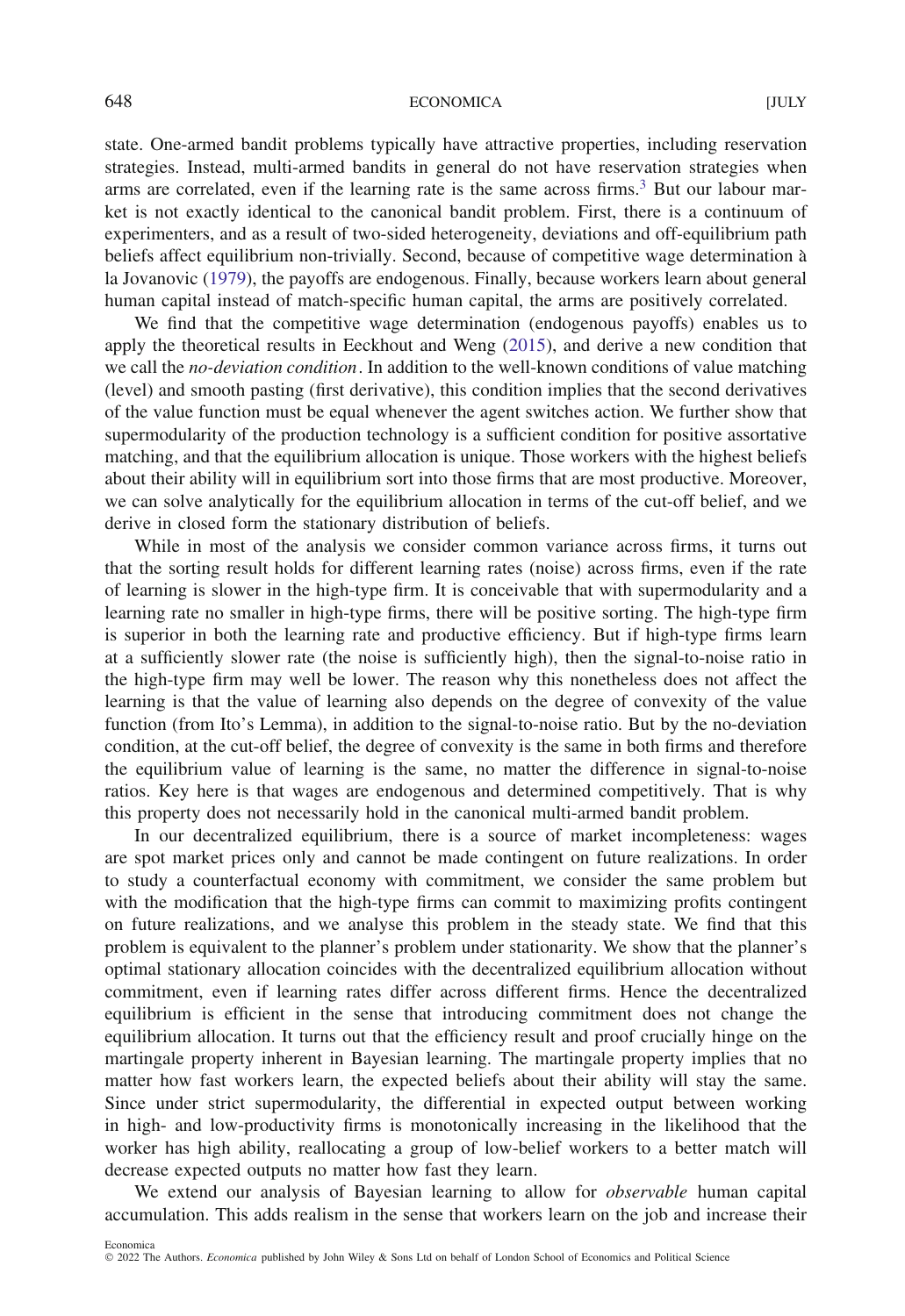2022] ASSORTATIVE LEARNING 649

productivity with tenure, yet we do not resort to non-Bayesian updating. Now cut-off types that characterize the equilibrium allocation depend on the degree of observable experience, and beliefs continue to follow a martingale process. The properties of our equilibrium extend to this more general human capital accumulation case. We also establish that positive assortative matching can fail if the updating process is not Bayesian (this can be interpreted, for example, as a technology of *unobserved* human capital accumulation in addition to the information extraction).

#### *Literature*

The motivation of our analysis and the results is obviously closest related to the labour market learning literature such as Jovanovic [\(1979,](#page-41-0) [1984\)](#page-41-1), Harris and Holmström ([1982\)](#page-41-5), Moscarini [\(2005\)](#page-41-3), Papageorgiou [\(2014\)](#page-41-6), Pastorino [\(2015\)](#page-41-7), Li and Weng [\(2017\)](#page-41-8), and Felli and Harris [\(2018\)](#page-41-9).<sup>4</sup> Yet there is a close relation to both the experimentation literature (Bolton and Harris [1999;](#page-41-10) Keller *et al.* [2005;](#page-41-11) Strulovici [2010\)](#page-41-12) and the literature on continuous time games (Sannikov [2007,](#page-41-13) [2008\)](#page-41-14). Most models of learning have a finite set of players and have an absorbing state. Our model has a continuum of agents and there is learning in all states. Moreover, it is essentially a competitive model with equilibrium prices, therefore payoffs from learning are endogenous.

The idea of analysing a matching model where the current allocation determines the future type is first explored in Anderson and Smith [\(2010\)](#page-41-15). They find the opposite result to ours: positive assortative matching fails even under supermodularity.<sup>5</sup> They analyse a two-sided matching model of reputations with imperfect information about both matched types.<sup>[6](#page-39-5)</sup> Our setup differs substantially, but the main difference is in the information extraction. Their agents infer the type of each of the matched partners from the realization of a *joint* signal.[7](#page-39-6)

# I. THE MODEL ECONOMY

#### *Population of firms and workers*

The economy is populated by a unit measure of workers and a unit measure of firms. Both firms and workers are *ex ante* heterogeneous. The firm's type  $y \in \{H, L\}$  represents its productivity. The type *y* is observable to all agents in the economy. The fraction of *H* firms is  $\pi$ , and all firms are infinitely-lived. The worker ability  $x \in \{H, L\}$  is not observable, to both firms and workers; that is, information is symmetric.<sup>[8](#page-39-7)</sup> Nonetheless, both hold a common belief about the worker type, denoted by  $p \in [0, 1]$ . Upon entry, a newly born worker is of type *H* with probability  $p_0$ , and of type *L* with probability  $1 - p_0$ . Workers die with exogenous probability  $\delta$ . New workers are born at the same rate.<sup>9</sup>

# *Preferences and production*

Workers and firms are risk-neutral and discount future payoffs at rate  $r > 0$ . Utility is perfectly transferable. Output is produced in pairs of one worker and one firm,  $(x, y)$ . Time is continuous. Positive output produced consists of a divisible consumption good and is denoted by  $\mu_{xy}$ . We assume that more able workers are more productive in any firm,  $\mu_{Hy} \geq \mu_{Ly}$  for all *y*, and refer to this as worker monotonicity. While it is often useful, we do not in general assume firm monotonicity, which would be  $\mu_{xH} \geq \mu_{xL}$  for all x. Strict supermodularity is defined in the usual way as

$$
\mu_{HH}-\mu_{LH}>\mu_{HL}-\mu_{LL},
$$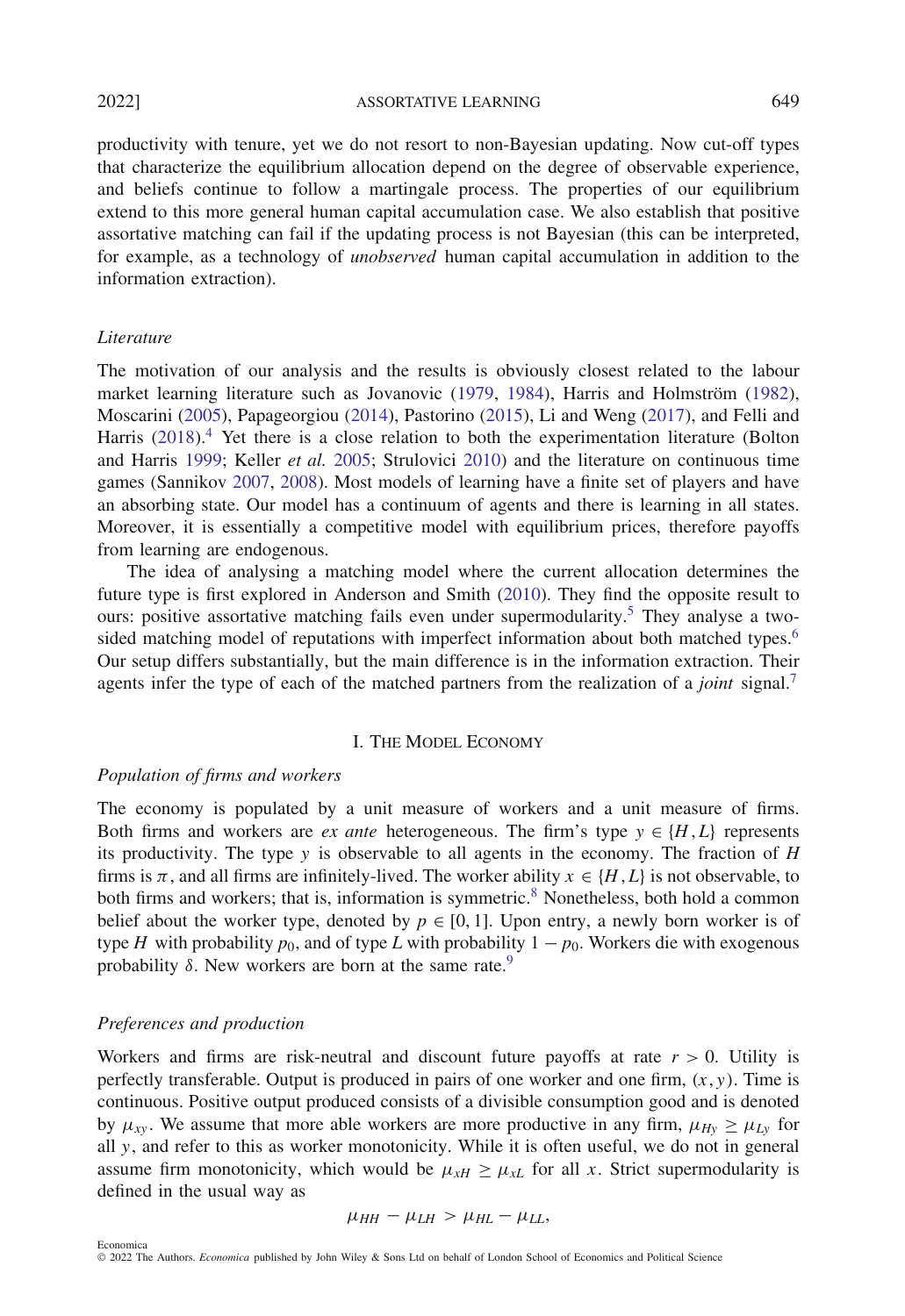with the opposite sign for strict submodularity. Throughout the paper, we will mean strict supermodularity when we mention just supermodularity, and likewise for submodularity.

#### *Information*

Because worker ability is not observable to both the worker and the firm, parties face an information extraction problem. They observe a noisy measure of productivity, denoted by  $X_t$ . Cumulative output is assumed to be a Brownian motion with drift  $\mu_{XY}$  and common variance  $\sigma^2$ .

$$
X_t = \mu_{xy} t + \sigma Z_t,
$$

where  $Z_t$  is a standard Wiener process, and as a result,  $X_t$  is normally distributed with mean  $\mu_{xy}t$  and variance  $\sigma^2t$ . By Girsanov's Theorem, the probability measures over the paths of two diffusion processes with the same volatility but different bounded drifts are equivalent, that is, they have the same zero-probability events. Since the volatility of a continuous-time diffusion process is effectively observable, the worker's type could be learned directly from the observed volatility if  $\sigma$  depends on workers' types.<sup>10</sup>

#### *Equilibrium*

We consider a stationary competitive equilibrium in this economy. With two types of firms and a continuum of *p* values in this market, take a competitive wage schedule  $w_y(p)$  as given, which specifies the wage for every possible type  $p$  worker working in firm  $y$ .<sup>[11](#page-39-10)</sup> Denote by  $V_y$  the stationary discounted present value of the competitive profits for firm *y*. The flow profit can be written as  $rV_y$ .<sup>[12](#page-39-11)</sup> Now we are ready to define the notion of competitive equilibrium.

<span id="page-3-0"></span>**Definition 1.** A stationary competitive equilibrium consists of a competitive wage schedule  $w_y(p) = \mu_y(p) - rV_y$ , where  $\mu_y(p) = p\mu_{Hy} + (1-p)\mu_{Ly}$  denotes the expected productivity of worker *p* in firm  $y \in \{H, L\}$ , and worker *p* chooses the firm *y* with the highest discounted present value. The market clears such that the measure of workers in *L* firms is  $1 - \pi$ , and the measure of workers in *H* firms is  $\pi$ .

We would like to point out several things about this definition. First, the definition of competitive equilibrium implies that identical types will obtain the same payoff. A firm *y* earns the same flow profit for every *p*. Our notion of competitive equilibrium puts restrictions on the off-equilibrium prices, as does the Beckerian definition of a matching equilibrium. Although a type *p* worker is not employed by firm *y* on the equilibrium path, the hypothetical wage is still  $w_y(p) = \mu_y(p) - rV_y$  to guarantee that the firm cannot make or lose money if the employment suddenly happens. Second, our wage definition concerns a spot market wage and captures the idea that firms cannot commit to future actions or realizations (see also Hörner and Samuelson  $(2013)$  $(2013)$  for a model of experimentation in the presence of spot market contracts). Together with sequential rationality, this therefore requires that the wage contract is self-enforcing. We believe that this is realistic since it is consistent with the at-will employment doctrine in which parties are free to terminate employment relations with no liability. Our spot market wage assumption is in contrast with Anderson and Smith [\(2010\)](#page-41-15), who parse the wage into a static wage plus a dynamic human capital effect. Their wage setting process therefore corresponds to the Pareto-efficient allocation. Third, like all price-taking economies, the wage schedule essentially transforms our problem into a decision problem for the workers.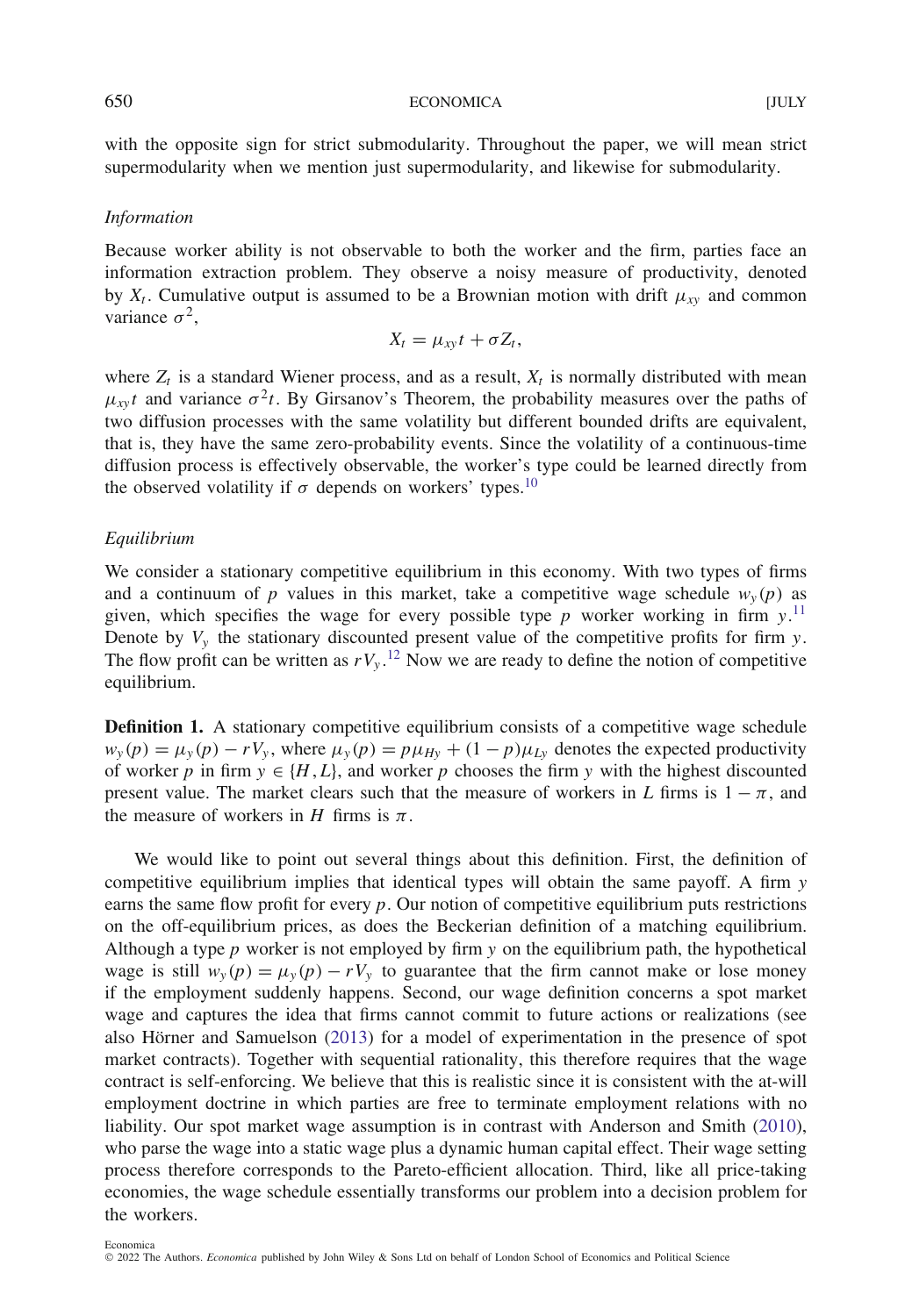### II. PRELIMINARIES

#### *Benchmark: no learning*

We assume that workers are characterized by the common beliefs *p* that they are a high type. We shut down learning so that beliefs are invariant. This can be viewed as a special case of the learning model with variance  $\sigma^2$  going to infinity. We further assume that there is no birth or death, so essentially we have a static problem. Suppose without loss of generality that *p* is uniformly distributed on  $[0, 1]$ . We continue to maintain the assumption that the worker does not know her true type or that she has no private information about it. We define  $\mu$ <sup>*y*</sup> *(p)* as in Definition [1,](#page-3-0) and let *r* denote the discount rate.

Under the above notion of competitive equilibrium, it is easy to verify the following claim. (All of the results in this paper are in the sense of 'almost surely' because we allow a zero measure of agents to behave differently.)

**Claim 1.** Under strict supermodularity, positive assortative matching (PAM) is the unique (stationary) competitive equilibrium allocation: *H* firms match with workers  $p \in [1 - \pi, 1]$ , and *L* firms match with workers  $p \in [0, 1 - \pi)$ . The opposite (negative assortative matching, NAM) holds under strict submodularity: *H* firms match with workers in  $[0, \pi)$ .

Since there is no learning, essentially this result is identical to the result of Becker [\(1973\)](#page-41-17), but with uncertainty. Noteworthy about this version of Becker is that even though for PAM there is supermodularity of the *ex post* payoffs ( $\mu_{HH} + \mu_{LL} > \mu_{HL} + \mu_{LH}$ ), there need not be monotonicity in expected payoffs; that is,  $\mu_H(1 - \pi)$  may be smaller than  $\mu_L(1 - \pi)$ . In fact, that will be reflected in the firm's equilibrium payoffs:  $V_H \geq V_L$  if and only if  $\mu_H(1-\pi) > \mu_L(1-\pi)$ .

As in Becker [\(1973\)](#page-41-17), the equilibrium allocation is unique, but there may be multiple splits of the surplus. In the case of PAM, we require at the cut-off type  $p = 1 - \pi$  only that  $w_H(p) = w_L(p)$ . There are multiple equilibrium payoffs if the surplus of a match between *L* and  $p = 0$  is positive. Instead, if  $\mu_L(0) = 0$ , <sup>[13](#page-39-12)</sup> then there is a unique equilibrium payoff.

# *Belief updating*

In the presence of learning, we can now derive the beliefs and subsequently the value functions. The posterior belief  $p_t$  that the worker has a high productivity is a sufficient statistic for the output history. Now we can use the following well-known result: conditional on the output process  $(X_t)_{t>0}$ ,  $(p_t)_{t>0}$  is a martingale diffusion process. Moreover, this process can be represented as a Brownian motion. Based on the framework of our model, denote  $s_y = (\mu_{Hy} - \mu_{Ly})/\sigma$ ,  $y \in \{H, L\}$ , and  $\Sigma_y(p) = \frac{1}{2}p^2(1-p)^2 s_y^2$ , and then we obtain the following lemma, which is used widely in the literature (e.g. Moscarini [2005;](#page-41-3) Daley and Green [2012;](#page-41-18) Papageorgiou [2014\)](#page-41-6).

<span id="page-4-0"></span>*Lemma 1 (Belief consistency).* Consider any worker who works for firm *y* between  $t_0$  and  $t_1$ . Given a prior  $p_{t_0} \in (0, 1)$ , the posterior belief  $(p_t)_{t_0 < t \le t_1}$  is consistent with the output process  $(X_{y,t})_{t_0 < t \le t_1}$  if and only if it satisfies

$$
\mathrm{d}p_t = p_t(1-p_t)s_y\,\mathrm{d}\overline{Z}_{y,t},
$$

where

Economica

$$
d\overline{Z}_{y,t} = \frac{1}{\sigma} \left[ dX_{y,t} - \left( p_t \mu_{Hy} + (1 - p_t) \mu_{Ly} \right) dt \right].
$$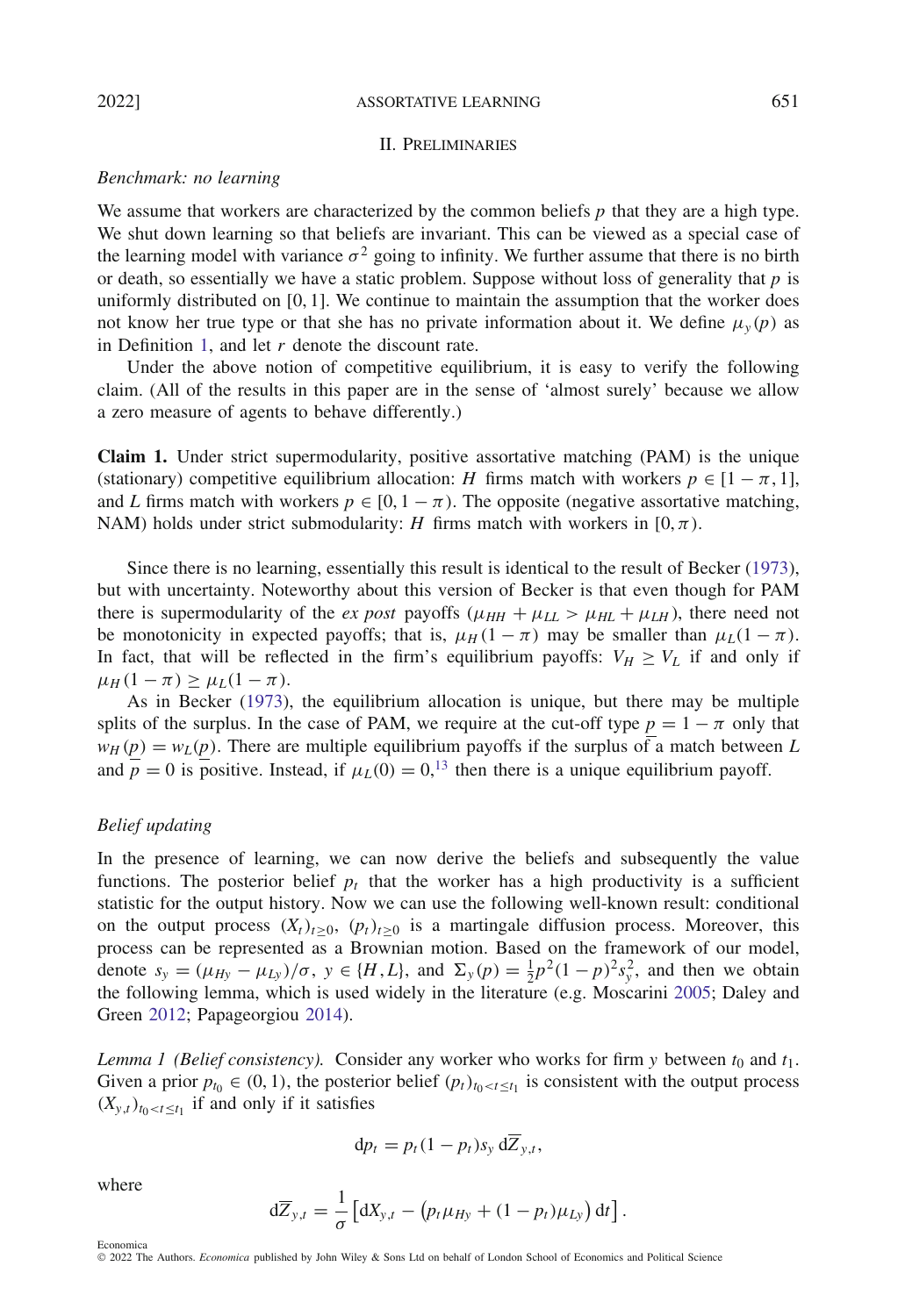The proof of Lemma [1](#page-4-0) is in Liptser and Shyryaev [\(1977\)](#page-41-19), and this lemma establishes that d*p* depends on three elements:  $p(1-p)$ , which peaks at  $\frac{1}{2}$ ; the signal-to-noise ratio of output,  $s_y = (\mu_{Hy} - \mu_{Ly})/\sigma$ ; and  $d\overline{Z}_y$ , the normalized difference between realized and unconditionally expected flow output, which is a standard Wiener process with respect to the filtration  ${X_{y,t}}$ . Obviously, beliefs move faster the more uncertainty there is about a worker's quality (*p* close to  $\frac{1}{2}$ ), the less variation there is in the output process (smaller *σ*), and the larger the productivity difference (higher  $\mu_{Hy} - \mu_{Ly}$ ).

Learning considerations will change the benchmark results. Moreover, supermodularity not only affects the value of the static output created as in the standard Beckerian model, but also has a dynamic effect by changing the speed of learning. For example, under supermodularity ( $\mu_{HH} - \mu_{HL} > \mu_{LH} - \mu_{LL}$ ), the learning speed is faster in the high-type firm, which is especially significant for  $p$  close to  $\frac{1}{2}$ . Intuitively speaking, learning makes it more attractive to match with a high-type firm even though statically it is better to match with a low-type firm without learning.

#### *Value functions*

Consider any interval for the posterior belief  $p \in [p_1, p_2]$  where the worker accepts the offer from a type *y* firm. Then the value function is given by  $14$ 

<span id="page-5-1"></span>(1) 
$$
r W_{y}(p) = \mu_{y}(p) - r V_{y} + \Sigma_{y}(p) W''_{y}(p) - \delta W_{y}(p),
$$

from Ito's Lemma. The term  $\mu_y(p) - rV_y$  is equal to the flow wage payoff and corresponds to the deterministic component of the diffusion  $X_{y,t}$ , and the term  $\Sigma_y(p)$   $W''_y(p)$  is the second-order term from the transformation *W* of the diffusion process  $X_{y,t}$ . First-order and all higher-order terms vanish as the time interval shrinks to zero. The general solution of this differential equation is

<span id="page-5-0"></span>(2) 
$$
W_{y}(p) = \frac{\mu_{y}(p) - rV_{y}}{r + \delta} + k_{y1}p^{1 - \alpha_{y}}(1 - p)^{\alpha_{y}} + k_{y2}p^{\alpha_{y}}(1 - p)^{1 - \alpha_{y}},
$$

where

$$
\alpha_{y} = \frac{1}{2} + \sqrt{\frac{1}{4} + \frac{2(r+\delta)}{s_{y}^{2}}} \ge 1.
$$

First notice that the boundedness of the value function implies that if 0 is included in the domain, then  $k_{y1} = 0$ , and if 1 is included in the domain, then  $k_{y2} = 0$ . Otherwise, with  $\alpha_y > 1$ , the value of *W* shoots off to infinity. Second,  $\Sigma_y(p) W''_y(p)$  is the value of learning, and this is an option value in the sense that the worker has the choice to change his job as he learns his type *p*. It is easy to verify that this value is zero if the worker never changes his job.<sup>[15](#page-39-14)</sup> From the martingale property of the Brownian motion, at any  $p$  the expected value of  $p$  in the next time interval is equal to  $p$ . There is as much good news as bad news to be expected in the next period. It is the option value of switching to a *more suitable* match that generates the value of learning. Equation [\(2\)](#page-5-0) implies that this option value can be decomposed into two parts:  $k_{y1}p^{1-\alpha_y}(1-p)^{\alpha_y}(k_{y2}p^{\alpha_y}(1-p)^{1-\alpha_y})$  denotes the option value of switching to a *more suitable* match when *p* goes down (up). The option value  $k_{y1}p^{1-\alpha_y}(1-p)^{\alpha_y}$  ( $k_{y2}p^{\alpha_y}(1-p)^{1-\alpha_y}$ ) must be zero if 0 (1) is included, since no switch happens as *p* goes down (up).

Economica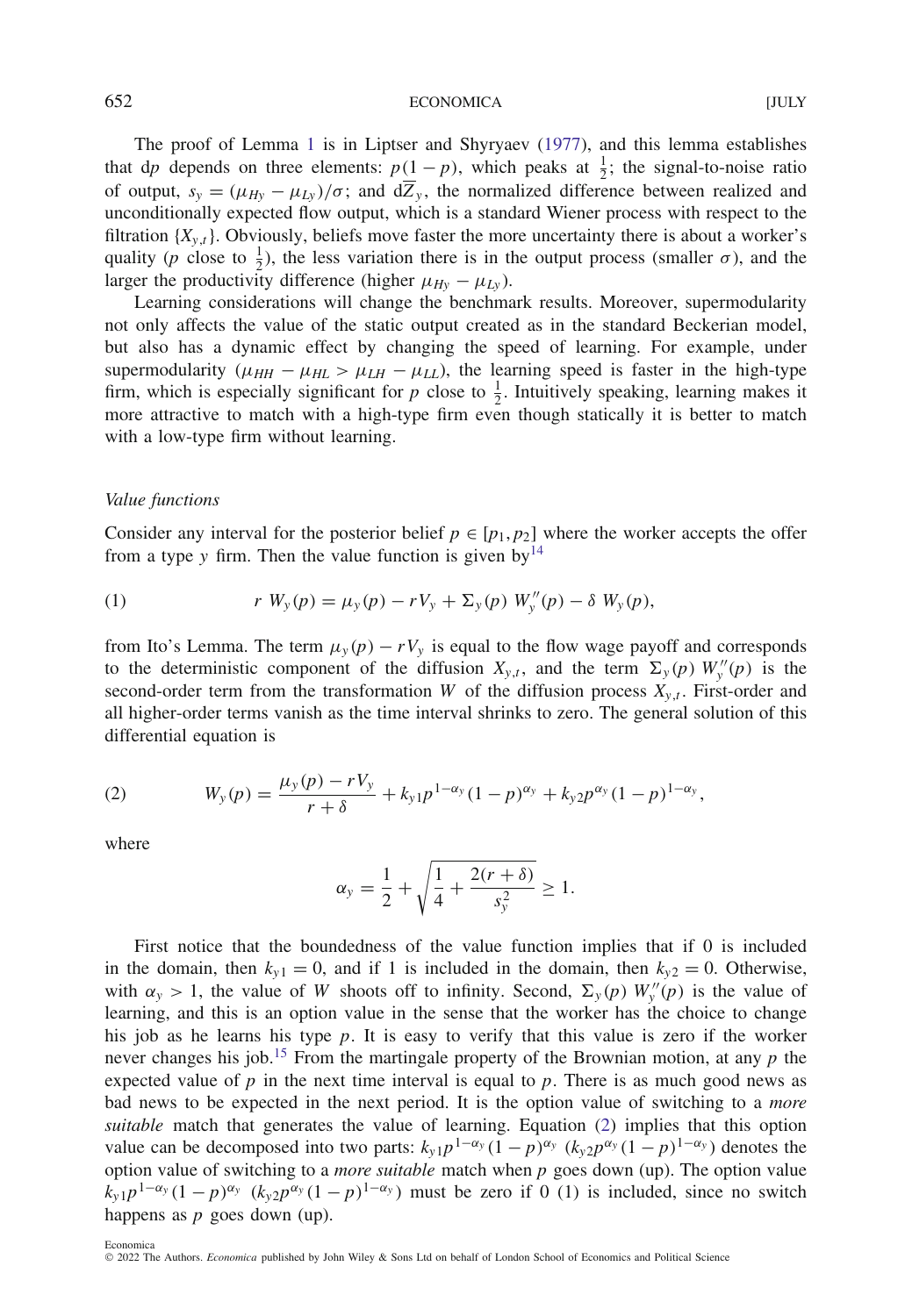#### III. ANALYSIS AND RESULTS

#### *Characterization of the equilibrium allocation*

Now consider any candidate stationary equilibrium where a type *p* worker switches from firm *y* to firm *y* . Since the worker is essentially facing a two-armed bandit problem given the wage schedule, optimality in stopping time requires the value-matching condition (the worker gets the same value at the cut-off) and the smooth-pasting condition (the marginal of both value functions is identical) (see Dixit [1993\)](#page-41-20). For example, if for  $p \in [p_1, p_2)$  the worker works in the low-type firm, and for  $p \in [p_2, p_3]$  the worker works in the high-type firm, then we must have  $16$ 

$$
W_L(p_2) = W_H(p_2)
$$
 and  $W'_L(p_2) = W'_H(p_2)$ .

Notice that workers are price-takers. As a result, there is no strategic interaction between players where equilibrium solves for the fixed point of individual strategies. It is also important to point out that both the value-matching condition and the smooth-pasting condition are onequilibrium path conditions. They have nothing to do with the off-equilibrium path (i.e. instead of accepting offers from low-type firms, workers with  $p \in [p_1, p_2)$  are tempted to accept offers from high-type firms). In the following lemmas we characterize the value functions establishing convexity and monotonicity.

<span id="page-6-0"></span>*Lemma 2.* The equilibrium value functions  $W_y$  are strictly convex for  $p \in (0, 1)$ .

*Proof.* See the Appendix. □

The intuition for this lemma is as follows. Preferences and output are linear in  $p$ , and the option value of learning is strictly positive, hence the value function with the option of learning is convex. To see this, observe that since the measures of both types of firm are strictly positive, market clearing requires that workers with some *p* values will be employed by high-type firms, while workers with other *p* values will be employed by low-type firms. This implies that some worker has to change jobs at some point, and the option value of learning,  $\Sigma_y(p)$   $W''_y(p)$ , is strictly positive. Hence we have  $W''_y(p) > 0$  for all  $p \in (0, 1)$  since  $\Sigma_{\nu}(p) > 0$ . On the other hand, when  $p = 0$  or  $p = 1$ , the posterior belief will always stay at 0 or 1 by Bayes' Rule, such that learning never happens. It is easy to verify that  $W''_y(p) = 0$ for  $p = 0$  or  $p = 1$ .

Given the strict convexity of equilibrium value functions and the smooth-pasting condition, we can immediately derive the following result.

*Lemma 3.* The equilibrium value functions  $W_y$  are strictly increasing.

*Proof.* See the Appendix. □

One important implication is that if we define  $W(p)$  as the envelope of all equilibrium value functions  $W_y(p)$ , then this envelope function  $W(p)$  is continuous, strictly increasing and strictly convex for  $p \in (0, 1)$ . Suppose that workers with  $p \in [0, p)$  are employed by a type *y* firm, and workers with  $p \in (\bar{p}, 1]$  are employed by a type  $-y$  firm. Then we should have

$$
W'_{y}(0) = \frac{\mu_{Hy} - \mu_{Ly}}{r + \delta} < W'_{-y}(1) = \frac{\mu^{H,-y} - \mu^{L,-y}}{r + \delta}.
$$

This gives us another result.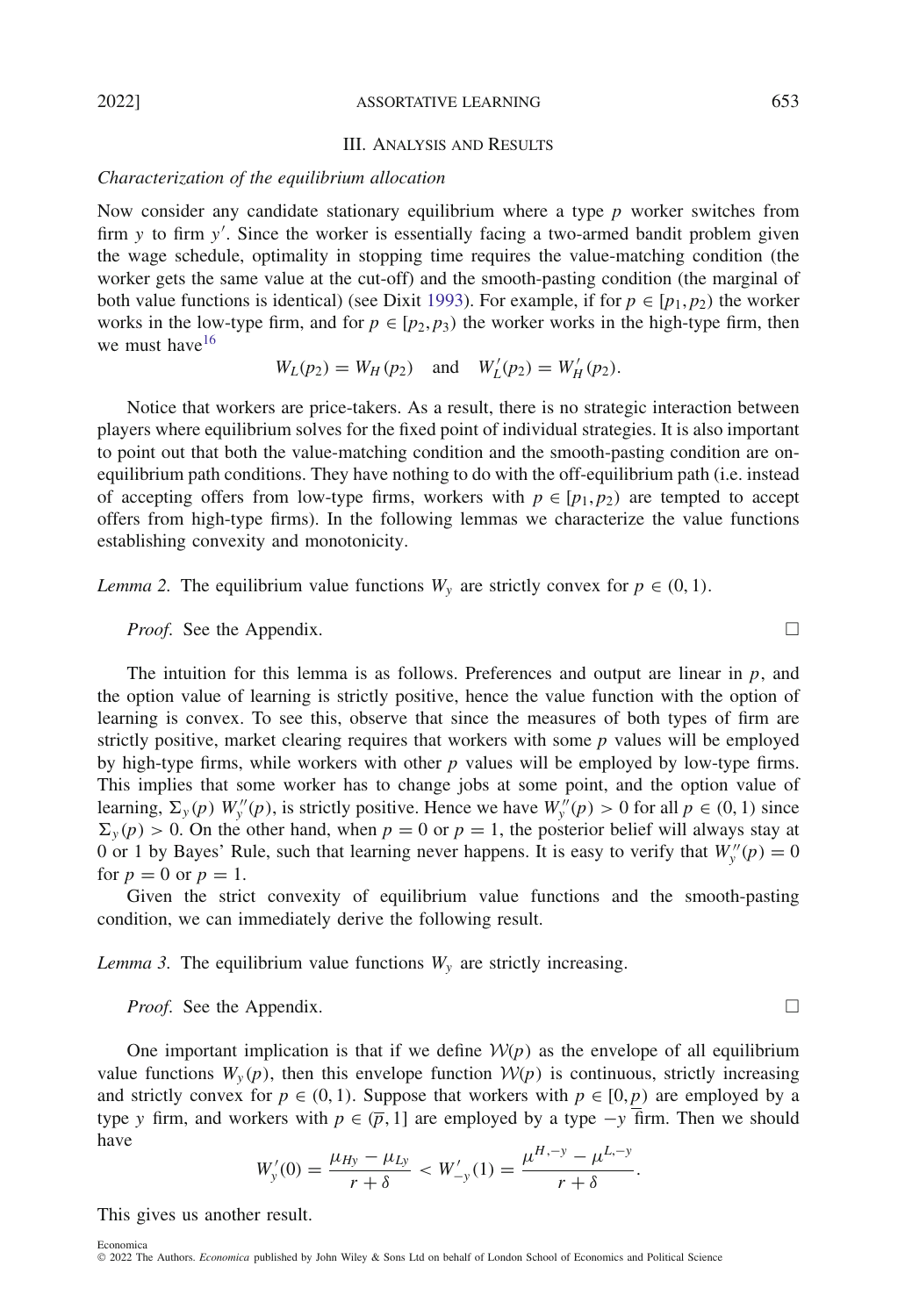<span id="page-7-1"></span>*Lemma 4.* Under supermodularity, in any equilibrium,  $p = 0$  workers match with *L* firms, and  $p = 1$  workers match with *H* firms. The opposite holds under strict submodularity. Moreover,

$$
\frac{\min(\Delta_H, \Delta_L)}{r+\delta} < W'(p) < \frac{\max(\Delta_H, \Delta_L)}{r+\delta},
$$

where  $\Delta_H = \mu_{HH} - \mu_{LH}$  and  $\Delta_L = \mu_{HL} - \mu_{LL}$ .

Intuitively, this result is best understood by using the standard sorting argument from Becker [\(1973\)](#page-41-17). At  $p = 0$  and  $p = 1$ , there is no value of learning. As a result, there the value function can be interpreted as being determined by the no-learning allocation.

The properties derived above are concerned mainly with on-equilibrium path behaviour. We also need to specify what happens in the event of deviations, and consider behaviour off-equilibrium path. We contemplate the equivalence of a one-shot deviation in continuous time because we think of the continuum as an idealization of discrete time. This amounts to a worker playing the deviant action over an interval  $[t, t + dt)$  according to the belief  $p$  at time *t*, and considering the limit as  $dt \rightarrow 0$ .<sup>[17](#page-40-1)</sup> This is very important because it allows us to derive the value function for deviation. On the contrary, if the deviation takes place at only a single point in time  $t$ , then the value function for deviation is essentially the same as the one without deviation because no information will be extracted from just a single time point.

The next lemma establishes that if we consider off-equilibrium path deviations, we actually derive one additional condition, which we call the *no-deviation* condition.

<span id="page-7-0"></span>*Lemma 5.* To deter possible deviations, a necessary condition is

$$
W_H''(\underline{p}) = W_L''(\underline{p})
$$
 (No-deviation condition)

for any possible cut-off *p*.

The proof of this no-deviation condition can be found in Eeckhout and Weng [\(2015\)](#page-41-4), and hence is omitted. Notice that this condition is quite unique for the two-armed bandit problem, since it is absent in a one-armed bandit problem. Most of the models in the literature on continuous time learning models (Jovanovic [1979;](#page-41-0) Moscarini [2005\)](#page-41-3) and continuous time games (see, among others, Sannikov [2007\)](#page-41-13) are essentially investigating a one-armed bandit problem. There, we can look directly at equilibria in cut-off strategies. In the one-armed bandit problems, the safe arm essentially is an absorbing state so we need to worry about only the potential deviation from the risky arm to the safe arm[.18](#page-40-2) Then the no-deviation condition becomes  $W_{H}''(p) \ge W_{L}''(p) = 0$ , but this is already implied by the convexity property.<sup>19</sup>

We provide some intuition for the no-deviation condition. By assuming sequential rationality—that is, the equilibrium is robust to a one-shot deviation—we basically impose that the equilibrium wage is self-enforcing. There is no commitment to future realizations of  $X_t$  and therefore of future beliefs p. Now we can interpret  $W'$  as the marginal value of learning:  $W'$  is the marginal change of  $W$  with respect to the posterior  $p$ , and learning changes  $p$  and is therefore quantified by the change in  $W'$ , which is  $W'$ . The condition states that there is no deviation if the marginal value of learning at *p* is the same in both firms.

Now, in our two-armed bandit problem, we first need to answer the question of whether there exist non-cut-off stationary equilibria, that is, a worker with  $p \in [p_1, p_2)$  accepts the offer from a high-type firm, with  $p \in [p_2, p_3)$  he accepts the offer from a low-type firm, and with  $p \in [p_3, p_4)$  he accepts the offer from a high-type firm again. Surprisingly, Lemmas [2–](#page-6-0)[5](#page-7-0)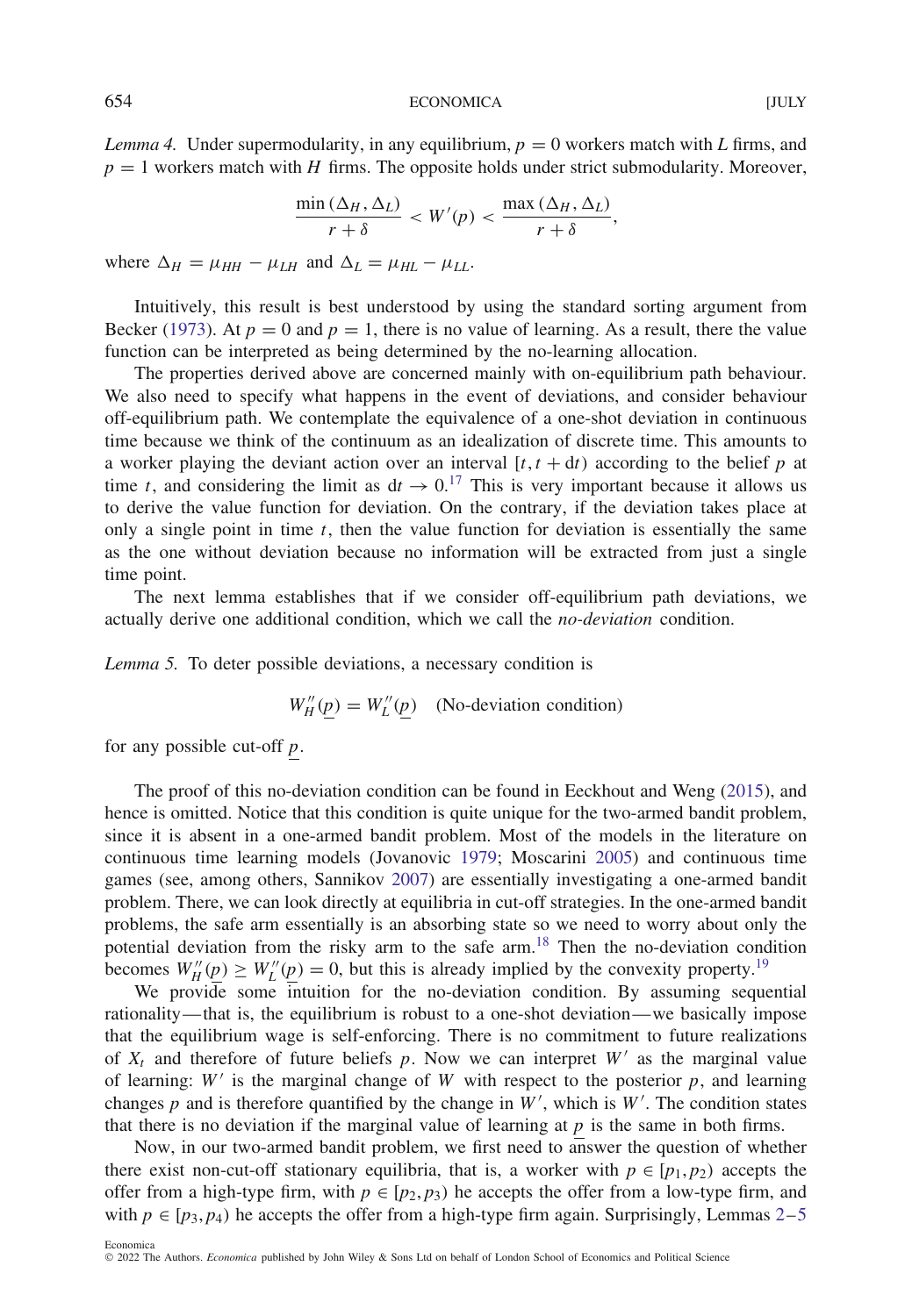2022] ASSORTATIVE LEARNING 655

imply that all possible stationary competitive equilibria must be in cut-off strategies. The next theorem therefore establishes uniqueness and sorting under supermodularity. It does not shown existence yet, which we do in Theorem [3](#page-14-0) below.

<span id="page-8-1"></span>*Theorem 1.* If an equilibrium exists, then PAM is the unique stationary competitive equilibrium allocation under strict supermodularity. Likewise for NAM under strict submodularity.

To prove this theorem, we need only prove the following claim.

<span id="page-8-0"></span>**Claim 2.** Under strict supermodularity, it is impossible to have  $p_1 < p_2$  and equilibrium value functions  $W_H$  (for  $p \in [p_1, p_2]$ ),  $W_{L1}$  (for  $p < p_1$ ),  $W_{L2}$  (for  $p > p_2$ ) such that

$$
W_H(p_1) = W_{L1}(p_1) \text{ and } W_H''(p_1) = W_{L1}''(p_1),
$$
  
\n
$$
W_H(p_2) = W_{L2}(p_2) \text{ and } W_H''(p_2) = W_{L2}''(p_2),
$$

are satisfied simultaneously.

Under strict submodularity, it is impossible to have  $p_1 < p_2$  and equilibrium value functions  $W_L$  (for  $p \in [p_1, p_2]$ ),  $W_{H1}$  (for  $p < p_1$ ),  $W_{H2}$  (for  $p > p_2$ ) such that

$$
W_L(p_1) = W_{H1}(p_1) \text{ and } W_L''(p_1) = W_{H1}''(p_1),
$$
  
\n
$$
W_L(p_1) = W_{H2}(p_2) \text{ and } W_L''(p_2) = W_{H2}''(p_2),
$$

are satisfied simultaneously.

*Proof.* See the Appendix.

This result states that it is not beneficial for a worker of type *p* to learn in the high-type firm  $H$  in the middle as long as there there are still types  $p$  on both sides who work in the low-type firms. Given the above claim, it is easy to prove the theorem.

*Proof of Theorem 1.* Under supermodularity, by Lemma [5,](#page-7-0) workers with sufficiently low *p* values will accept a low-type firm's wage offer, and workers with sufficiently high *p* values will accept a high-type firm's offer. But Claim [2](#page-8-0) implies that it is impossible to have a worker first accept a low-type firm's offer, then accept a high-type firm's offer, and finally accept a low-type firm's offer again. Hence we must have some cut-off  $p$  such that  $p < p$  will accept a low-type firm's offer, and  $p > p$  will accept a high-type firm's offer. This is exactly a PAM allocation. Use the same logic, NAM is the only possible stationary competitive equilibrium allocation under strict submodularity.  $\Box$ 

Before we turn to the equilibrium distribution, we show that the no-deviation condition in Lemma [5](#page-7-0) is not just necessary but also sufficient under strict supermodularity.

<span id="page-8-2"></span>*Lemma 6.* Under strict supermodularity,  $W''_H(p) = W''_L(p)$  implies that no deviation will happen for the PAM equilibrium allocation.

*Proof.* See the Appendix.

 $\Box$ 

 $\Box$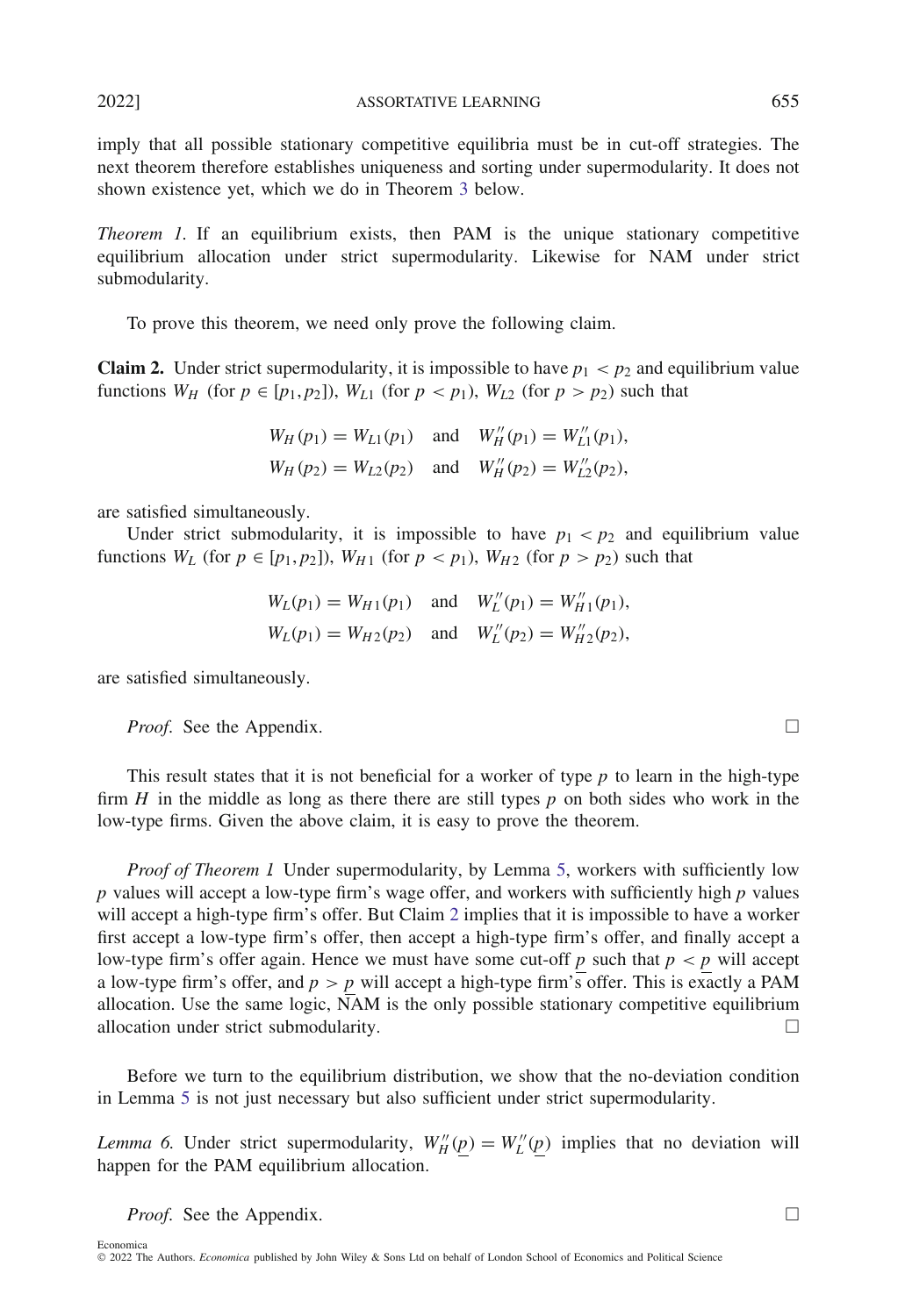# *The equilibrium distribution*

The previous subsection shows that under strict supermodularity (submodularity), PAM (NAM) is the unique candidate stationary competitive equilibrium allocation. Note that this does not necessarily mean that the equilibrium exists. We still need to construct such an equilibrium. To do that, we assume strict supermodularity, and worker and firm monotonicity:  $\mu_{HH} > \mu_{HL}$  and  $\mu_{LH} > \mu_{LL}$ <sup>[20](#page-40-4)</sup> Now consider a strictly PAM equilibrium such that workers with beliefs less than *p* will choose *L* firms, and workers with beliefs higher than *p* will choose *H* firms. From equation [\(2\)](#page-5-0), we hence have  $k_{L1} = 0$  and  $k_{L2} > 0$  for  $y = L$ , and  $\overline{k}_{H2} = 0$  and  $k_{H1} > 0$  for  $y = H$ . Let  $k_L = k_{L2}$  and  $k_H = k_{H1}$ . Then workers' value functions become

$$
W_L(p) = \frac{w_L(p)}{r+\delta} + k_L p^{\alpha_L} (1-p)^{1-\alpha_L}
$$

and

$$
W_H(p) = \frac{w_H(p)}{r + \delta} + k_H p^{1 - \alpha_H} (1 - p)^{\alpha_H},
$$

where

$$
\alpha_{y} = \frac{1}{2} + \sqrt{\frac{1}{4} + \frac{2(r+\delta)}{s_{y}^{2}}} \ge 1.
$$

To discuss market clearing conditions, we need to consider the ergodic distribution of *p* values. From the Fokker–Planck (Kolmogorov forward) equation, the stationary and ergodic density  $f_y$  should satisfy the differential equation

$$
0 = \frac{\mathrm{d}f_y(p)}{\mathrm{d}t} = \frac{\mathrm{d}^2}{\mathrm{d}p^2} \left[ \Sigma_y(p) f_y(p) \right] - \delta f_y(p).
$$

The general solution of this differential equation is (see also Moscarini  $2005)^{21}$  $2005)^{21}$  $2005)^{21}$  $2005)^{21}$ 

$$
f_{y}(p) = f_{y0}p^{\gamma_{y1}}(1-p)^{\gamma_{y2}} + f_{y1}(1-p)^{\gamma_{y1}}p^{\gamma_{y2}},
$$

where

$$
\gamma_{y1} = -\frac{3}{2} + \sqrt{\frac{1}{4} + \frac{2\delta}{s_y^2}} > -1
$$

and

$$
\gamma_{y2} = -\frac{3}{2} - \sqrt{\frac{1}{4} + \frac{2\delta}{s_y^2}} < -2.
$$

First, the integrability of  $f_y$  requires that  $f_{y1} = 0$  if 0 is included in the domain, and  $f_{y0} = 0$ if 1 is included in the domain. Second, the Fokker–Planck (Kolmogorov forward) equation is valid only for  $p \neq p_0$ . Since there is a flow in of new workers, for  $p = p_0$  we should have a kink in the density function. This also raises the issue of the relative position between  $p_0$ and *p*. We first consider the case where  $p < p_0$ . We then derive in abbreviated format the result when  $p > p_0$ .

Given any  $p_0 \in (0, 1)$ , if  $p < p_0$ , then the density functions are

$$
f_H(p) = \left[ f_{H0} p^{\gamma_{H1}} (1-p)^{\gamma_{H2}} + f_{H1} (1-p)^{\gamma_{H1}} p^{\gamma_{H2}} \right] \mathbb{I}(\underline{p} < p \le p_0) \\
+ f_{H2} (1-p)^{\gamma_{H1}} p^{\gamma_{H2}} \mathbb{I}(p > p_0)
$$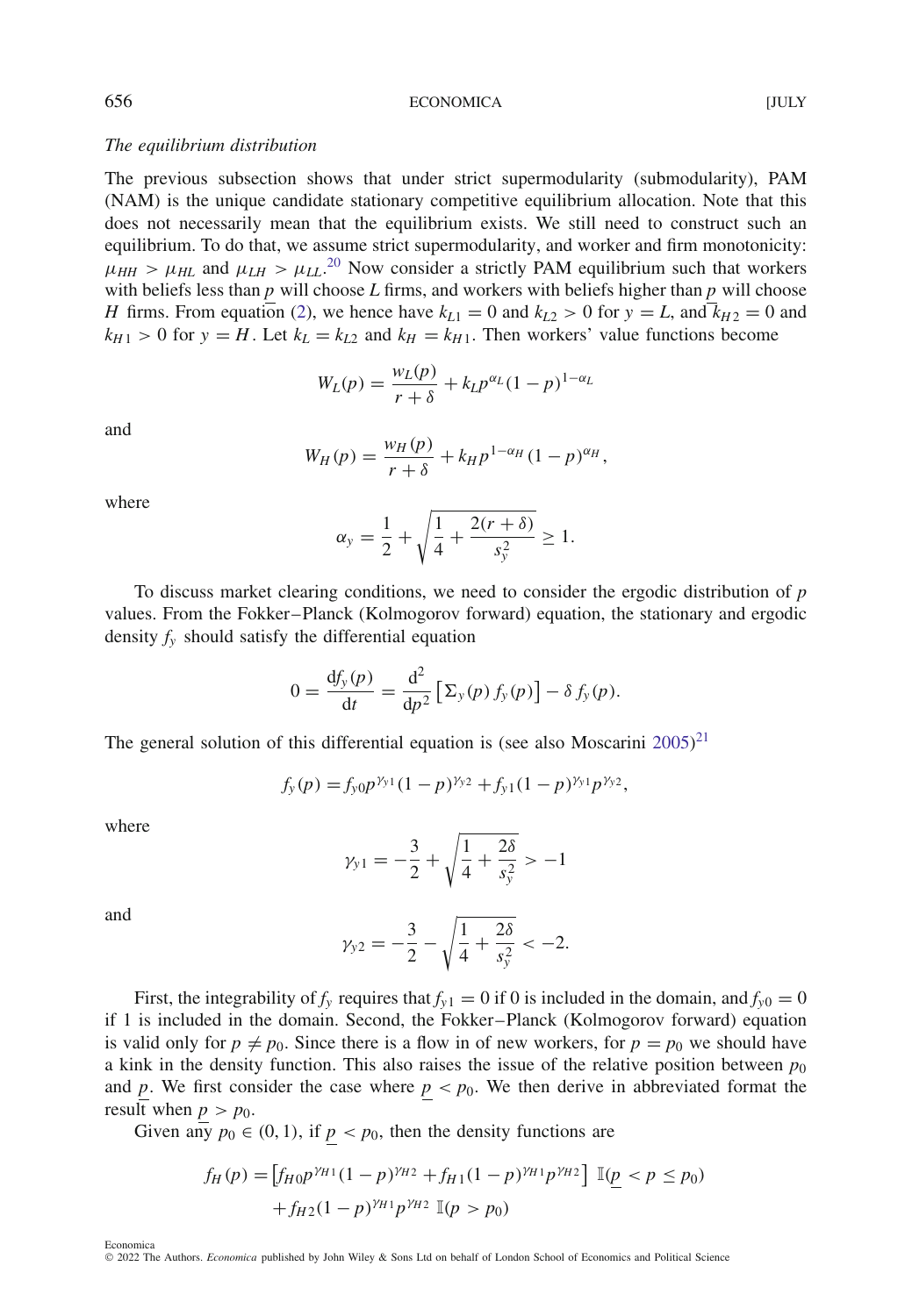and

$$
f_L(p) = f_{L0} p^{\gamma_{L1}} (1 - p)^{\gamma_{L2}},
$$

where  $\mathbb I$  is the indicator function.

The density functions are subject to the boundary conditions discussed below. (The derivations of these boundary conditions are given in the Appendix.)

First, once the posterior belief reaches the equilibrium separation point *p*, we should have the cut-off condition

$$
\Sigma_H(p+) f_H(p+) = \Sigma_L(p-) f_L(p-).
$$

This condition guarantees that the flow speed of agents who cross *p* from below is equal to the flow speed of agents who cross from above. The implication is that since the speed from above  $\Sigma_H$  is larger than  $\Sigma_L$ , the densities are not continuous:  $f_H(p+) < f_L(p-)$ . It is worth comparing this condition to the standard condition when there is an absorbing state (Cox and Miller [1965;](#page-41-21) Dixit [1993;](#page-41-20) Moscarini [2005\)](#page-41-3). In the case with only one Brownian motion and an absorbing state, what is required is  $\Sigma(p+) f(p+) = 0$  because the probability of absorption in a time interval d*t* must equal the flow-in speed of the Brownian motion, which is proportional to  $\sqrt{dt}$  (see Cox and Miller [1965,](#page-41-21) p. 220).

Second, total flows in and out of the high-type firms must balance:

$$
\Sigma_H(p_0) \left[ f'_H(p_0-) - f'_H(p_0+) \right] = \delta \pi + \frac{d}{dp} \left[ \Sigma_H(p) f_H(p) \right] \Big|_{p+}.
$$

The left-hand side of this equation is the total inflow into high-type firms, which are new workers who enter into this economy. The right-hand side of the equation is the total outflows from the high-type firms, which include workers who reach *p* and transfer to low-type firms, and workers who are hit by the death shock. We manage to show that this equation will further imply

$$
\frac{\mathrm{d}}{\mathrm{d}p} \left[ \Sigma_L(p) f_L(p) \right] \Big|_{p-} = \frac{\mathrm{d}}{\mathrm{d}p} \left[ \Sigma_H(p) f_H(p) \right] \Big|_{p+}.
$$

Third, the density function has to be continuous at  $p_0$ :

$$
f_H(p_0-) = f_H(p_0+).
$$

It is customary to impose this condition as it approximates entry from a non-degenerate distribution instead of entry of identical types  $p_0$ .

Finally, usual market clearing conditions apply:

$$
\int_{\underline{p}}^1 f_H(p) dp = \pi \quad \text{and} \quad \int_0^{\underline{p}} f_L(p) dp = 1 - \pi.
$$

In summary, when  $p < p_0$ , the equilibrium is characterized by a system of eight equations with nine unknowns  $(\bar{V}_L, V_H, k_L, k_H, p, f_{H0}, f_{H1}, f_{H2}, f_{L0})$  $(\bar{V}_L, V_H, k_L, k_H, p, f_{H0}, f_{H1}, f_{H2}, f_{L0})$  $(\bar{V}_L, V_H, k_L, k_H, p, f_{H0}, f_{H1}, f_{H2}, f_{L0})$ :<sup>2</sup>

<span id="page-10-0"></span>(3) 
$$
W_H(p) = W_L(p)
$$
 (Value-matching condition),

 $W'_H(\underline{p}) = W'_L$ (4)  $W'_H(p) = W'_I(p)$  (Smooth-pasting condition),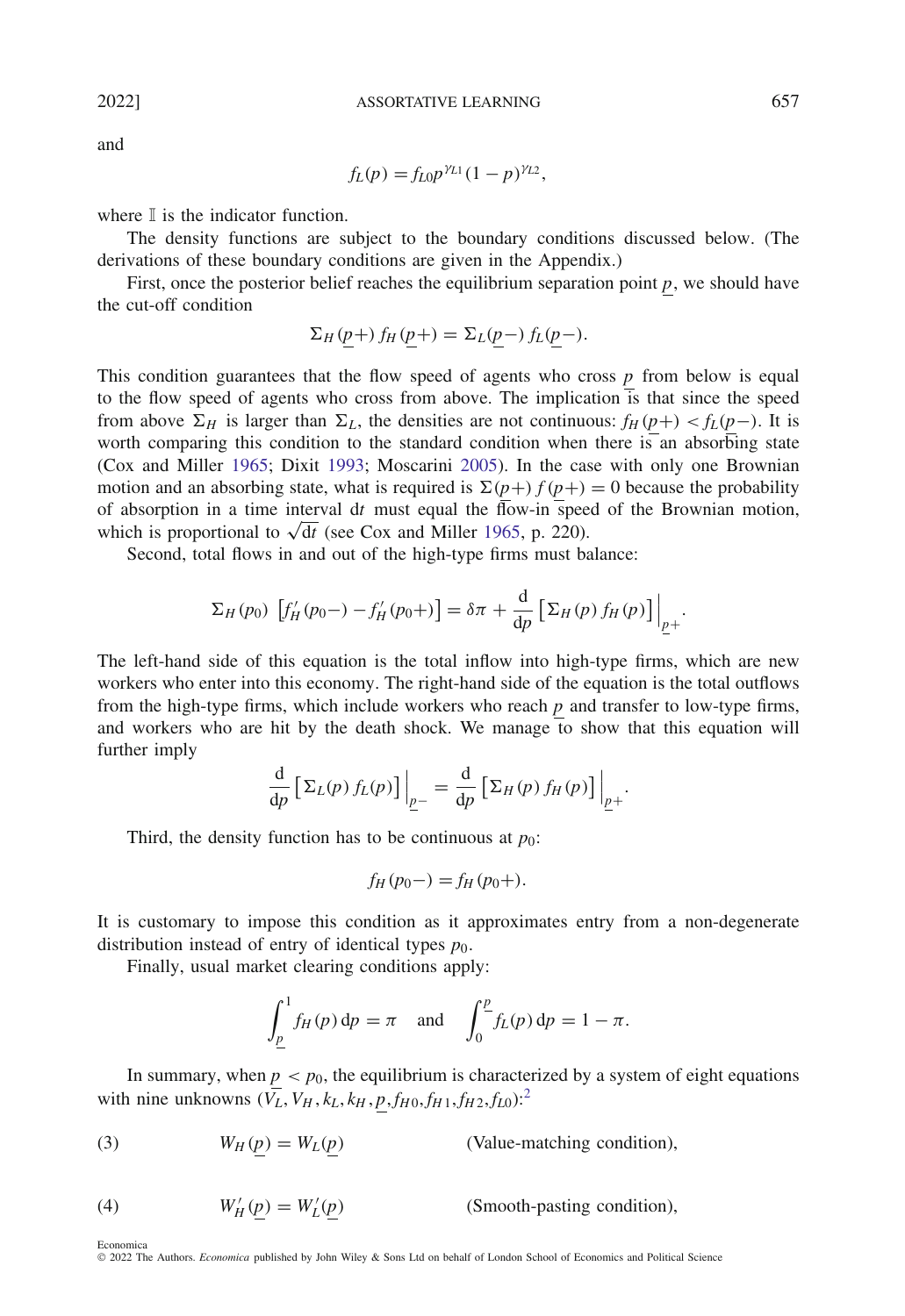(6) *<sup>H</sup> (p*+*) fH (p*+*)* = *L(p*−*) fL(p*−*)* (Boundary condition),

<span id="page-11-2"></span>(5) 
$$
W_H''(\underline{p}) = W_L''(\underline{p})
$$
 (No-deviation condition).

<span id="page-11-0"></span>(6) 
$$
\Sigma_H(\underline{p}+) f_H(\underline{p}+) = \Sigma_L(\underline{p} -) f_L(\underline{p} -)
$$

<span id="page-11-7"></span>(7) 
$$
\int_{\underline{p}}^{1} f_H(p) dp = \pi
$$
 (Market clearing *H*),

<span id="page-11-6"></span>(8) 
$$
\int_0^p f_L(p) dp = 1 - \pi
$$
 (Market clearing *L*),

<span id="page-11-5"></span>(9) 
$$
\frac{d}{dp} \left[ \Sigma_L(p) f_L(p) \right] \Big|_{p^-} = \frac{d}{dp} \left[ \Sigma_H(p) f_H(p) \right] \Big|_{p^+}
$$
 (Flow equation at *p*),

<span id="page-11-1"></span>(10) 
$$
f_H(p_0-) = f_H(p_0+)
$$
 (Continuous density at  $p_0$ ).

Fortunately, equations  $(6)-(10)$  $(6)-(10)$  $(6)-(10)$  can be solved separately from equations  $(3)-(5)$  $(3)-(5)$  $(3)-(5)$ . In other words, the procedure for solving this system of equations could be: first we solve for *p* jointly with  $f_{H0}$ ,  $f_{H1}$ ,  $f_{H2}$ ,  $f_{L0}$  from equations [\(6\)](#page-11-0)–[\(10\)](#page-11-1), and then we plug *p* into equations [\(3\)](#page-10-0)–[\(5\)](#page-11-2) to pin down the other unknowns.

<span id="page-11-3"></span>*Proposition 1.* Equations [\(6\)](#page-11-0)–[\(10\)](#page-11-1) imply, in equilibrium,  $p < p_0$  if and only if

<span id="page-11-4"></span>(11) 
$$
\left(\frac{p_0}{1-p_0}\right)^{\gamma_{H1}-\gamma_{L2}}\frac{\delta/s_H^2}{\delta/s_L^2}\frac{\int_{p_0}^1 p^{\gamma_{H2}}(1-p)^{\gamma_{H1}} dp}{\int_0^{p_0} p^{\gamma_{L1}}(1-p)^{\gamma_{L2}} dp} < \frac{\pi}{1-\pi}.
$$

Moreover, if such a  $p$  exists, then it must be unique.

*Proof.* See the Appendix.  $\Box$ 

The proof of Proposition [1](#page-11-3) is quite straightforward. The idea of the proof is as follows. Since we have five equations with five unknowns, we can first express  $f_{H0}$ ,  $f_{H1}$ ,  $f_{H2}$ ,  $f_{L0}$  as functions of *p*, and then use the last equation to pin down *p*.

The existence and uniqueness of the solution to the system require that  $f_{H0}$ ,  $f_{H1}$ ,  $f_{H2}$ ,  $f_{L0}$ change monotonically with *p*. Fortunately, this is the case, as shown in the Appendix. The monotonicity guarantees that if a solution exists, it must be unique. Furthermore, it enables us to check only the boundaries when determining whether a solution exists. Equation [\(11\)](#page-11-4) given in the proposition is thus derived.

The other case to consider is  $p \ge p_0$ . Given  $p_0 \in (0, 1)$ ,  $p \ge p_0$  implies that the density functions are

$$
f_L(p) = f_{L0} p^{\gamma_{L1}} (1-p)^{\gamma_{L2}} \mathbb{I}(p < p_0) + [f_{L1} p^{\gamma_{L1}} (1-p)^{\gamma_{L2}} + f_{L2} (1-p)^{\gamma_{L1}} p^{\gamma_{L2}}] \mathbb{I}(p_0 \le p \le p)
$$

and

$$
f_H(p) = f_{H0}(1-p)^{\gamma_{H1}}p^{\gamma_{H2}}.
$$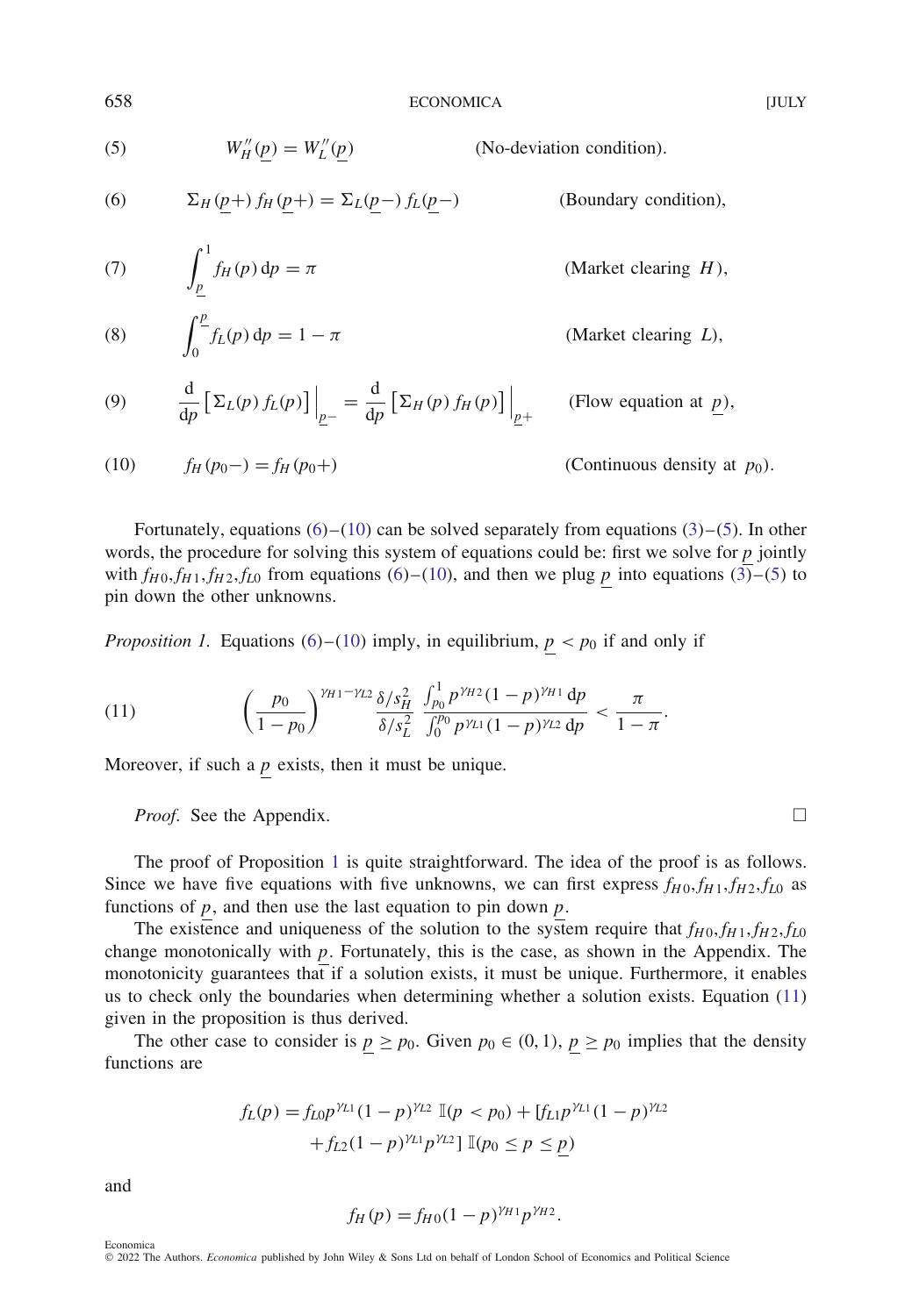Then we obtain a system of equilibrium equations exactly the same as equations  $(3)-(9)$  $(3)-(9)$  $(3)-(9)$ , while equation [\(10\)](#page-11-1) becomes  $f_L(p_0) = f_L(p_0)$ . Based on the equilibrium equations, we can prove the following proposition, the counterpart to Proposition [1,](#page-11-3) in a similar fashion.

<span id="page-12-0"></span>*Proposition 2.* In equilibrium,  $p \geq p_0$  if and only if

(12) 
$$
\left(\frac{p_0}{1-p_0}\right)^{\gamma_{H1}-\gamma_{L2}}\frac{\delta/s_H^2}{\delta/s_L^2}\frac{\int_{p_0}^1 p^{\gamma_{H2}}(1-p)^{\gamma_{H1}} dp}{\int_0^{p_0} p^{\gamma_{L1}}(1-p)^{\gamma_{L2}} dp} \ge \frac{\pi}{1-\pi}.
$$

<span id="page-12-3"></span>Moreover, if such a *p* exists, then it must be unique.

*Proof.* See the Appendix. □

The idea for the proof of Proposition [2](#page-12-0) is exactly the same as that for the proof of Proposition [1.](#page-11-3) Propositions [1](#page-11-3) and [2](#page-12-0) together provide the following existence and uniqueness result.

<span id="page-12-2"></span>*Theorem 2.* Under strict supermodularity, for any pair  $(p_0, \pi) \in (0, 1)^2$ , there exists a unique PAM cut-off *p*. Moreover,  $p < p_0$  if and only if

<span id="page-12-1"></span>(13) 
$$
\left(\frac{p_0}{1-p_0}\right)^{\gamma_{H1}-\gamma_{L2}}\frac{\delta/s_H^2}{\delta/s_L^2}\frac{\int_{p_0}^1 p^{\gamma_{H2}}(1-p)^{\gamma_{H1}} dp}{\int_0^{p_0} p^{\gamma_{L1}}(1-p)^{\gamma_{L2}} dp} < \frac{\pi}{1-\pi}.
$$

One of the nice properties of equation [\(13\)](#page-12-1) is that the whole equation depends only on  $p_0$ ,  $\pi$ ,  $\delta/s_H^2$  and  $\delta/s_L^2$ . This provides a feasible way to compute *p*. Given  $p_0$ ,  $\pi$ ,  $\delta/s_H^2$  and  $\delta/s_L^2$ , we first need to decide the sign of

$$
\left(\frac{p_0}{1-p_0}\right)^{\gamma_{H1}-\gamma_{L2}}\frac{\delta/s_H^2}{\delta/s_L^2}\,\frac{\int_{p_0}^1 p^{\gamma_{H2}}(1-p)^{\gamma_{H1}}\,\mathrm{d}p}{\int_0^{p_0} p^{\gamma_{L1}}(1-p)^{\gamma_{L2}}\,\mathrm{d}p}-\frac{\pi}{1-\pi}.
$$

If the sign is negative, then we know that  $p$  is smaller than  $p_0$ , and we can use the system of equations in the case  $p < p_0$  to figure out p. On the contrary, if the sign is not negative, then we know that  $p$  is larger than  $p_0$ , and we can use the system of equations in the case  $p \geq p_0$  to compute  $\overline{p}$ . This turns out to be a convenient way to determine the equilibrium cut-off numerically.

Before presenting the numerical results, we have a simple theoretical comparative static result.

*Corollary 1. p* is strictly increasing in  $p_0$ , and decreasing in  $\pi$ .

*Proof.* See the Appendix. □

Economica

The intuition for the proof of this corollary is quite straightforward. Decreasing in  $\pi$ means that there are more low-type firms in the economy, hence *p* must become larger so that more workers are matched with low-type firms. Increasing in  $p<sub>0</sub>$  means that the overall quality of the workers is becoming better in the economy, and *p* must increase to make sure that low-type firms are also matched with better workers.

<sup>©</sup> 2022 The Authors. *Economica* published by John Wiley & Sons Ltd on behalf of London School of Economics and Political Science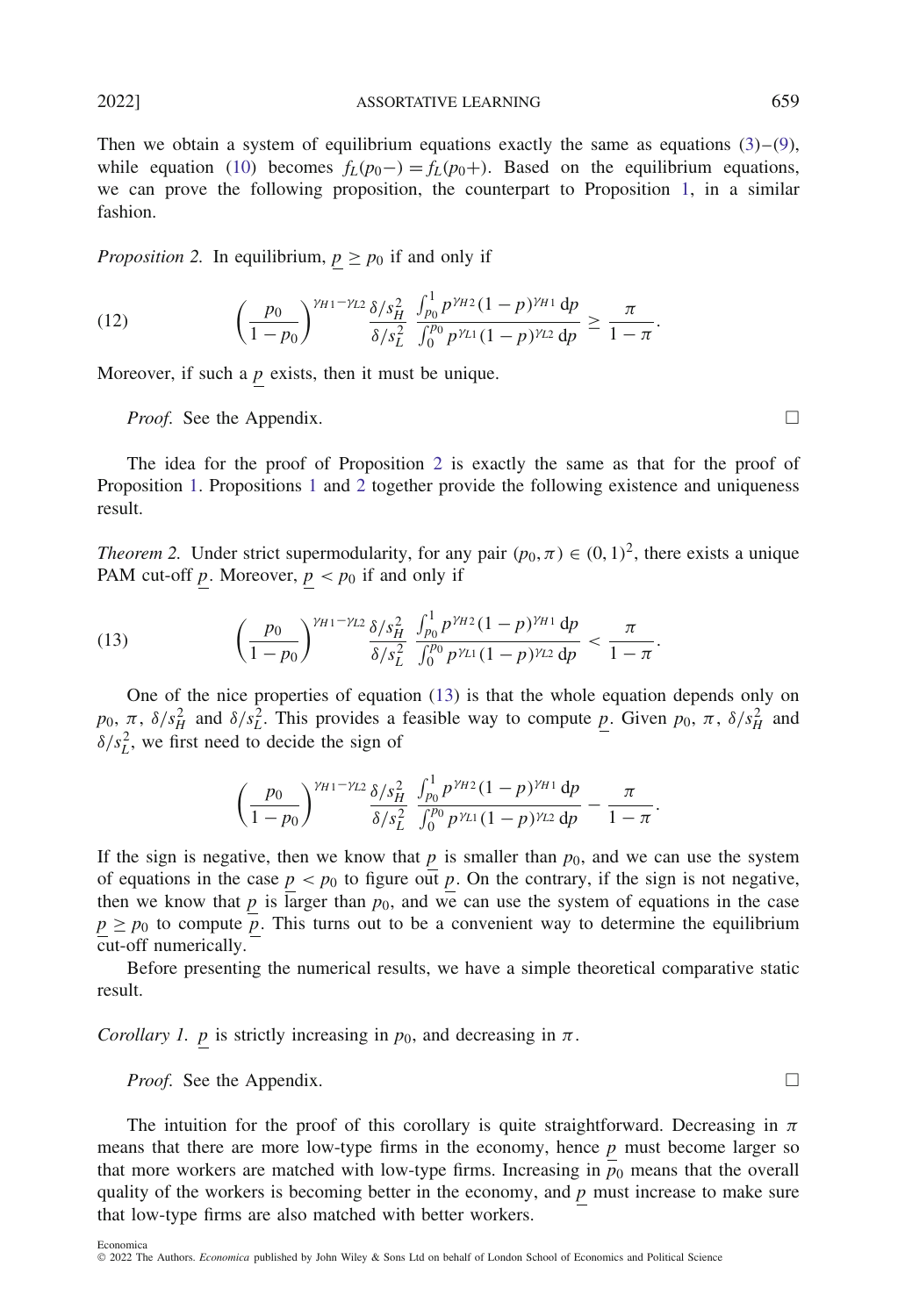

<span id="page-13-0"></span>FIGURE 1. Equilibrium distribution of posterior beliefs

Mathematically, it is not easy to derive comparative statics between  $\underline{p}$  and  $\delta/s_H^2$  or  $\delta/s_L^2$ . But intuitively speaking, as  $s<sub>L</sub>$  increases, the degree of supermodularity will be reduced while the speed of learning in low-type firms will increase. Both of these factors make the low-type firms more attractive, hence  $p$  should increase in  $s<sub>L</sub>$ . On the other hand, as  $s<sub>H</sub>$  becomes larger, both the degree of supermodularity and the speed of learning in high-type firms will increase, which will lead to a reduction in *p*.

Figure [1](#page-13-0) plots the stationary distribution of beliefs *p* for the case of PAM and with parameter values  $s_H = 0.15$ ,  $s_L = 0.05$ ,  $p_0 = 0.5$ ,  $\pi = 0.5$ ,  $\delta = 0.01$ .

# *Equilibrium analysis: value functions*

Theorem [2](#page-12-2) implies that under strict supermodularity, the PAM cut-off *p* can be determined uniquely. But given this  $p$ , we still have the following conditions (originally equations  $(3)-(5)$  $(3)-(5)$  $(3)-(5)$ ) to satisfy:

<span id="page-13-1"></span>(14) 
$$
W_H(p) = W_L(p)
$$
 (Value-matching condition),

(15) 
$$
W'_H(\underline{p}) = W'_L(\underline{p})
$$
 (Smooth-pasting condition),

<span id="page-13-2"></span>(16) 
$$
W_H''(\underline{p}) = W_L''(\underline{p})
$$
 (No-deviation condition).

Equations  $(14)$ – $(16)$  are three equations for four unknowns. The equilibrium is indeterminate in the sense that although the allocation  $p$  is unique, there could be multiple ways to divide the surplus.<sup>[23](#page-40-6)</sup> To make the system determinate, we assume firm monotonicity and set  $\mu_{LL} = 0$ . Then limited liability requires that  $w_L(0)$  must be zero and hence  $V_L = 0$ . Equations  $(14)$ – $(16)$  thus could be written as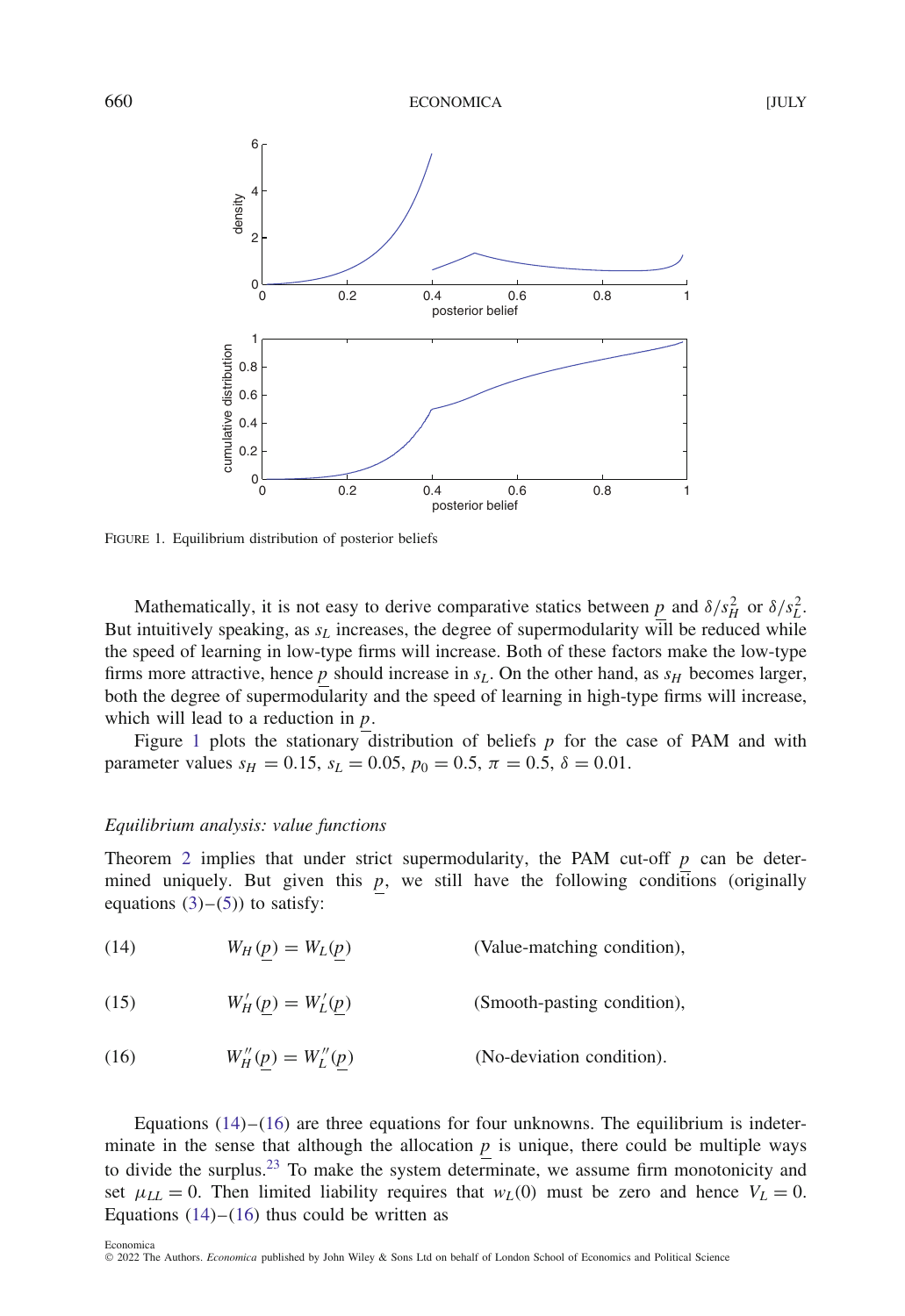$$
\frac{\mu_L(\underline{p})}{r+\delta} + k_L \underline{p}^{\alpha_L} (1-\underline{p})^{1-\alpha_L} = \frac{\mu_H(\underline{p}) - rV_H}{r+\delta} + k_H \underline{p}^{1-\alpha_H} (1-\underline{p})^{\alpha_H},
$$
\n
$$
\frac{\mu_{HL} - \mu_{LL}}{r+\delta} + k_L \underline{p}^{\alpha_L} (1-\underline{p})^{1-\alpha_L} \frac{\alpha_L - \underline{p}}{\underline{p}(1-\underline{p})} = \frac{\mu_{HH} - \mu_{LH}}{r+\delta} + k_H \underline{p}^{1-\alpha_H} (1-\underline{p})^{\alpha_H} \frac{1-\alpha_H - \underline{p}}{\underline{p}(1-\underline{p})},
$$
\n
$$
k_L \underline{p}^{\alpha_L - 2} (1-\underline{p})^{-1-\alpha_L} \alpha_L (\alpha_L - 1) = k_H \underline{p}^{-1-\alpha_H} (1-\underline{p})^{\alpha_H - 2} \alpha_H (\alpha_H - 1).
$$

This system of equations will give us a unique formula for  $V_H$ :

<span id="page-14-1"></span>(17) 
$$
rV_H = (\mu_{LH} - \mu_{LL}) + \frac{\alpha_H(\alpha_L - 1)(\Delta_H - \Delta_L)p}{\alpha_H(\alpha_L - 1) - (1 - p)(\alpha_L - \alpha_H)}.
$$

As usual,  $\Delta_H = \mu_{HH} - \mu_{LH}$  and  $\Delta_L = \mu_{HL} - \mu_{LL}$ . Furthermore, it is easy to check that both  $k_H$  and  $k_L$  are strictly larger than zero so that the option value of learning is strictly positive.

Therefore we finally reach our main result.

<span id="page-14-0"></span>*Theorem 3.* Under strict supermodularity, the stationary competitive equilibrium is unique in the sense that all equilibria are PAM and the allocation is uniquely determined by Theorem [2.](#page-12-2) Moreover, assuming firm monotonicity and normalizing  $V<sub>L</sub> = 0$ , we obtain a unique formula for  $V_H$ , as given by equation [\(17\)](#page-14-1).

# *Wage gap at p*

The analysis of the value functions allows us to determine equilibrium wages. We start with an interesting observation:

$$
w_H(\underline{p}) = \mu_H(\underline{p}) - rV_H = \Delta_H \underline{p} + \mu_{LL} - \frac{\alpha_H(\alpha_L - 1)(\Delta_H - \Delta_L)\underline{p}}{\alpha_H(\alpha_L - 1) - (1 - \underline{p})(\alpha_L - \alpha_H)}
$$
  
< 
$$
< \Delta_L p + \mu_{LL} = w_L(p).
$$

This implies that the worker with posterior belief slightly higher than *p* will accept the high firm's offer even though the wage provided is lower than the wage at the low firm. This obviously comes from the fact that the learning speed in the high firm is higher, and this would compensate the loss in the flow wages.

On the other hand, we can see that the difference in expected productivity at  $p$  is

$$
\mu_H(p) - \mu_L(p) = (\mu_{HL} - \mu_{LL}) + (\Delta_H - \Delta_L)p < rV_H.
$$

This implies that the high firm can enjoy a strictly positive rent from a higher learning speed, as illustrated by Figure [2.](#page-15-0) This result actually does not depend on the assumption  $V_L = 0$ , and it can be generalized for any possible division of surplus,<sup>[24](#page-40-7)</sup> as shown by Lemma [7.](#page-14-2)

<span id="page-14-2"></span>*Lemma 7.* Under strict supermodularity, we have  $w_H(p) < w_L(p)$  and  $rV_H - rV_L > \mu_H(p)$  −  $μ<sub>L</sub>(p)$ .

*Proof.* See the Appendix. □

Economica

<sup>©</sup> 2022 The Authors. *Economica* published by John Wiley & Sons Ltd on behalf of London School of Economics and Political Science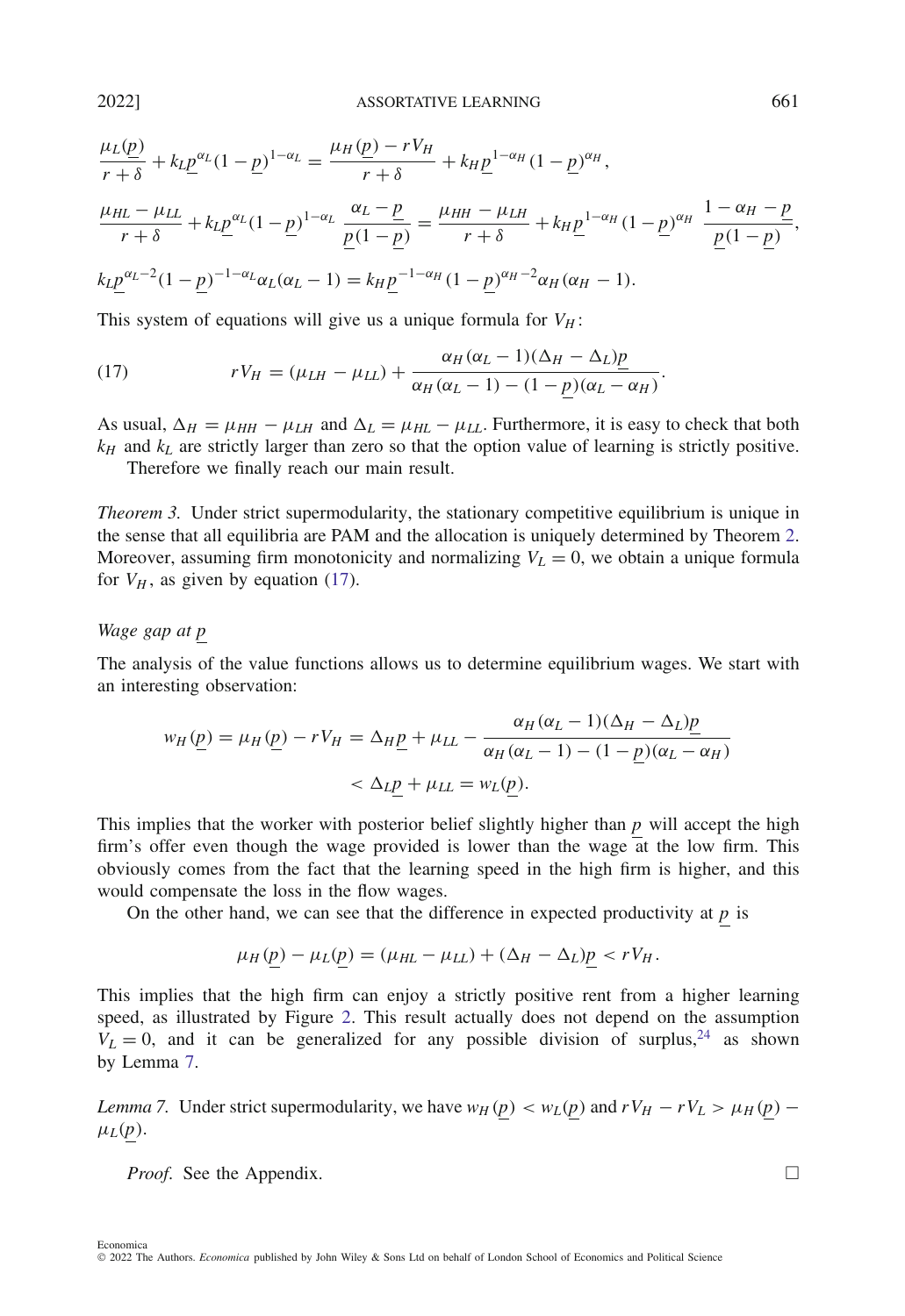

<span id="page-15-0"></span>FIGURE 2. Equilibrium wage function and value function in terms of beliefs *p*; stationary wage distribution

#### IV. DISCUSSION

# *Firm-dependent volatility: σ<sup>y</sup>*

A valid criticism of our approach is that we give the *H* firms too much of an edge under supermodularity (likewise for the *L* firms under submodularity). Not only are they superior in the production of output, by assuming that the volatility  $\sigma$  is common to both types of firms, effectively the signal-to-noise ratio is higher in *H* firms:

$$
s_H = \frac{\mu_{HH} - \mu_{LH}}{\sigma} > \frac{\mu_{HL} - \mu_{LL}}{\sigma} = s_L,
$$

from supermodularity. With firm-dependent volatility, that need not be the case. In particular, for  $\sigma_H$  sufficiently high, it may well be the case that  $s_H < s_L$ .

Mere observation of the value function in equation [\(1\)](#page-5-1),  $rW_v(p) = \mu_v(p) - rV_v +$  $\sum_{y}(p)$  *W*<sup>*y*</sup>(*p*) − *δ W*<sub>*y*</sub>(*p*), reveals that firm-dependent volatility will play a crucial role here. Since  $\Sigma_y = \frac{1}{2}p^2(1-p)^2 s_y^2$  for sufficiently high  $\sigma_H$  and therefore low  $s_H$ , it appears intuitive that the value of  $W_H$  can be smaller than the value of  $W_L$  for high  $p$ . It turns out that this intuition is wrong. First, in this competitive equilibrium, wages are endogenous, and therefore as the value of learning changes, so does  $\mu_y(p) - rV_y$ . Second, the no-deviation condition requires that at the marginal type  $\underline{p}$ ,  $W'_H = W'_L$ . It turns out that as a result these two features, in equilibrium the learning effect is the same in both firms, no matter what the volatility  $\sigma_v$  is.

To make this argument formal, when  $\sigma_H \neq \sigma_L$ , we generally define  $s_y = (\mu_{H_y} - \mu_{I_y})/\sigma_y$ ,  $y \in \{H, L\}$ . It is trivial to show that belief updating also satisfies the formula

$$
\mathrm{d}p_t = p_t(1-p_t)s_y\,\mathrm{d}\overline{Z}_{y,t}.
$$

Furthermore, Lemmas [2](#page-6-0)[–5](#page-7-0) still hold because none of these results depends explicitly on *σ<sup>y</sup>* . As shown in the Appendix, the statement in Claim [2](#page-8-0) is generalized to *any* combination of *(σH*</sub> , *σ*<sub>*L*</sub>).<sup>[25](#page-40-8)</sup>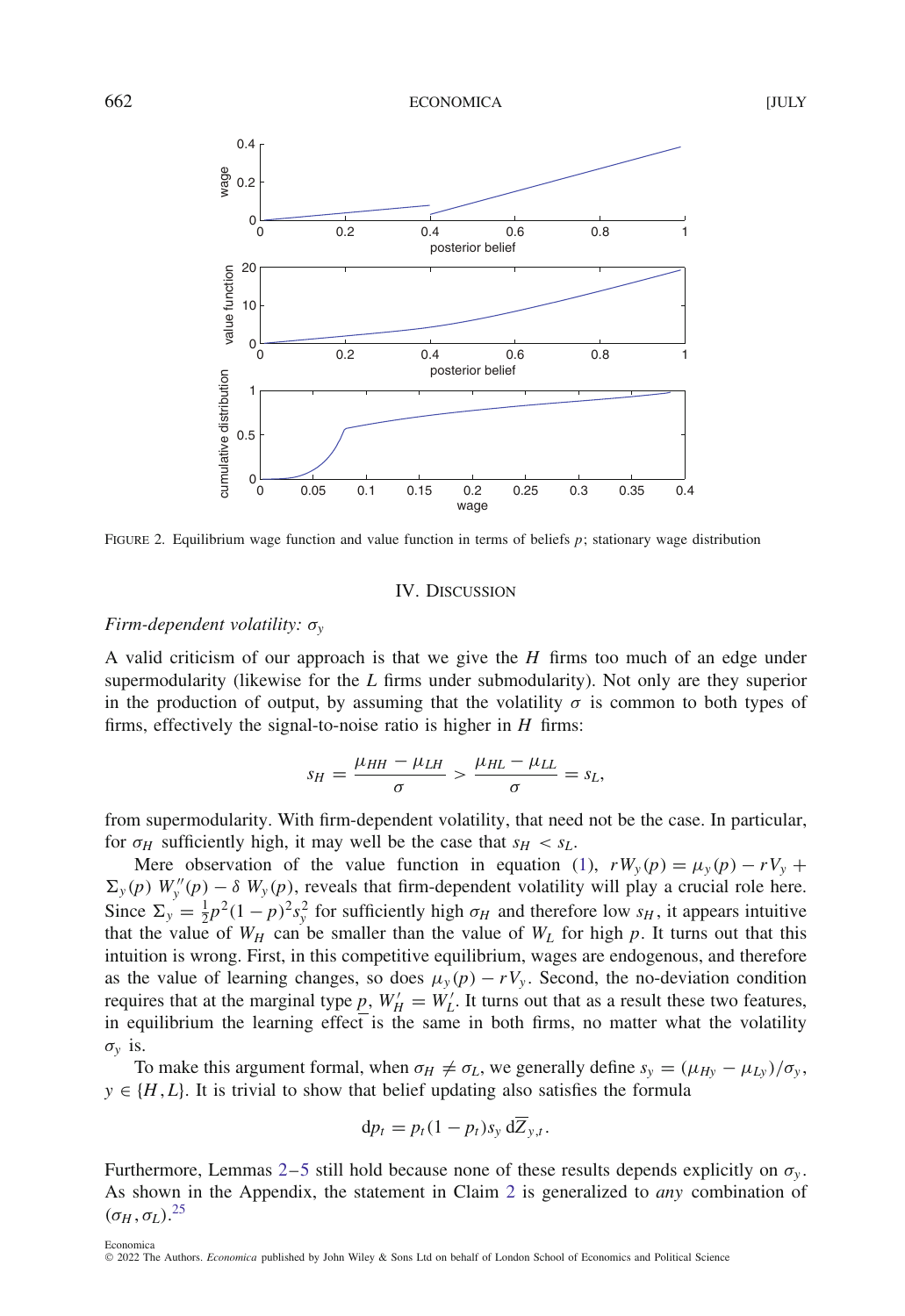With the proof of Claim [2](#page-8-0) in hand, the result of Theorem [1](#page-8-1) immediately extends: the statement 'PAM (NAM) is the unique stationary competitive equilibrium allocation under strict supermodularity (submodularity)' thus holds for *any* combination of  $(\sigma_H, \sigma_L)$ . Surprisingly, this implies that under strict supermodularity, even if we have an extremely high  $\sigma$ *H* such that the learning rate in high-type firms is smaller than that in low-type firms, we still have PAM. It is equivalent to assert that the direct productivity consideration dominates the learning in our model. The reason for this comes from the fact that the equilibrium wage schedules adjust to offset the impact of change in learning rate. The key insight here is the no-deviation condition. At *p*, the no-deviation condition requires that the second-order effect on the value function is the same in both firms. This second-order effect  $W'_y$  exactly captures the effect of learning through  $\Sigma_y(p)$   $W'_y(p)$ , where  $\Sigma_y = \frac{1}{2}p^2(1-p)^2s_y^2$ . Because equilibrium wages adjust to satisfy the no-deviation condition at the cut-off, the impact of differential learning rates is completely offset by the change of wage schedule, and the equilibrium allocation is determined solely by the productivity consideration.

### *The commitment problem*

*A priori*, we might not expect the competitive equilibrium to be efficient as the spot wage contracts cannot condition on future realizations or actions, and these contracts are assumed to be self-enforcing. As a result of this lack of commitment, there is a missing market. In this subsection, we introduce commitment into our model. As we show below, it turns out that the decentralized equilibrium without commitment is efficient in the sense that introducing commitment does not change the equilibrium allocation.

*A model with commitment* When we allow firms to commit to a contract, a potential problem is that different types of firms may make conflicting commitments, which causes intricate strategic interactions. To avoid this problem, we normalize  $V<sub>L</sub> = 0$  as in Theorem [3](#page-14-0) and hence focus on the problem where the high-type firms can commit to maximizing profits contingent on future realizations. This can happen when the low-type firms are fully competitive.

Under the above assumption, the high-type firms need to commit only to an acceptance region  $\Omega_H \subset [0, 1]$  as the wages can be set as  $W_H(p) = W_L(p) = \mu_L(p)$  to make the workers indifferent. The optimal acceptance region obviously depends on the distribution of beliefs, hence solving the optimal problem with commitment is a complicated non-stationary problem. As in the non-commitment model, we can focus on the optimal solution under stationarity, that is, in the presence of an ergodic distribution. This can also be viewed as the limit of optimal commitment as the distribution of beliefs becomes stationary.

Formally, denote the ergodic density of beliefs associated with the acceptance region  $\Omega_H$ as  $f_H(p)$ . The ergodic density has to satisfy the Kolmogorov forward equation

$$
\frac{\mathrm{d}^2}{\mathrm{d}p^2} \left[ \Sigma_H(p) f_H(p) \right] - \delta f_H(p) = \frac{\mathrm{d} f_H(p)}{\mathrm{d} t} = 0
$$

and the market clearing condition

$$
\int_{\Omega_H} f_H(p) \, \mathrm{d}p = \pi.
$$

The optimal  $\Omega$ <sub>H</sub> maximizes the high-type firms' stationary profit

$$
\int_{\Omega_H} \left[ \mu_H(p) - \mu_L(p) \right] f_H(p) \, \mathrm{d} p
$$

subject to the above constraints.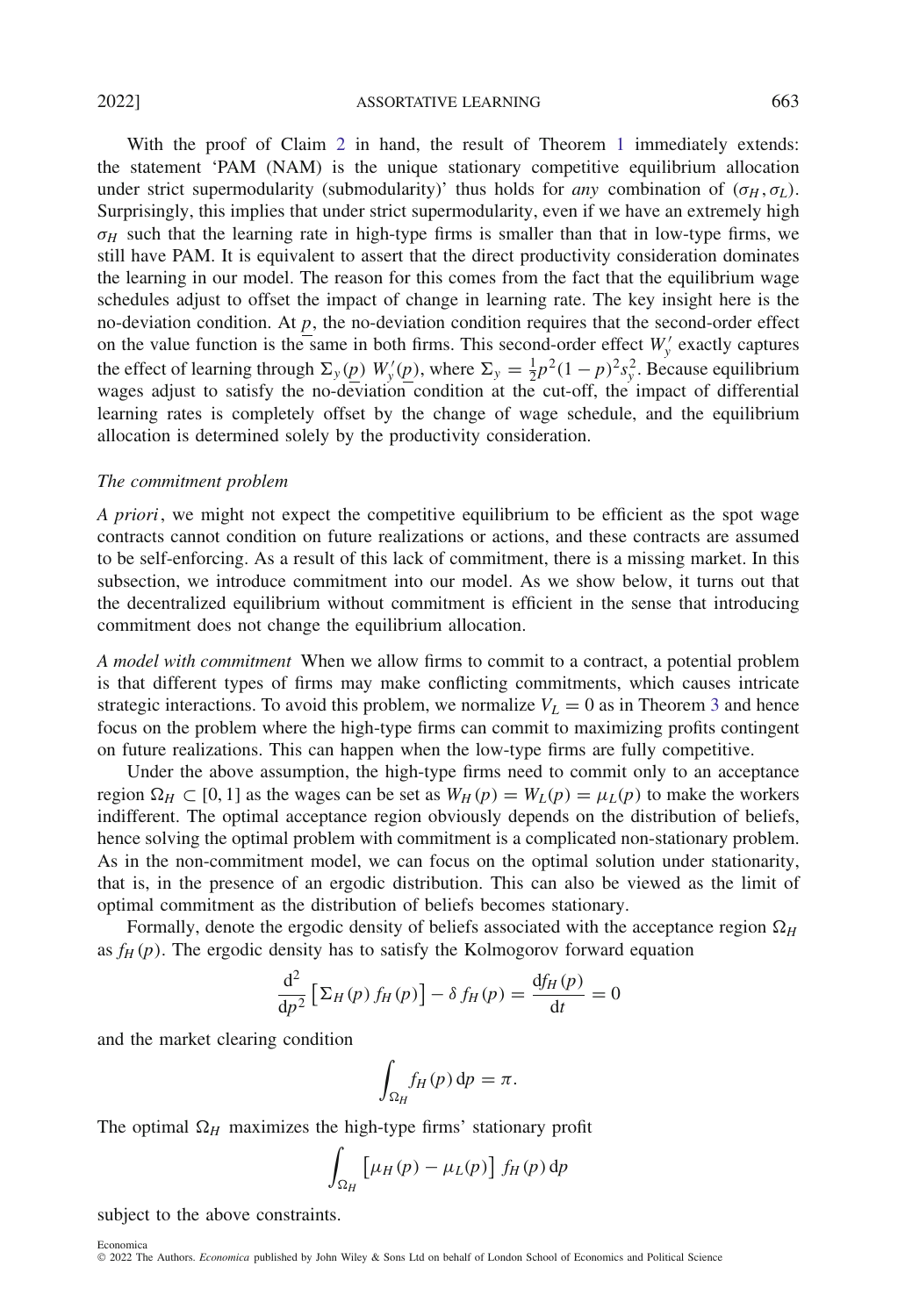664 ECONOMICA ECONOMICA

*The planner's problem* It is not straightforward to compare directly the above model with the competitive equilibrium. As an intermediate step, we introduce a planner's problem under stationarity.<sup>26</sup> The planner chooses an allocation rule, and as a consequence of the Kolmogorov forward equation, the ergodic distribution associated with this allocation rule. The objective is to maximize the aggregate flow of output. Given the stationarity of the problem, the focus on output maximization yields the same outcome as maximization of aggregate values.

Consider any allocation with multiple cut-offs:

$$
0 < \underline{p}_N < \cdots < \underline{p}_1 < 1, \quad N \text{ odd.}
$$

Without loss of generality, we assume that workers with  $p \in (p_1, 1]$  are allocated to the high-type firms while workers with  $p \in [0, p_N)$  are allocated to the low-type firms, since for workers with  $p = 0$  or  $p = 1$ , there is no need for learning and it is optimal to allocate them according to instantaneous production efficiency  $(PAM)<sup>27</sup>$  $(PAM)<sup>27</sup>$  $(PAM)<sup>27</sup>$  This also implies that generically, *N* is odd.

Denote again by  $\Omega$ <sub>*y*</sub> the set of *p* values that match with firms of type *y*. Similar to the problem with commitment, the planner will choose  $\Omega$ <sub>y</sub> to solve

$$
\max_{\Omega_y} S = \int_{\Omega_H} \mu_H(p) f_H(p) dp + \int_{\Omega_L} \mu_L(p) f_L(p) dp
$$

subject to

$$
\frac{d^2}{dp^2} \left[ \Sigma_y(p) f_y(p) \right] - \delta f_y(p) = \frac{df_y(p)}{dt} = 0 \qquad \text{(Kolmogorov forward equation)},
$$
\n
$$
\int_{\Omega_H} p f_H(p) dp + \int_{\Omega_L} p f_L(p) dp = p_0 \qquad \text{(Martingale property)},
$$
\n
$$
\int_{\Omega_L} f_L(p) dp = 1 - \pi, \quad \int_{\Omega_H} f_H(p) dp = \pi \qquad \text{(Market clearing)}.
$$

Notice that the main difference between the problem with commitment and the planner's problem is that only the ergodic density  $f_H(p)$  enters into the former problem, while both  $f_H(p)$ and  $f_L(p)$  enter into the latter problem. As a result, we also need to include the martingale property into the planner's constraint.

*Efficiency of the competitive equilibrium* We first show that the optimal allocation in the planner's problem also solves the problem with commitment. It turns out that the martingale property plays an important role in establishing this result, hence the following lemma.

<span id="page-17-0"></span>*Lemma 8.* Denote the optimal allocation in the planner's problem as  $(\tilde{\Omega}_H, \tilde{\Omega}_L)$ . Then  $\tilde{\Omega}_H$  is also the optimal acceptance region in the problem with commitment.

*Proof.* See the Appendix.

Our next theorem shows that the competitive equilibrium allocation solves the planner's problem, and by Lemma [8,](#page-17-0) we conclude that introducing commitment does not change the equilibrium allocation.

$$
\Box
$$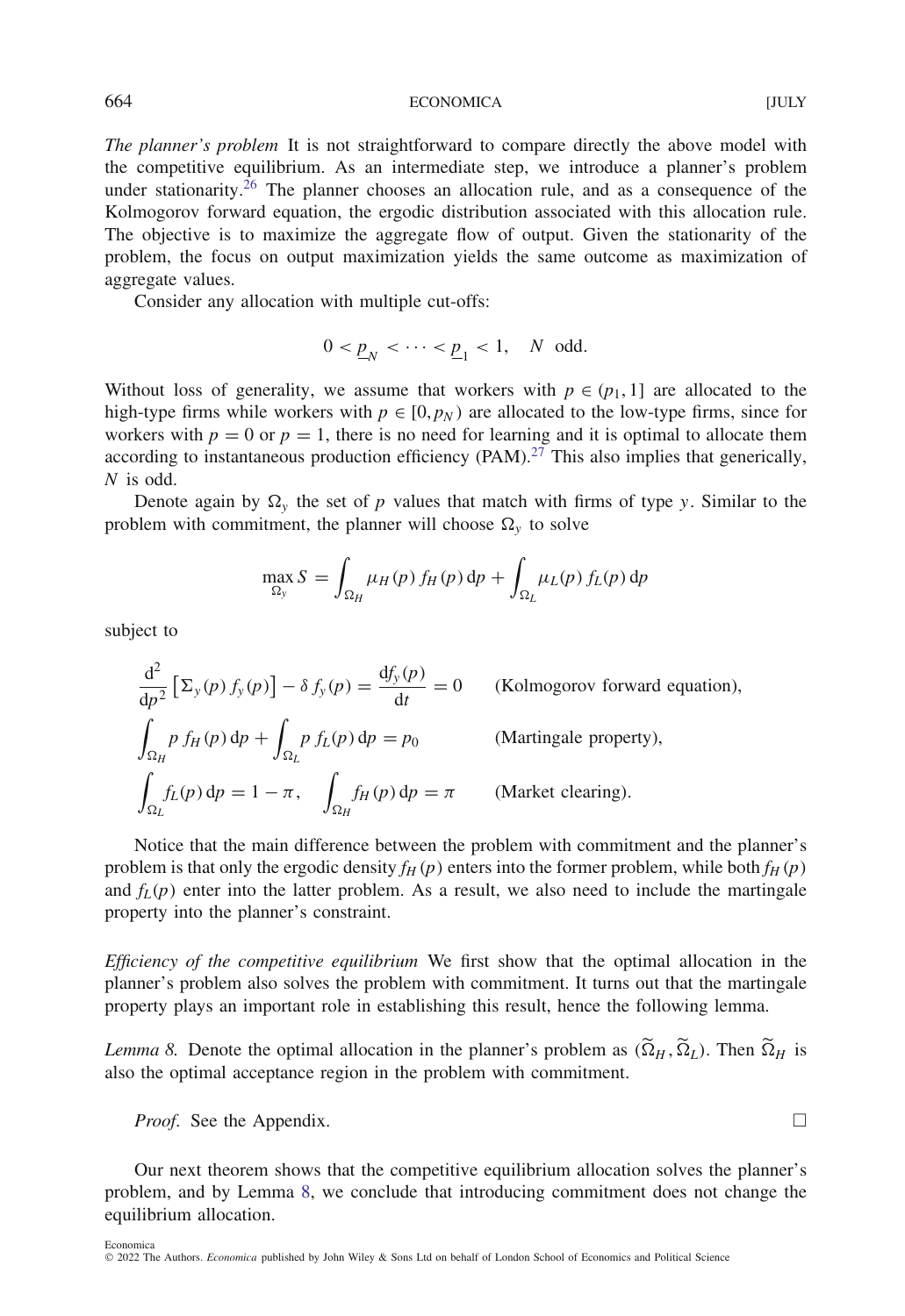2022] ASSORTATIVE LEARNING 665

<span id="page-18-0"></span>*Theorem 4.* The competitive equilibrium decentralizes the planner's stationary solution that maximizes the aggregate flow of output.

# *Proof.* See the Appendix. □

To prove that the competitive equilibrium decentralizes the planner's stationary solution under supermodularity, it suffices to show that the PAM allocation is better than *any* allocation with multiple cut-offs because from Theorem [2,](#page-12-2) we know that the PAM allocation is unique and will be the same as the competitive equilibrium allocation for any combination of  $(s_H, s_L)$ . The key technical issue is that the ergodic distribution is determined endogenously by the allocation rule. It is infeasible to compute the ergodic density functions for each possible allocation. Our strategy of proof is therefore to use a variational argument to circumvent this difficulty.

The proof uses the martingale property heavily and works as follows. First, we consider a candidate allocation with three cut-offs. Under this candidate allocation, there will be an interior interval of *p* values that are matched to *L* firms associated with some ergodic distribution. We move the bounds of that interval slightly to the left, thus generating a new density in this interval while keeping all other cut-offs and distributions unchanged. The new interval is chosen by imposing market clearing conditions. Lemma [8](#page-17-0) then shows that under supermodularity, this experiment strictly increases aggregate output. This holds until cutoffs coincide such that the interior range of *p* values matched with *L* firms disappears, thus reducing the number of cut-offs to  $N = 1$ . We use a similar argument to establish that output increases when moving from *N* to  $N - 2$  cut-offs. The result then follows by induction. We derive the result under supermodularity. The same logic applies under submodularity.

# V. ON-THE-JOB HUMAN CAPITAL ACCUMULATION

On the job, workers and firms not only learn about their unknown innate skills, they also accumulate human capital. In reality, human capital accumulation is an ongoing, continuous process. The longer the tenure of a worker, the higher her productivity. This monotonically increasing relation between tenure and human capital experience is likely also to be concave. For modelling purposes, here we consider a very simple form that captures this relation. With probability  $\lambda$ , a worker transitions from being inexperienced to being experienced.<sup>[28](#page-40-11)</sup> Once a worker is experienced, her productivity increases to  $\mu_{xy} + \xi_x$  and the status of experience is complete information.<sup>[29](#page-40-12)</sup> Now there are the same value functions for experienced workers as before,  $W_y^e$ :

<span id="page-18-1"></span>(18) 
$$
rW_{y}^{e}(p) = \mu_{y}(p) + \xi(p) - rV_{y} + \Sigma_{y}^{e}(p) W_{y}^{e''}(p) - \delta W_{y}^{e}(p),
$$

where  $\xi(p) = p\xi_H + (1 - p)\xi_L$  is the expected experience.<sup>30</sup> For the inexperienced worker, there is now one additional value function. As before, there are inexperienced workers who are matched with *L* firms, and who continue to match with *L* firms; and there are those who match with *H* firms both when inexperienced as well as when experienced. We denote those values by  $W_{LL}^u$ ,  $W_{HH}^u$ . There are now also some types p who match with an L firm when inexperienced and who switch to an *H* firm when they become experienced, the value of which is denoted by  $W_{LH}^u$ . This requires that the reservation type of an experienced worker  $(p<sup>e</sup>)$  is lower than that of the inexperienced worker  $(p<sup>u</sup>)$ . We start from this premise and later verify that this is indeed the case. The value functions are then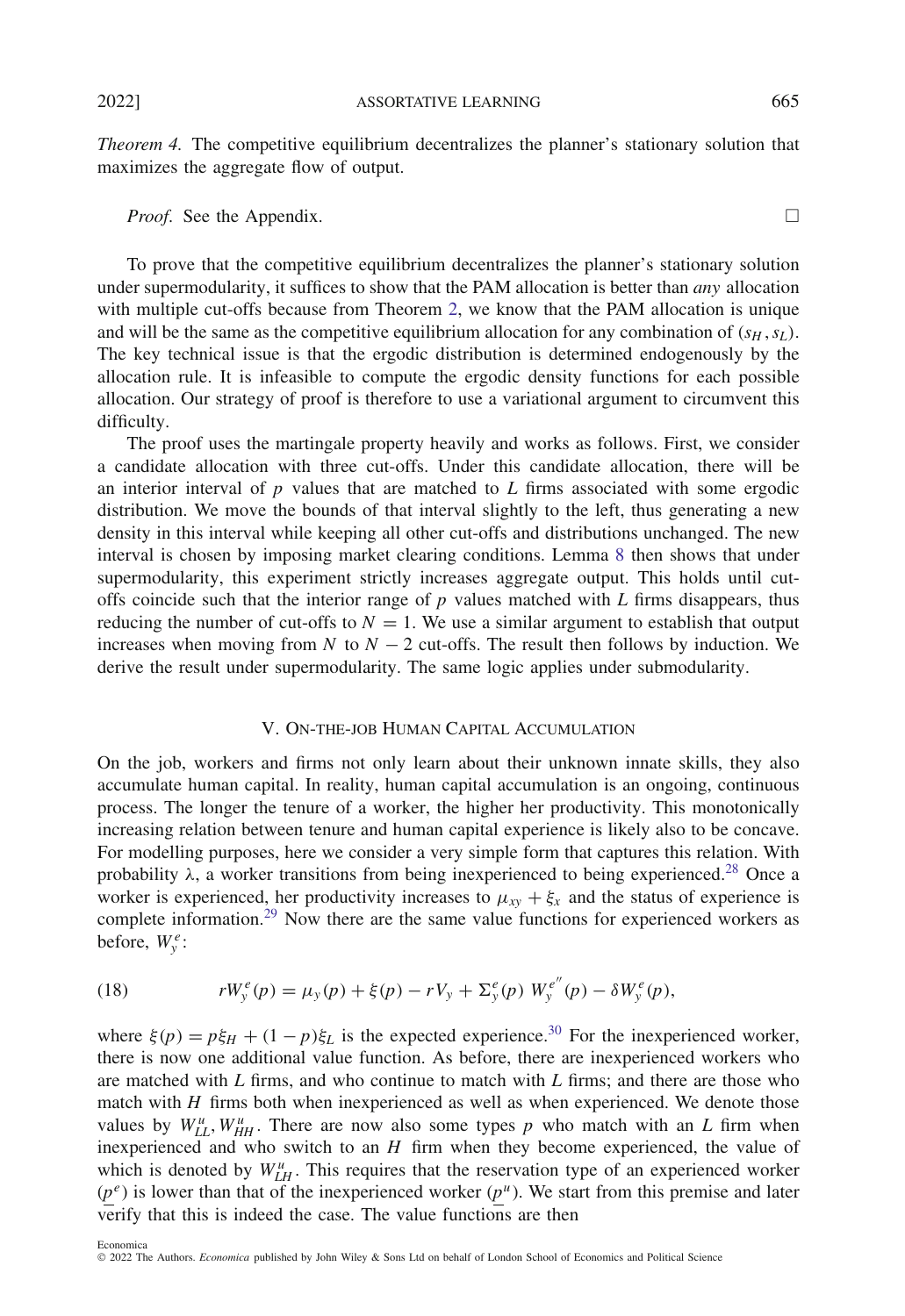(19) 
$$
rW_{yy}^{u}(p) = \mu_{y}(p) - rV_{y} + \Sigma_{y}^{u}(p) W_{yy}^{u''}(p) + \lambda W_{y}^{e}(p) - (\delta + \lambda) W_{yy}^{u}(p),
$$

<span id="page-19-1"></span>(20) 
$$
rW_{LH}^{u}(p) = \mu_L(p) - rV_L + \Sigma_L^u(p) W_{LH}^{u''}(p) + \lambda W_H^e(p) - (\delta + \lambda) W_{LH}^{u}(p).
$$

Observe that even though experience is completely observable, it does affect the inference from learning in the sense that the signal-to-noise ratio changes to  $[(\mu_{Hy} + \xi_H - \mu_{Ly} - \xi_L)]/\sigma^2$ . As a result,  $\Sigma_y$  depends on experience, *u*, *e*.

There are now two cut-offs,  $p^u, p^e$ . Since we just want to compare  $p^u$  and  $p^e$ , we can consider the following thought experiment. First, we assume that  $p^u = p^e = p$ . Then we can obtain two systems of equations: one system is the set of value-matching, smooth-pasting and no-deviation conditions for the inexperienced workers, and the other is for the experienced workers. Second, we can solve  $\Delta V = V_H - V_L$  the way we did previously, but now we can obtain two possible values for  $\Delta V$ . Denote them as  $\Delta V^e$  and  $\Delta V^u$ . Notice that  $\Delta V^e$  and  $\Delta V^u$  are both increasing in the cut-off *p*. Finally, we compare  $\Delta V^e$  and  $\Delta V^u$  under the assumption that  $p^u = p^e = p$ . If  $\Delta V^e > \Delta V^u$ , then we should decrease  $p^e$  or increase  $p^u$ , hence  $p^u > p^e$ ; on the contrary, if  $\Delta V^e < \Delta V^u$ , then we should decrease  $p^u$  or increase  $p^e$ , hence  $\overline{p}^u < \overline{p}^e$ . We derive this in the Appendix and can show it to hold when human capital accumulation is not too different for *H* and *L* types.

<span id="page-19-0"></span>*Proposition 3.* Assume supermodularity and  $\xi_H \simeq \xi_L$ . Then  $p^e < p^u$ .

# *Proof.* See the Appendix. □

With human capital accumulation, we can now characterize the entire equilibrium, including wage schedules and the ergodic distribution of types. Even though there are types who gradually learn that they are of low productivity, wages need not decrease over the lifecycle as they accumulate human capital.

#### *Turnover and tenure*

We express the expected future duration of a match by tenure  $\tau$ <sup>*y*</sup> (*p*). Tenure relates inversely to turnover. For  $p < p^e$  and  $p > p^u$ ,  $\tau_y(p)$  satisfies the differential equation (see also Moscarini [2005\)](#page-41-3)

$$
\Sigma_{y}(p) \tau''_{y}(p) - \delta \tau_{y}(p) = -1.
$$

If  $p \in (p^e, p^u)$ , then the only difference is that

$$
\Sigma_{y}(p) \tau_L^{u''}(p) - (\delta + \lambda) \tau_L^{u}(p) = -1,
$$

since inexperienced workers will switch jobs once they become experienced. An immediate implication of Proposition [3](#page-19-0) is the following.

Corollary 2 (Tenure). Assume supermodularity and  $\xi_H \simeq \xi_L$ . Then  $\tau_L^u(p) > \tau_L^e(p)$  for  $p < \underline{p}^e$ , and  $\tau_H^u(p) < \tau_H^e(p)$  for  $p > \underline{p}^u$ . For  $p \in (\underline{p}^e, \underline{p}^u)$ , there is a cut-off such that  $\tau_L^u(p) < \tau_H^e(\overline{p})$ for *p* larger than this cut-off, and  $\tau_L^u(p) > \tau_H^e(p)$  for *p* smaller than this cut-off.

For the lowest types *p*, tenure for the inexperienced worker is longer as the experienced workers are more likely to be hired by an *H* firm given positive information revelation. The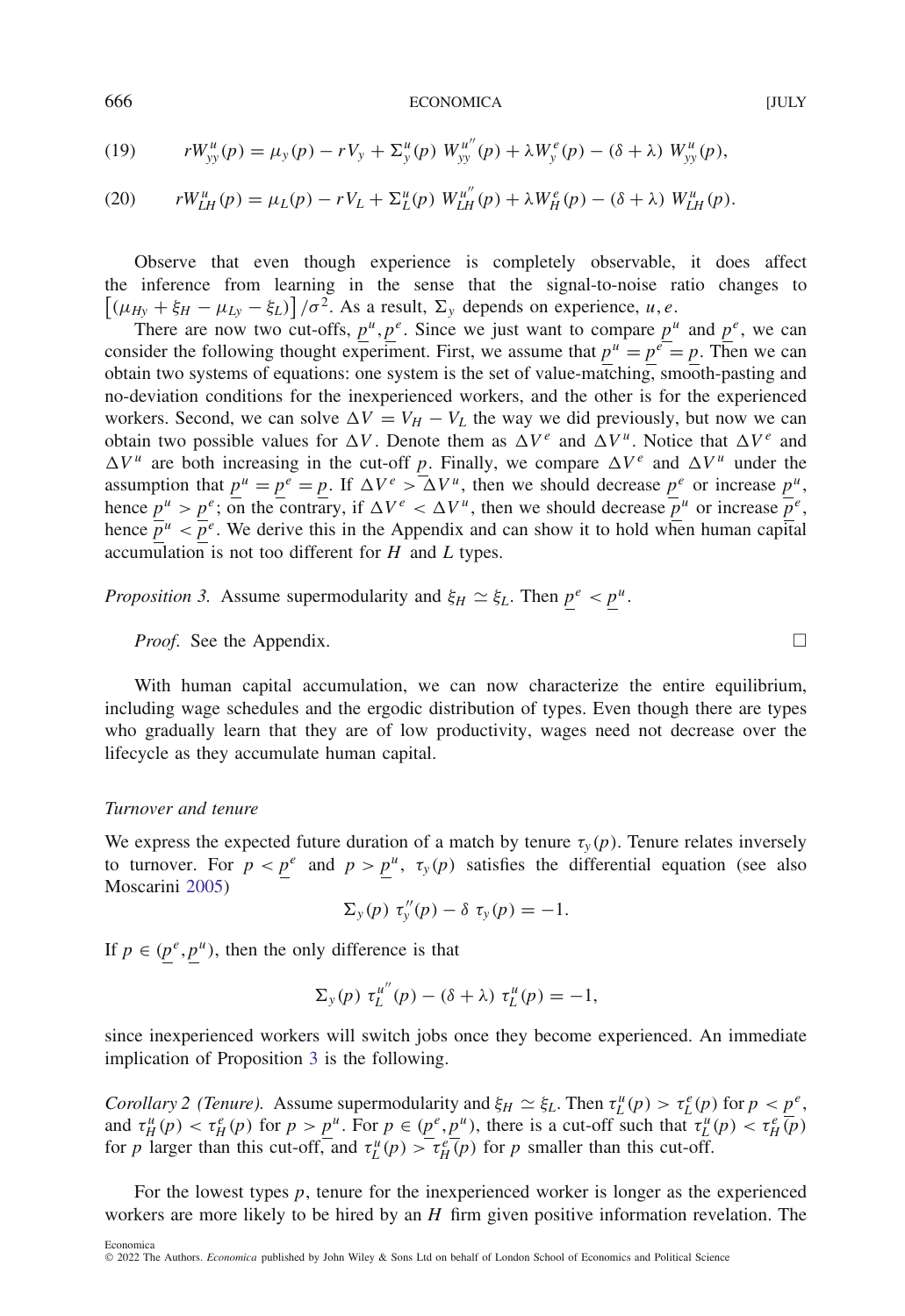2022] ASSORTATIVE LEARNING 667

opposite is true for the highest  $p$ : the inexperienced types face a higher cut-off type and will therefore, upon bad information, be more likely to switch to an *L* firm. In the intermediate range, tenure depends on how close  $p$  is to either of the cut-offs.

# *Non-Bayesian updating*

So far, we have assumed that the belief updating follows a martingale process, a property satisfied by Bayesian learning. We will now show, as an example, that under some non-Bayesian learning process, the competitive equilibrium can be non-PAM even if there is supermodularity.

In this example, we abandon the assumption of experienced and inexperienced workers, and just consider the benchmark model where the belief updating is not a martingale. Suppose that the belief updating process in firm *y* is given by  $dp = \lambda_y p dt$  for  $p < 1$ , with  $\lambda_y$  a constant, and once *p* reaches 1,  $dp = 0$ . We may think of *p* as a particular form of human capital, with 1 as an upper bound on the accumulation. The value function of a worker is given  $by<sup>31</sup>$ 

<span id="page-20-1"></span>(21) 
$$
(r + \delta) W_{y}(p) = w_{y}(p) + \lambda_{y} p W'_{y}(p).
$$

Suppose that PAM is the equilibrium allocation (i.e. there exists a cut-off  $p$  such that workers with  $p \in [p, 1]$  are matched with the high-type firms, and workers with  $p \in [0, p)$  are matched with the low-type firms). Then the value functions should satisfy the following.

(i) Continuity at  $p = 1$ :

$$
\lim_{p \to 1} W_H(p) = W_H(1) = \frac{\Delta_H}{r + \delta} + \frac{\mu_{LH} - rV_H}{r + \delta}.
$$

(ii) Boundary conditions at *p*:

 $W_H(p) = W_L(p)$  (Value-matching condition),  $W'_H(\underline{p}) = W'_L(\underline{p})$  (Smooth-pasting & No-deviation conditions).

(iii) The desirability of the low-type firm for  $p = 0$  workers:

$$
\frac{\mu_{LL} - rV_L}{r + \delta} > \frac{\mu_{LH} - rV_H}{r + \delta}.
$$

Notice that for this belief-updating process, the no-deviation condition coincides with the smooth-pasting condition. This is consistent with the finding in Eeckhout and Weng [\(2015\)](#page-41-4), and we also derive the no-deviation condition in the Appendix.

It turns out that when  $\lambda_L > \lambda_H$ ,  $r + \delta > \lambda_H$  and the degree of supermodularity is sufficiently small, the above conditions cannot be satisfied simultaneously. As a result, we reach the following proposition.

<span id="page-20-0"></span>*Proposition 4.* Under the non-Bayesian learning model, PAM cannot be an equilibrium allocation when  $\lambda_L > \lambda_H$ ,  $r + \delta > \lambda_H$  and the degree of supermodularity is sufficiently small.

*Proof.* See the Appendix. □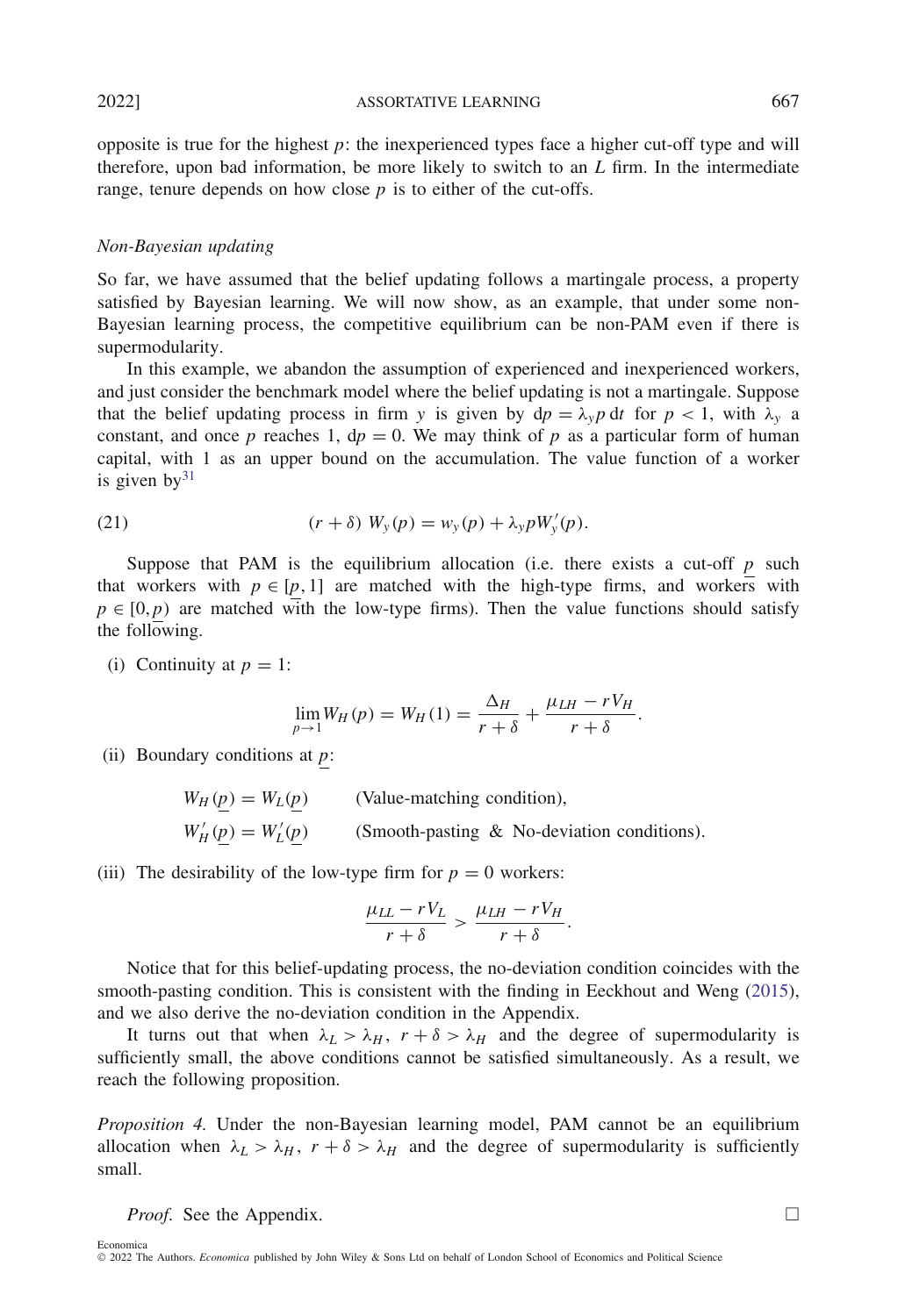Proposition [4](#page-20-0) implies that the martingale property of Bayesian learning plays an important role in delivering our main results. Under Bayesian learning, the beliefs can go either up or down, and on average there is no drift in the belief updating process. Therefore productive efficiency always dominates learning speed in the sense that PAM is the unique equilibrium allocation under strict supermodularity, no matter what the learning speed is. In the above non-Bayesian learning case, the drift in the belief updating process introduces a trade-off between instantaneous productive efficiency and the dynamic gain from learning when  $\lambda_L > \lambda_H$ . If the workers are patient enough  $(r + \delta > \lambda_H)$  and the degree of supermodularity is sufficiently small, then workers will sacrifice instantaneous productive efficiency for the dynamic gain from learning. By looking at the equilibrium conditions above, we conclude immediately that the equilibrium allocation in this case should be that workers with belief close to 0 or 1 are matched with the high-type firms, while workers with intermediate beliefs are matched with the low-type firms. This is because the gain in learning speed is close to 0 at  $p = 0$  $((\lambda_L - \lambda_H)p \simeq 0)$  or  $p = 1$  (upper bound of belief updating).

# VI. CONCLUDING REMARKS

In this paper, we have proposed a competitive equilibrium model of the labour market that unifies frictionless sorting and a learning-based theory of turnover. In equilibrium under supermodularity, workers with better posteriors about their ability tend to sort into more productive jobs. We find that as a result of sequential rationality in the presence of competitively determined payoffs, the second derivative of the workers' value function must equate. In addition to the standard conditions of value-matching (zeroth derivative) and smooth-pasting (first derivative), we now also have the no-deviation condition (second derivative).

What is possibly most surprising is that the result of positive sorting under supermodularity is not determined by the speed of learning. In the trade-off between learning speed and instantaneous productive efficiency, productive efficiency always takes the upper hand. As such, the equilibrium allocation does not depend on the signal-to-noise ratio (the ratio of the average payoff gain, which measures the efficiency, to the noise term). This seems to indicate that in this competitive environment, the sorting aspect dominates the learning. Quite surprisingly, this sorting result does not hinge on the particular information structure and is robust to general Bayesian learning processes.

Our analysis has certain limitations, and several issues remain unanswered.

First, like most experimentation models, payoffs are linear and agents are risk-neutral. Non-linearity is desirable for the economic interpretation. However, it renders the solution of the differential equation of the value function much harder to find.

Second, ideally we would like to extend the analysis to general distributions of worker and firm types. As in much of the experimentation literature, the realized type is either high or low on a risky arm. Here, in addition we have *two* risky arms that are correlated, since there is learning in both types of firms. The focus on the two-firm-type case (two arms) keeps down the dimensionality of the continuous time problem. With more than two firm types, analysing the Brownian motion process is mathematically substantially more demanding. Finally, our result that PAM obtains under supermodularity, and that the planner's problem can be decentralized, is established for a stationary equilibrium. While a solution of a general non-stationary equilibrium is too complex, one can easily construct a two-period counterexample in which PAM will not necessarily obtain in a non-stationary environment.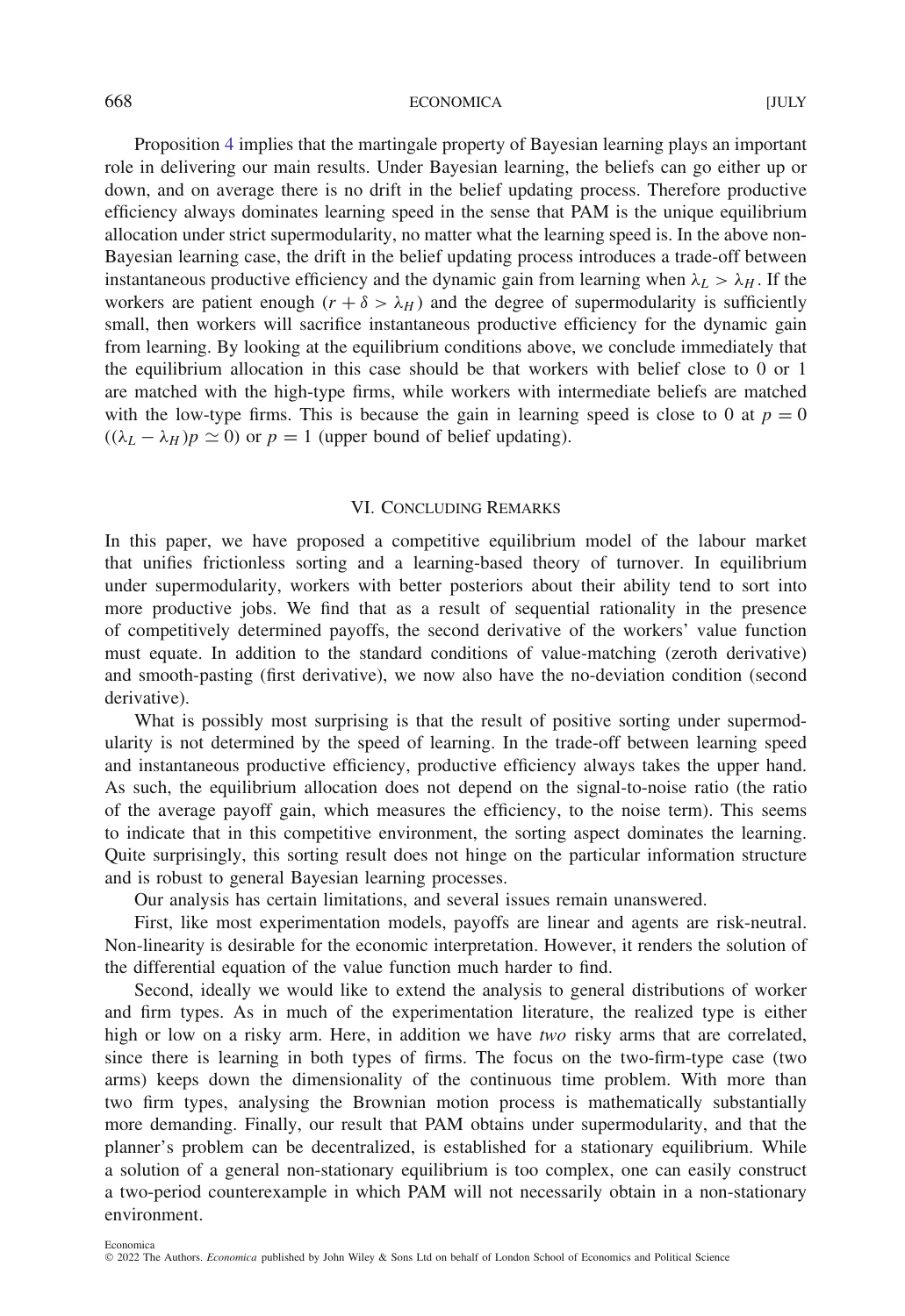#### APPENDIX

# *Proof of Lemma 2*

The worker  $p \in (0, 1)$  always has the choice to stay in one firm y forever. Then

$$
p = \frac{\mu_y(p) - rV_y}{r + \delta}.
$$

But obviously, this is not an optimal choice. (Suppose otherwise; then all of the workers will stay in one type of firm, and the market is not cleared.) So we have that the equilibrium value function  $W_y(p)$ must satisfy

$$
W_{y}(p) > \frac{\mu_{y}(p) - rV_{y}}{r + \delta}.
$$

This immediately implies that

$$
\Sigma_{y}(p) W''_{y}(p) = (r + \delta) W_{y}(p) - (\mu_{y}(p) - rV_{y}) > 0.
$$

So the equilibrium value function  $W_y(p)$  is convex for  $p \in (0, 1)$ .

# *Proof of Lemma 3*

Suppose that workers with  $p \in [0, p)$  are employed by a type *y* firm. This implies that

$$
W_{y}(p) = \frac{\mu_{y}(p) - rV_{y}}{r + \delta} + k_{y2}p^{\alpha_{y}}(1 - p)^{1 - \alpha_{y}},
$$

since 0 is included in the domain. It is easy to see that

$$
W'_{y}(0) = \frac{\mu_{Hy} - \mu_{Ly}}{r + \delta} > 0,
$$

and since  $W_y$  is strictly convex,  $W'_y(p) > 0$  for all  $p \in [0, p)$ . At p, workers will transfer to a type *−y* firm, but the smooth-pasting condition implies that  $W'_{-y}(\overline{p}) = W'_{y}(p) > 0$ . Strict convexity implies  $W'_{y'}(p) > 0$ , and so on. Therefore we must have that the equilibrium value functions  $W_y$  are strictly increasing.

# *Proof of Claim 2*

We will actually prove a more general claim, that the result holds for any combination  $(s_H, s_L)$ , including  $s_H < s_L$ . This makes the proof also applicable to the case  $\sigma_H \neq \sigma_L$ .

Under strict supermodularity, for any combination  $(s_H, s_L)$ , it is impossible to have  $p_1 < p_2$  and equilibrium value functions  $W_H$  (for  $p \in [p_1, p_2]$ ),  $W_{L1}$  (for  $p < p_1$ ) and  $W_{L2}$  (for  $p > p_2$ ) such that

$$
W_H(p_1) = W_{L1}(p_1) \text{ and } W_H''(p_1) = W_{L1}''(p_1),
$$
  
\n
$$
W_H(p_2) = W_{L2}(p_2) \text{ and } W_H''(p_2) = W_{L2}''(p_2),
$$

are satisfied simultaneously.

Economica

Suppose, on the contrary, that the equations described above hold simultaneously. Then from equation [\(1\)](#page-5-1), we should get

$$
w_H(p_1) + \Sigma_H(p_1) W''_H(p_1) = w_L(p_1) + \Sigma_L(p_1) W''_L(p_1)
$$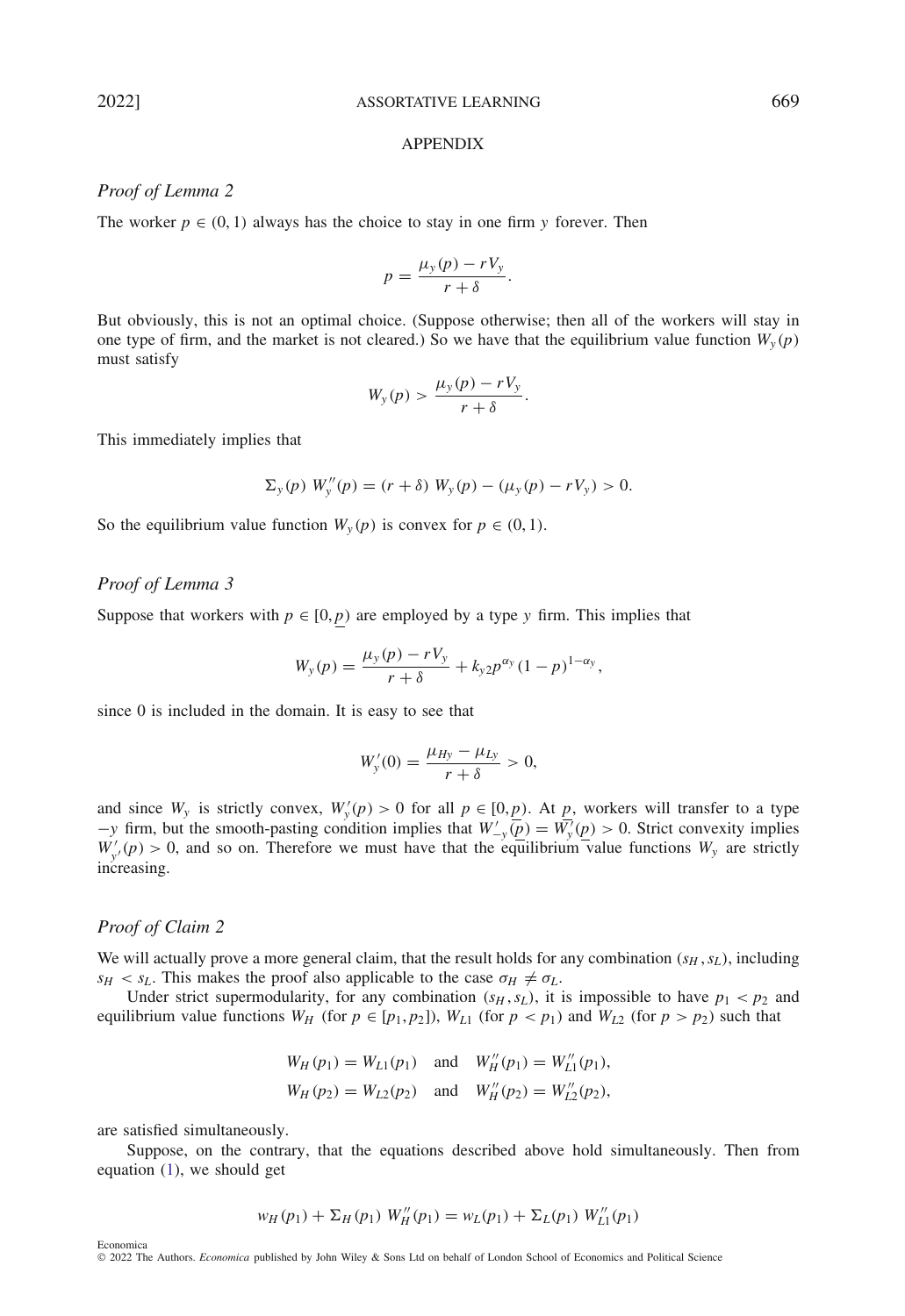and

$$
w_H(p_2) + \Sigma_H(p_2) W''_H(p_2) = w_L(p_2) + \Sigma_L(p_2) W''_{L2}(p_2),
$$

since

$$
W_H(p_2) = W_{L2}(p_2)
$$
 and  $W_H(p_1) = W_{L1}(p_1)$ .

Notice that

$$
W_H''(p_2) = W_{L2}''(p_2)
$$
 and  $W_H''(p_1) = W_{L1}''(p_1)$ ,

by Lemma [5,](#page-7-0) and hence

<span id="page-23-0"></span>(A1) 
$$
\frac{\Sigma_H(p_1) - \Sigma_L(p_1)}{\Sigma_H(p_1)} (r + \delta) W_H(p_1) = w_L(p_1) - \frac{\Sigma_L(p_1)}{\Sigma_H(p_1)} W_H(p_1)
$$

and

<span id="page-23-1"></span>(A2) 
$$
\frac{\Sigma_H(p_2) - \Sigma_L(p_2)}{\Sigma_H(p_2)} (r + \delta) W_H(p_2) = w_L(p_2) - \frac{\Sigma_L(p_2)}{\Sigma_H(p_2)} W_H(p_2).
$$

By definition,

$$
\frac{\Sigma_H(p_1) - \Sigma_L(p_1)}{\Sigma_H(p_1)} = \frac{\Sigma_H(p_2) - \Sigma_L(p_2)}{\Sigma_H(p_2)} = \frac{s_H^2 - s_L^2}{s_H^2}.
$$

First, if  $s_H^2 = s_L^2$ , then equations [\(A1\)](#page-23-0) and [\(A2\)](#page-23-1) imply that  $w_H(p_1) - w_L(p_1) = w_H(p_2) - w_L(p_2) =$ 0, which cannot hold for  $p_1 \neq p_2$  since  $w_H(\cdot)$  and  $w_L(\cdot)$  are linear functions with different slopes  $\Delta_H$ and  $\Delta_L$ .

Second, if  $s_H^2 > s_L^2$ , then equations [\(A1\)](#page-23-0) and [\(A2\)](#page-23-1) could be simplified as

<span id="page-23-2"></span>(A3) 
$$
\frac{s_H^2 - s_L^2}{s_H^2} (r + \delta) (W_H(p_2) - W_H(p_1)) = w_L(p_2) - w_L(p_1) - \frac{\Sigma_L(p_2)}{\Sigma_H(p_2)} (w_H(p_2) - w_H(p_1)).
$$

Under strict supermodularity, the left-hand side of this equation is strictly larger than

$$
\frac{s_H^2 - s_L^2}{s_H^2} \ (r + \delta) \ W'_H(p_1) \ (p_2 - p_1)
$$

by the convexity of the value function. And

$$
\frac{s_H^2 - s_L^2}{s_H^2} \ (r + \delta) \ W'_H(p_1) \ (p_2 - p_1) \quad \text{is larger than} \quad \frac{s_H^2 - s_L^2}{s_H^2} \ \Delta_L(p_2 - p_1)
$$

by Lemma [4.](#page-7-1) Meanwhile, the right-hand side of equation [\(A3\)](#page-23-2) is strictly smaller than

$$
\Delta_L(p_2 - p_1) - \frac{\Sigma_L(p_2)}{\Sigma_H(p_2)} \; \Delta_H(p_2 - p_1)) = \frac{s_H^2 - s_L^2}{s_H^2} \; \Delta_L(p_2 - p_1),
$$

which contradicts the fact that the two sides of equation [\(A3\)](#page-23-2) should be equal. The impossibility in the  $s_H^2 < s_L^2$  case could be proved similarly, and is thus omitted. By contradiction, we immediately know that the claim at the beginning of the proof is correct.

For the strict submodularity case, it suffices to re-label '*H* ' by '*L*', and '*L*' by '*H* '. The claim is obviously correct given that we have already proved the strict supermodularity result.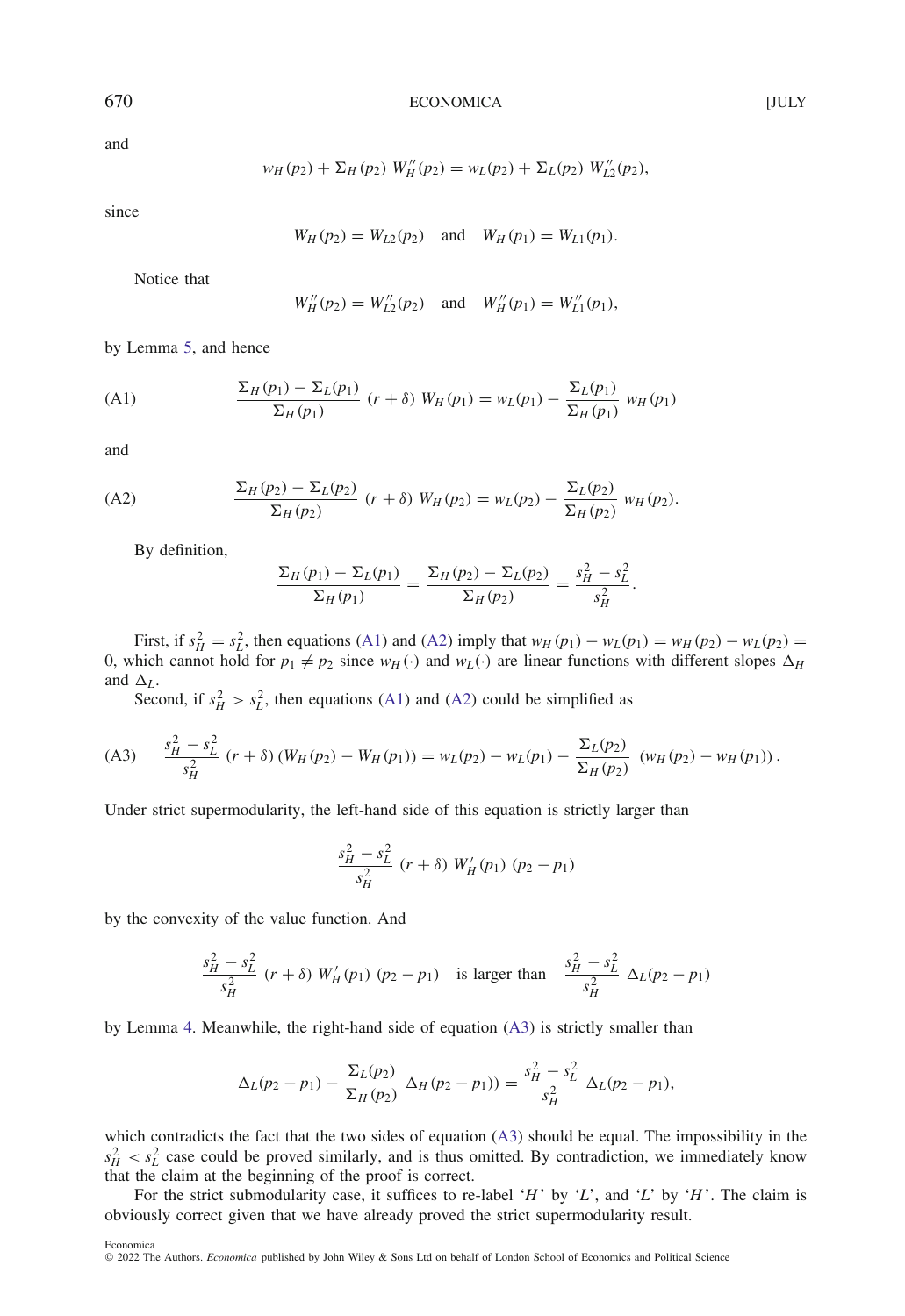# *Proof of Lemma 6*

We will actually prove a more general lemma, that the result holds for any combination  $(s_H, s_L)$ , including  $s_H < s_L$ . This makes the proof also applicable to the case  $\sigma_H \neq \sigma_L$ .

First, we want to show that all of the one-shot deviations are ruled out by our no-deviation condition as  $dt \rightarrow 0$ .

Under strict supermodularity, PAM is the only candidate equilibrium allocation by Theorem [1.](#page-8-1) The value functions are thus given by

$$
W_L(p) = \frac{w_L(p)}{r + \delta} + k_L p^{\alpha_L} (1 - p)^{1 - \alpha_L}
$$

and

$$
W_H(p) = \frac{w_H(p)}{r + \delta} + k_H p^{1 - \alpha_H} (1 - p)^{\alpha_H}.
$$

Let

$$
\mathcal{G}_{L}(p) = k_{L} p^{\alpha_{L}} (1-p)^{1-\alpha_{L}} \frac{\alpha_{L} - p}{p(1-p)} > 0
$$

and

$$
\mathcal{G}_H(p) = k_H p^{1-\alpha_H} (1-p)^{\alpha_H} \frac{1-\alpha_H - p}{p(1-p)} < 0
$$

be the first derivatives for the non-linear parts of the value functions. Smooth pasting at  $p$  implies

$$
\frac{\Delta_L}{r+\delta} + \mathcal{G}_L(\underline{p}) = \frac{\Delta_H}{r+\delta} + \mathcal{G}_H(\underline{p}).
$$

From Eeckhout and Weng [\(2015\)](#page-41-4), it suffices to show that the inequality

$$
w_H(p) - w_L(p) + \left[\Sigma_H(p) - \Sigma_L(p)\right] W_L''(p) < 0
$$

holds for any  $p < p$ , and the inequality

$$
w_L(p) - w_H(p) + \left[\Sigma_L(p) - \Sigma_H(p)\right] W_H''(p) < 0
$$

holds for  $p > p$ .

For  $p < p$ , define

$$
Z_L(p) = w_H(p) - w_L(p) + \frac{s_H^2 - s_L^2}{s_L^2} ((r + \delta) W_L(p) - w_L(p)).
$$

Obviously, we have  $\lim_{p \nearrow p} Z_L(p) = 0$  from Lemma [5.](#page-7-0) If we can show that  $Z_L(p)$  is increasing in *p* as *p* increases from 0 to *p*, then we are done since  $Z_L(p) < Z_L(p) = 0$ . Notice that

$$
Z_L'(p) = \Delta_H - \frac{s_H^2}{s_L^2} \Delta_L + \frac{s_H^2 - s_L^2}{s_L^2} (r + \delta) W_L'(p),
$$

and  $W'_L(p)$  lies between  $\Delta_L/(r + \delta)$  and  $(\Delta_L/(r + \delta)) + \mathcal{G}_L(p)$  for  $p \in [0, p]$ .<sup>[32](#page-40-15)</sup> If  $s_H^2 \geq s_L^2$ , then

$$
Z'_L(p) \geq \Delta_H - \frac{s_H^2}{s_L^2} \Delta_L + \frac{s_H^2 - s_L^2}{s_L^2} (r + \delta) \frac{\Delta_L}{r + \delta} = \Delta_H - \Delta_L > 0,
$$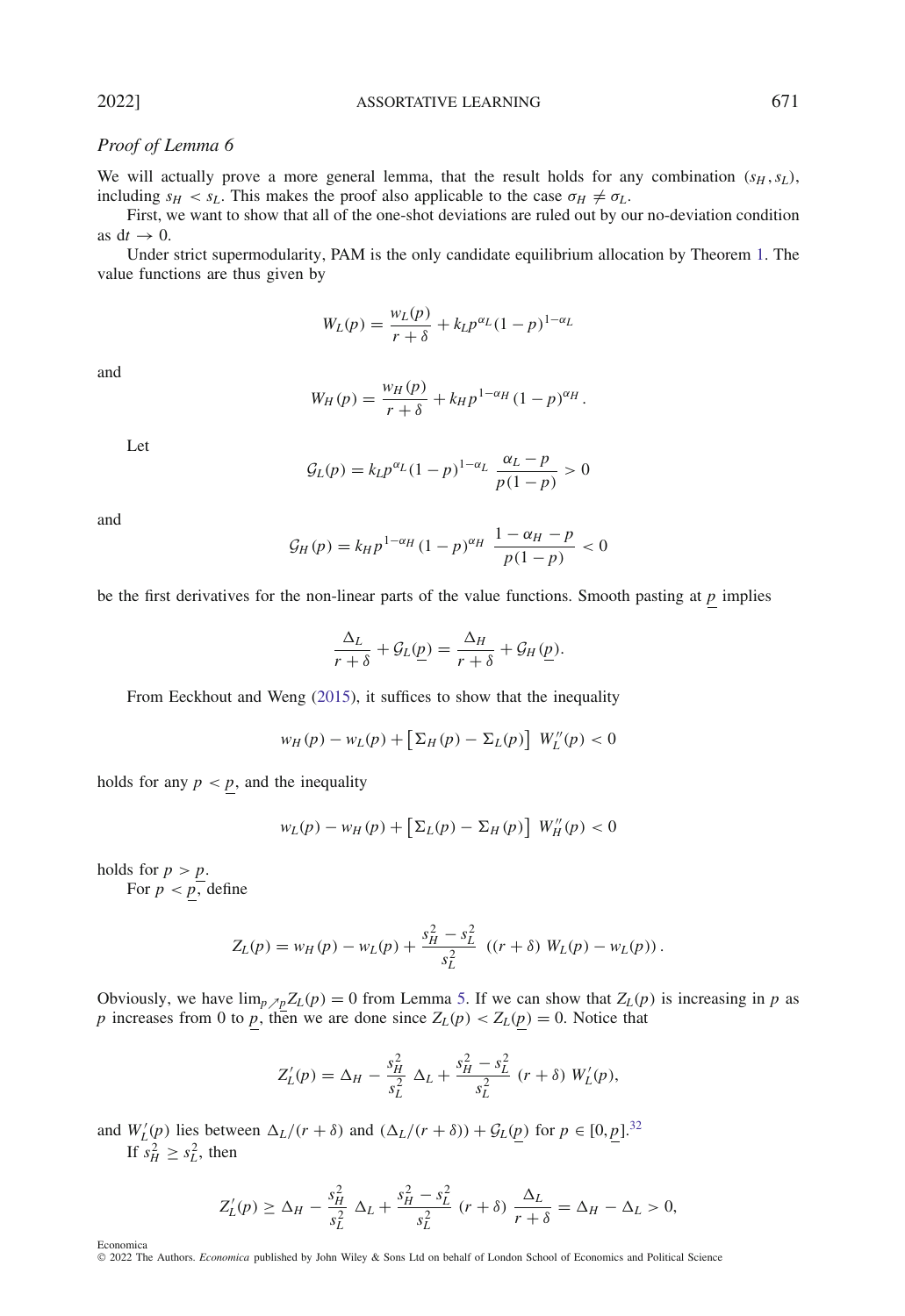and if  $s_H^2 < s_L^2$ , then

$$
Z_{L}'(p) \geq \Delta_{H} - \frac{s_{H}^{2}}{s_{L}^{2}} \Delta_{L} + \frac{s_{H}^{2} - s_{L}^{2}}{s_{L}^{2}} (r + \delta) \left[ \frac{\Delta_{L}}{r + \delta} + \mathcal{G}_{L}(p) \right]
$$
  
=  $\Delta_{H} - \frac{s_{H}^{2}}{s_{L}^{2}} \Delta_{L} + \frac{s_{H}^{2} - s_{L}^{2}}{s_{L}^{2}} (r + \delta) \left[ \frac{\Delta_{H}}{r + \delta} + \mathcal{G}_{H}(p) \right]$   
=  $\frac{s_{H}^{2}}{s_{L}^{2}} (\Delta_{H} - \Delta_{L}) + \frac{s_{H}^{2} - s_{L}^{2}}{s_{L}^{2}} (r + \delta) \mathcal{G}_{H}(p)$   
> 0.

Therefore we conclude that  $Z_L'(p) > 0$  for both  $s_H \geq s_L$  and  $s_H < s_L$ , which implies that  $Z_L(p) < 0$  for all  $p < p$ , and hence there is no profitable one-shot deviation as dt is sufficiently small.

For  $p > p$ , similarly define

$$
Z_H(p) = w_L(p) - w_H(p) + \left[\Sigma_L(p) - \Sigma_H(p)\right] W_H''(p).
$$

Under PAM equilibrium, we have  $Z_H(p+) = 0$  from Lemma [5.](#page-7-0) Notice that

$$
Z_H(p) = w_L(p) - w_H(p) + \left[\Sigma_L(p) - \Sigma_H(p)\right] W''_H(p)
$$
  
=  $w_L(p) - w_H(p) + \frac{s_L^2 - s_H^2}{s_H^2} ((r + \delta) W_H(p) - w_H(p)),$ 

and  $W'_H(p)$  lies between  $(\Delta_H/(r+\delta)) + \mathcal{G}_H(p)$  and  $\Delta_H/(r+\delta)$  for  $p \in [p, 1]$ . Similar to the proof for the  $p < p$  case, if  $s_L^2 > s_H^2$ , then

$$
Z'_H(p) \le \Delta_L - \Delta_H < 0,
$$

and if  $s_L^2 \leq s_H^2$ , then

$$
Z'_H(p) \leq \Delta_L - \frac{s_L^2}{s_H^2} \Delta_H + \frac{s_L^2 - s_H^2}{s_H^2} (r + \delta) \left(\frac{\Delta_L}{r + \delta} + \mathcal{G}_L(p)\right) < 0.
$$

Therefore  $Z_H'(p) < 0$  for both  $s_H \geq s_L$  and  $s_H < s_L$ , and hence  $Z_H(p) < 0$  for all  $p > p$ .

Second, since there is no one-shot deviation for any  $p$ , obviously there will be no deviation for any  $p$ . Consider any deviation starting at  $p$ . Then the above result says that it is better not to deviate for at least time d*t*. Suppose that after d*t*, we achieve a new *p* . Similarly, there should be no profitable deviation for at least time d*t* . Keep using the same logic, and we can conclude that any deviation is not profitable.

#### *Derivation of the boundary conditions*

Here, we just investigate the boundary conditions [\(6\)](#page-11-0)–[\(10\)](#page-11-1) for the case  $p < p_0$ . The derivation is similar for the case  $p \ge p_0$ .

In a stationary equilibrium, both the total measure  $\int_0^1 f_y(p, t) dp$  and the expectations  $\int_0^1 p f_y(p, t) dp$ are constant over time. Hence it must be the case that

$$
\int_0^1 \frac{\partial f_y(p,t)}{\partial t} \, \mathrm{d}p = 0 \quad \text{and} \quad \int_0^1 p \, \frac{\partial f_y(p,t)}{\partial t} \, \mathrm{d}p = 0.
$$

From

Economica

$$
\frac{\partial f_y(p,t)}{\partial t} = \frac{\mathrm{d}^2}{\mathrm{d}p^2} \left[ \Sigma_y(p) f_y(p,t) \right] - \delta f_y(p,t)
$$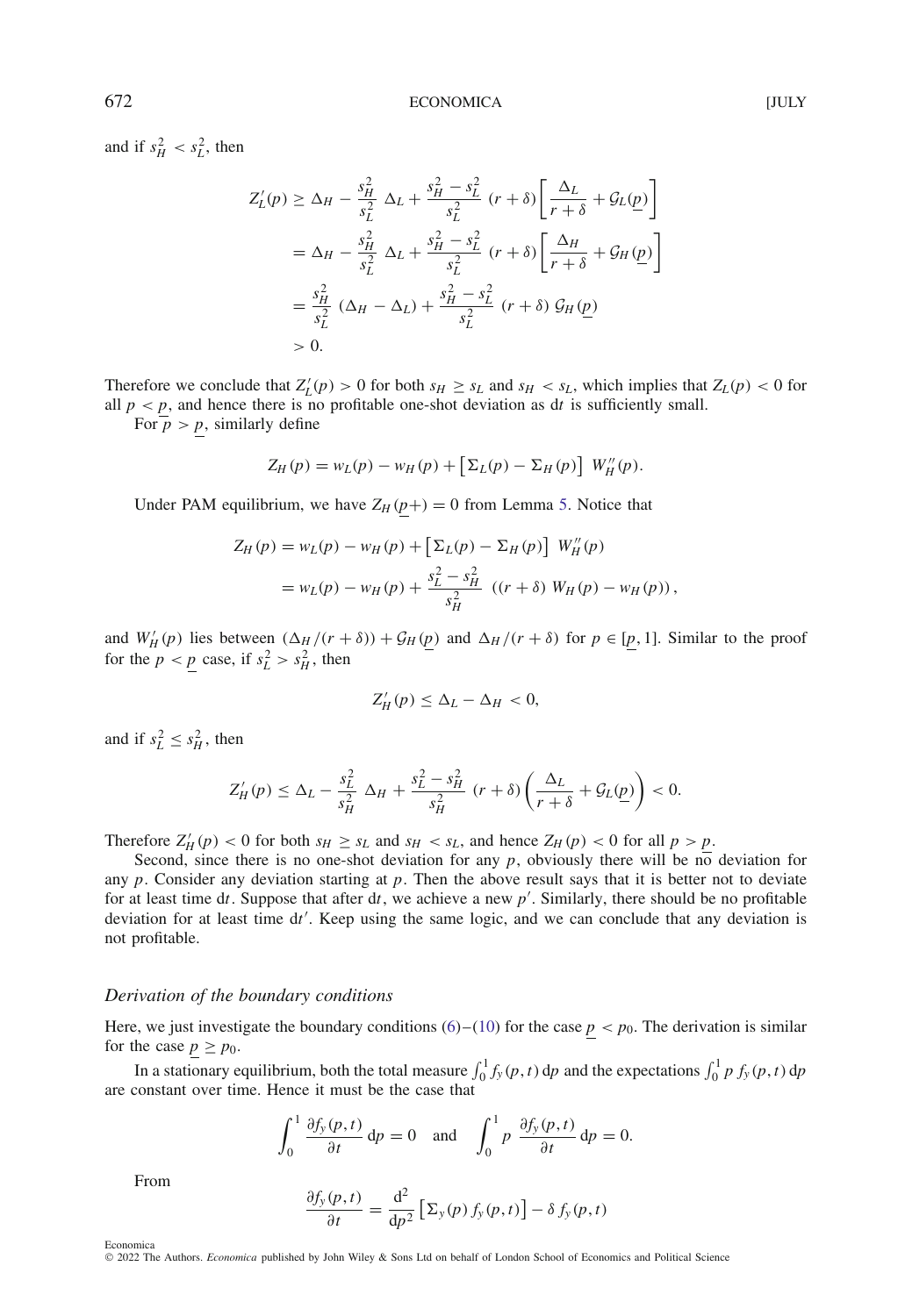we should have

<span id="page-26-0"></span>(A4) 
$$
\int_0^p \left( \frac{\mathrm{d}^2}{\mathrm{d}p^2} \left[ \Sigma_L(p) f_L(p) \right] - \delta f_L(p) \right) \mathrm{d}p = 0
$$

and

<span id="page-26-1"></span>
$$
\text{(A5)} \qquad \int_{\underline{p}}^{p_0} \left( \frac{\mathrm{d}^2}{\mathrm{d}p^2} \left[ \Sigma_H(p) f_H(p) \right] - \delta f_H(p) \right) \mathrm{d}p + \int_{p_0}^1 \left( \frac{\mathrm{d}^2}{\mathrm{d}p^2} \left[ \Sigma_H(p) f_H(p) \right] - \delta f_H(p) \right) \mathrm{d}p = 0.
$$

Equations  $(A4)$  and  $(A5)$  give us

$$
\frac{\mathrm{d}}{\mathrm{d}p} \left[ \Sigma_L(p) f_L(p) \right] \Big|_{p^-} = \delta(1 - \pi)
$$

and

$$
\Sigma_H(p_0) \left[ f'_H(p_0-) - f'_H(p_0+) \right] = \frac{\mathrm{d}}{\mathrm{d}p} \left[ \Sigma_H(p) f_H(p) \right] \Big|_{p+} + \delta \pi,
$$

since the market clearing conditions imply

$$
\int_0^p f_L(p) \, dp = 1 - \pi, \quad \int_{\underline{p}}^1 f_H(p) \, dp = \pi,
$$

and there is continuity at  $p_0$ :

$$
f_H(p_0-) = f_H(p_0+).
$$

Meanwhile, notice that inflow at  $p_0$  must be the same as  $\delta$ , which implies that  $\Sigma_H(p_0)$   $[f'_H(p_0-)-f'_H(p_0+)] = \delta$ . This immediately gives us the flow equation at *p*:

$$
\frac{\mathrm{d}}{\mathrm{d}p} \left[ \Sigma_L(p) f_L(p) \right] \Big|_{p-} = \frac{\mathrm{d}}{\mathrm{d}p} \left[ \Sigma_H(p) f_H(p) \right] \Big|_{p+}.
$$

Now applying similar logic gives

$$
\int_0^{\underline{p}} \left( p \frac{d^2}{dp^2} \left[ \Sigma_L(p) f_L(p) \right] - p \delta f_L(p) \right) dp + \int_{\underline{p}}^1 \left( p \frac{d^2}{dp^2} \left[ \Sigma_H(p) f_H(p) \right] - p \delta f_H(p) \right) dp = 0.
$$

Notice that

$$
\int_0^p p\,\delta\,f_L(p)\,\mathrm{d}p + \int_p^1 p\,\delta\,f_H(p)\,\mathrm{d}p = \delta p_0,
$$

by the martingale property. Meanwhile, we still have  $\Sigma$ <sub>*H*</sub> (*p*<sub>0</sub>)  $[f'_{H}(p_{0}-) - f'_{H}(p_{0}+)]= δ$ . Hence, after some tedious algebra, we can get

$$
\left(p \frac{d}{dp} \left[\Sigma_L(p) f_L(p)\right] + \Sigma_L(p) f_L(p)\right)\Big|_{p^-} = \left(p \frac{d}{dp} \left[\Sigma_H(p) f_H(p)\right] + \Sigma_H(p) f_H(p)\right)\Big|_{p^+},
$$

which gives us the boundary condition at *p*:

$$
\Sigma_H(\underline{p}+) f_H(\underline{p}+) = \Sigma_L(\underline{p} -) f_L(\underline{p} -).
$$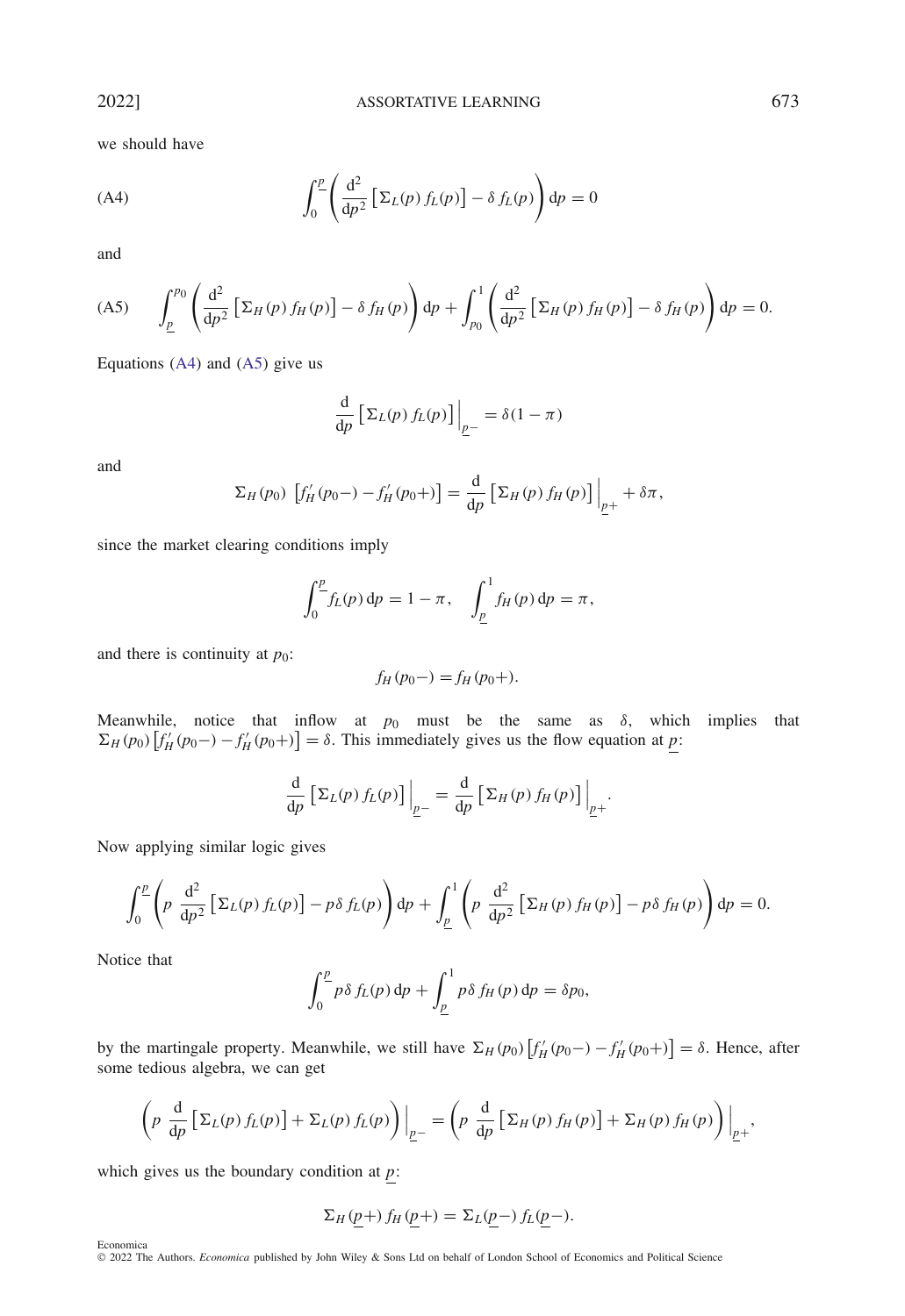# *Proof of Proposition 1*

First, we can express  $f_{H0}$ ,  $f_{H1}$ ,  $f_{H2}$ ,  $f_{L0}$  as functions of *p*. Equations [\(8\)](#page-11-6) and [\(10\)](#page-11-1) imply

$$
f_{L0} = \frac{1 - \pi}{\int_0^p p^{\gamma_{L1}} (1 - p)^{\gamma_{L2}} dp}
$$

and

$$
f_{H2} = f_{H0} \left( \frac{p_0}{1 - p_0} \right)^{\gamma_{H1} - \gamma_{H2}} + f_{H1}.
$$

From equations [\(6\)](#page-11-0) and [\(9\)](#page-11-5),  $f_{H0}$  and  $f_{H1}$  could be written as

$$
f_{H0} = \frac{\eta_H + \eta_L}{2\eta_H} \frac{s_L^2}{s_H^2} \left(\frac{p}{1-p}\right)^{\eta_L - \eta_H} f_{L0}
$$

and

$$
f_{H1} = -\frac{\eta_L - \eta_H}{2\eta_H} \frac{s_L^2}{s_H^2} \left(\frac{p}{1-p}\right)^{\eta_L + \eta_H} f_{L0}.
$$

Here,

$$
\eta_L = \sqrt{\frac{1}{4} + \frac{2\delta}{s_L^2}} > \eta_H = \sqrt{\frac{1}{4} + \frac{2\delta}{s_H^2}} > \frac{1}{2}.
$$

Next, we want to show that both  $f_{H0}$  and  $f_{H1}$  are decreasing in  $p$ . Rewrite  $f_{H0}$  as

$$
f_{H0} = \frac{\eta_H + \eta_L}{2\eta_H} \frac{s_L^2}{s_H^2} \left(\frac{p}{1-p}\right)^{\eta_L - \eta_H} \frac{1-\pi}{\int_0^p p^{\gamma_{L1}} (1-p)^{\gamma_{L2}} dp},
$$

and it suffices to show that

$$
\left(\frac{\underline{p}}{1-\underline{p}}\right)^{\eta_L-\eta_H} \frac{1-\pi}{\int_0^{\underline{p}} p^{\gamma_{L1}} (1-p)^{\gamma_{L2}} dp}
$$

is decreasing in *p*. Notice that

$$
\left(\frac{\underline{p}}{1-\underline{p}}\right)^{\eta_L-\eta_H} = \int_0^{\underline{p}} \left[ \left(\frac{p}{1-p}\right)^{\eta_L-\eta_H} \right]' dp = \int_0^{\underline{p}} (\eta_L-\eta_H) \left(\frac{p}{1-p}\right)^{\eta_L-\eta_H-1} \left(\frac{1}{1-p}\right)^2 dp.
$$

Let

$$
G_1(p) = p^{\gamma_{L1}}(1-p)^{\gamma_{L2}}
$$
 and  $G_2(p) = \left(\frac{p}{1-p}\right)^{\eta_L - \eta_H - 1} \left(\frac{1}{1-p}\right)^2$ 

such that *<sup>G</sup>*1*(p)*

$$
\frac{G_1(p)}{G_2(p)} = p^{-\frac{1}{2} + \eta_H} (1 - p)^{-\frac{1}{2} - \eta_H}
$$

is increasing in *p*. Therefore we could derive that

$$
\left(\frac{\underline{p}}{1-\underline{p}}\right)^{\eta_L-\eta_H} \frac{1-\pi}{\int_0^{\underline{p}} p^{\gamma_{L1}} (1-p)^{\gamma_{L2}} dp}
$$

is decreasing in  $p^{33}$  $p^{33}$  $p^{33}$ , and hence  $f_{H0}$  is decreasing in  $p$  as well.

Economica © 2022 The Authors. *Economica* published by John Wiley & Sons Ltd on behalf of London School of Economics and Political Science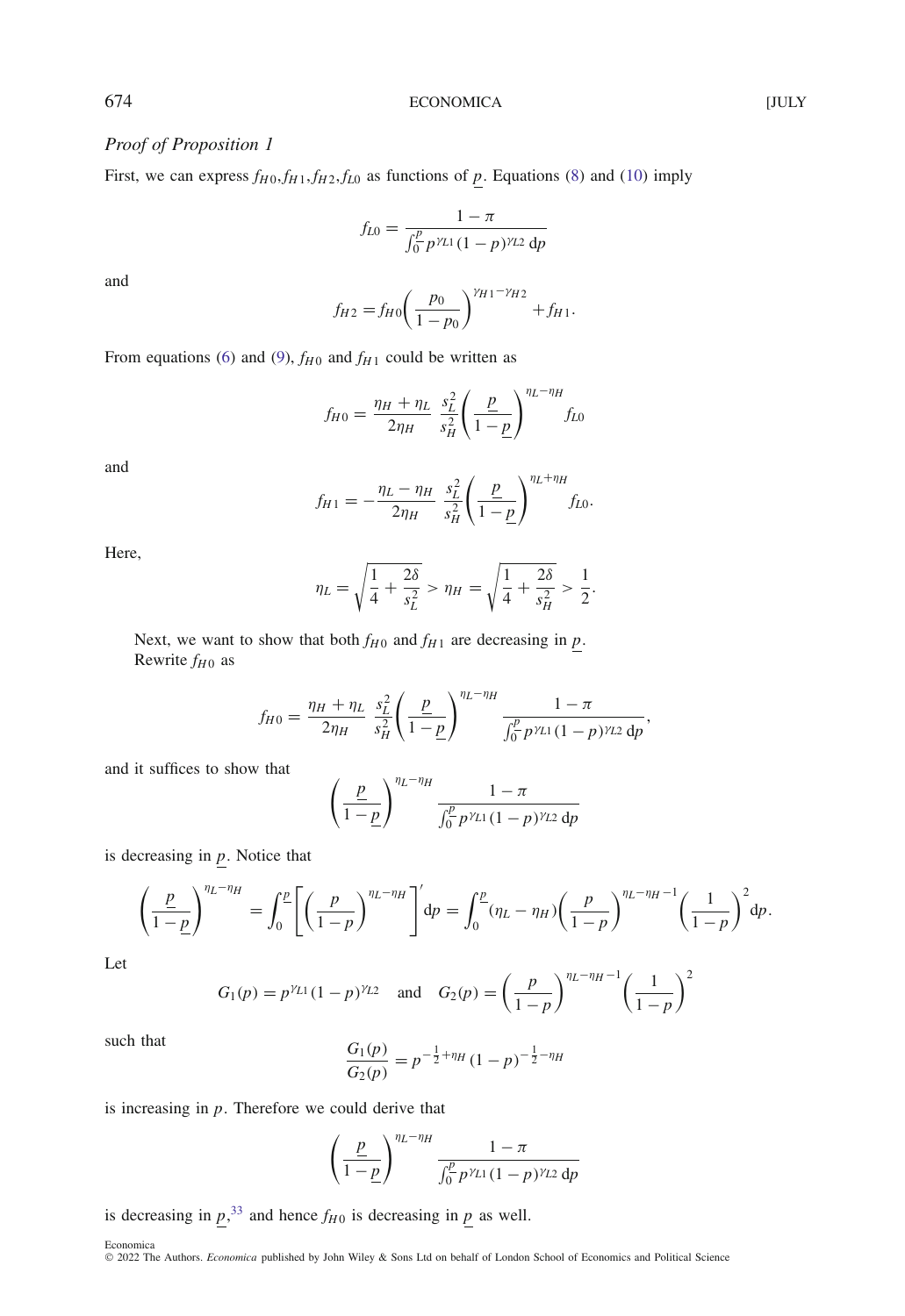Similarly, we can rewrite  $f_{H1}$  as

$$
f_{H1} = -\frac{\eta_L - \eta_H}{2\eta_H} \frac{s_L^2}{s_H^2} \left(\frac{\underline{p}}{1-\underline{p}}\right)^{\eta_L + \eta_H} \frac{1-\pi}{\int_0^{\underline{p}} p^{\gamma_{L1}} (1-p)^{\gamma_{L2}} dp},
$$

and we have

$$
\left(\frac{\underline{p}}{1-\underline{p}}\right)^{\eta_L+\eta_H} = \int_0^{\underline{p}} (\eta_L+\eta_H) \left(\frac{\underline{p}}{1-\underline{p}}\right)^{\eta_L+\eta_H-1} \left(\frac{1}{1-\underline{p}}\right)^2 d\underline{p}.
$$

Let

$$
G_3(p) = \left(\frac{p}{1-p}\right)^{\eta_L + \eta_H - 1} \left(\frac{1}{1-p}\right)^2,
$$

and we have that

$$
\frac{G_1(p)}{G_3(p)} = p^{-\frac{1}{2} - \eta_H} (1 - p)^{-\frac{1}{2} + \eta_H}
$$

is decreasing in *p*. Therefore it must be the case that

$$
-\left(\frac{\underline{p}}{1-\underline{p}}\right)^{\eta_L+\eta_H}\frac{1-\pi}{\int_0^{\underline{p}}p^{\gamma_{L1}}(1-p)^{\gamma_{L2}}dp}
$$

is decreasing in  $p$ , and hence  $f_{H1}$  is also decreasing in  $p$ .

Finally, it is immediate that

$$
f_{H2} = f_{H0} \left( \frac{p_0}{1 - p_0} \right)^{\gamma_{H1} - \gamma_{H2}} + f_{H1}
$$

is also decreasing in *p*. Therefore we can express  $f_{H0}$ ,  $f_{H1}$  and  $f_{H2}$  as  $\xi_0(p)$ ,  $\xi_1(p)$  and  $\xi_2(p)$ , respectively, such that  $\xi_0' < 0$ ,  $\xi_1' < 0$  and  $\xi_2' < 0$ .

Hence the market clearing condition [\(7\)](#page-11-7) implies that

$$
H(\underline{p}) = \int_{\underline{p}}^{p_0} \left[ \xi_0(\underline{p}) \ p^{\gamma_{H1}} (1-p)^{\gamma_{H2}} + \xi_1(\underline{p}) \ p^{\gamma_{H2}} (1-p)^{\gamma_{H1}} \right] dp + \int_{p_0}^{1} \xi_2(\underline{p}) \ p^{\gamma_{H2}} (1-p)^{\gamma_{H1}} dp = \pi.
$$

It is easy to check that  $H' < 0$  since  $\xi_0' < 0$ ,  $\xi_1' < 0$  and  $\xi_2' < 0$ . There exists  $p \in (0, p_0)$  such that *H* ( $\underline{p}$ ) =  $\pi$  if and only if  $\lim_{p\to 0}$ *H* ( $p$ ) >  $\pi$  and  $\lim_{p\to p_0}$ *H* ( $p$ ) <  $\pi$ .

As  $p \to 0$ ,  $f_{H0} = \xi_0(p) \to \infty$  and  $f_{H1} = \xi_1(p) \to 0$ , which imply

$$
\lim_{p\to 0} H(p) \to \infty > \pi.
$$

Meanwhile, when  $p \to p_0$ , it is obvious that

$$
H(\underline{p}) \to \int_{p_0}^1 f_{H2} p^{\gamma_{H2}} (1-p)^{\gamma_{H1}} dp.
$$

Notice that

$$
f_{H2} = f_{H0} \left( \frac{p_0}{1 - p_0} \right)^{\gamma_{H1} - \gamma_{H2}} + f_{H1} \to \frac{s_L^2}{s_H^2} \left( \frac{p_0}{1 - p_0} \right)^{\eta_L + \eta_H} \frac{1 - \pi}{\int_0^{p_0} p^{\gamma_{L1}} (1 - p)^{\gamma_{L2}} dp}
$$

as  $\underline{p} \rightarrow p_0$ . Economica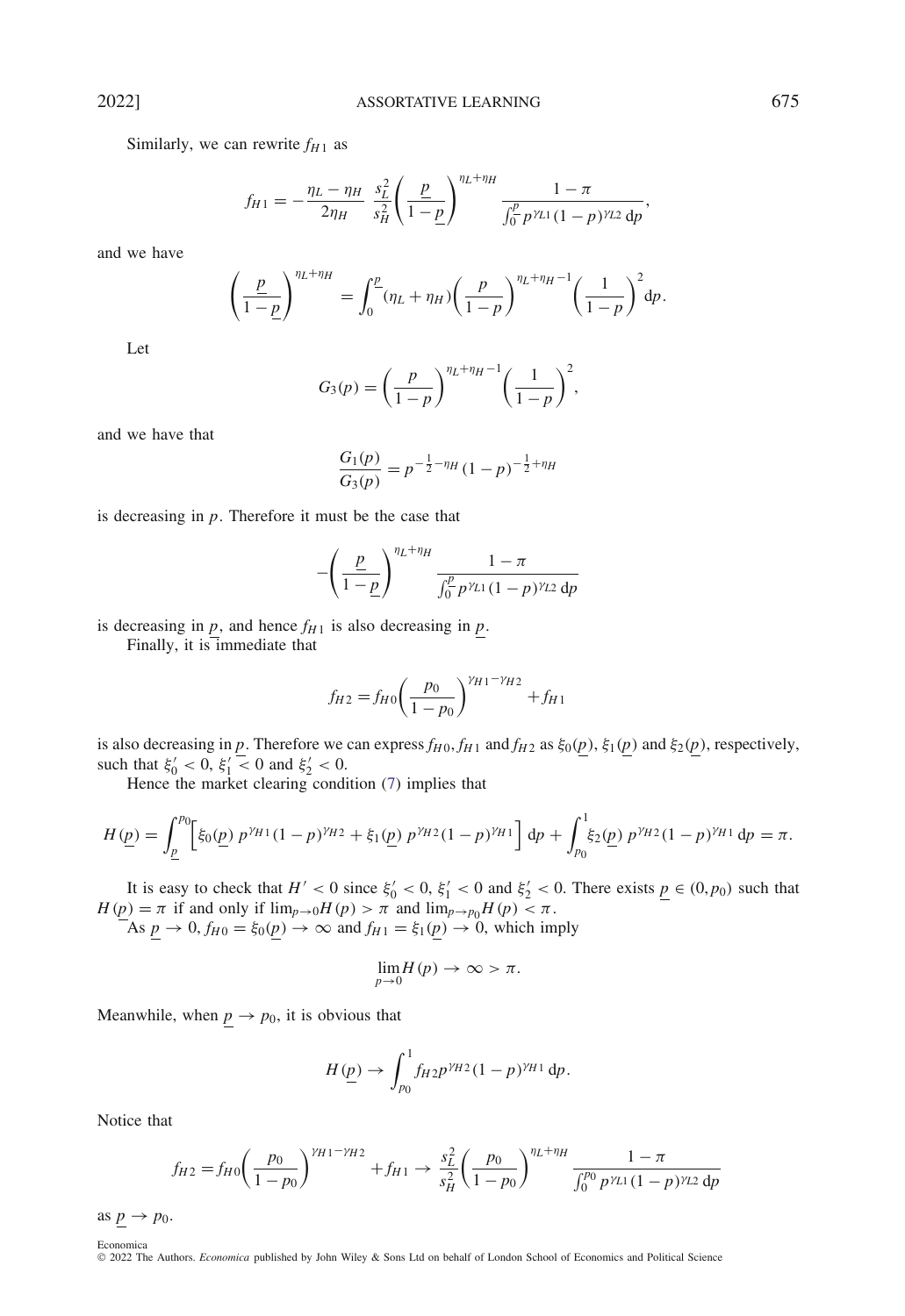As a result,  $\lim_{p\to p_0} H(p) < \pi$  if and only if

$$
\frac{s_L^2}{s_H^2} \left(\frac{p_0}{1-p_0}\right)^{\eta_L+\eta_H} \frac{1-\pi}{\int_0^{p_0} p^{\gamma_{L1}}(1-p)^{\gamma_{L2}} dp} \int_{p_0}^1 p^{\gamma_{H2}} (1-p)^{\gamma_{H1}} dp < \pi,
$$

which establishes equation [\(11\)](#page-11-4) in the proposition. Moreover, since  $H(\cdot)$  is strictly decreasing, the solution of  $H(p) = \pi$  must be at most [1.](#page-11-3) This completes our proof of Proposition 1.

# *Proof of Proposition 2*

The equilibrium equations are as follows:

<span id="page-29-1"></span>(A6) 
$$
\Sigma_H(p+) f_H(p+) = \Sigma_L(p-) f_L(p-)
$$
 (Boundary condition),

<span id="page-29-0"></span>(A7) 
$$
\int_{\underline{p}}^{1} f_H(p) dp = \pi
$$
 (Market clearing *H*),

<span id="page-29-4"></span>(A8) 
$$
\int_0^p f_L(p) dp = 1 - \pi
$$
 (Market clearing *L*),

<span id="page-29-2"></span>
$$
(A9) \qquad \frac{\mathrm{d}}{\mathrm{d}p} \left[ \Sigma_L(p) f_L(p) \right] \Big|_{\underline{p}^-} = \frac{\mathrm{d}}{\mathrm{d}p} \left[ \Sigma_H(p) f_H(p) \right] \Big|_{\underline{p}^+}
$$

<span id="page-29-3"></span>(A10) 
$$
f_L(p_0-) = f_L(p_0+)
$$
 (Continuous density at  $p_0$ ).

First, from equation [\(A7\)](#page-29-0), we have

$$
f_{H0} = \frac{\pi}{\int_{\underline{p}}^1 p^{\gamma_{H2}} (1-p)^{\gamma_{H1}} dp}.
$$

(Flow equation at  $p$ ),

Second, equations [\(A6\)](#page-29-1) and [\(A9\)](#page-29-2) imply that

$$
f_{L1} = \frac{\eta_L - \eta_H}{2\eta_L} \frac{s_H^2}{s_L^2} \left(\frac{p}{1-p}\right)^{-\eta_L - \eta_H} f_{H0}
$$

and

$$
f_{L2} = \frac{\eta_L + \eta_H}{2\eta_L} \frac{s_H^2}{s_L^2} \left(\frac{p}{1-p}\right)^{\eta_L - \eta_H} f_{H0}.
$$

Here,

$$
\eta_L = \sqrt{\frac{1}{4} + \frac{2\delta}{s_L^2}} > \eta_H = \sqrt{\frac{1}{4} + \frac{2\delta}{s_H^2}} > \frac{1}{2}.
$$

It is easy to verify that  $f_{H0}$ ,  $f_{L1}$ ,  $f_{L2}$  are increasing in *p*, and hence

$$
f_{L0} = f_{L1} + f_{L2} \left(\frac{p_0}{1 - p_0}\right)^{-2\eta_L}
$$

is also increasing in *p* by equation [\(A10\)](#page-29-3).

Hence we can express  $f_{L0}, f_{L1}, f_{L2}$  as  $\xi_0(p), \xi_1(p)$  and  $\xi_2(p)$ , respectively, such that  $\xi'_0 > 0, \xi'_1 > 0$ and  $\xi_2' > 0$ .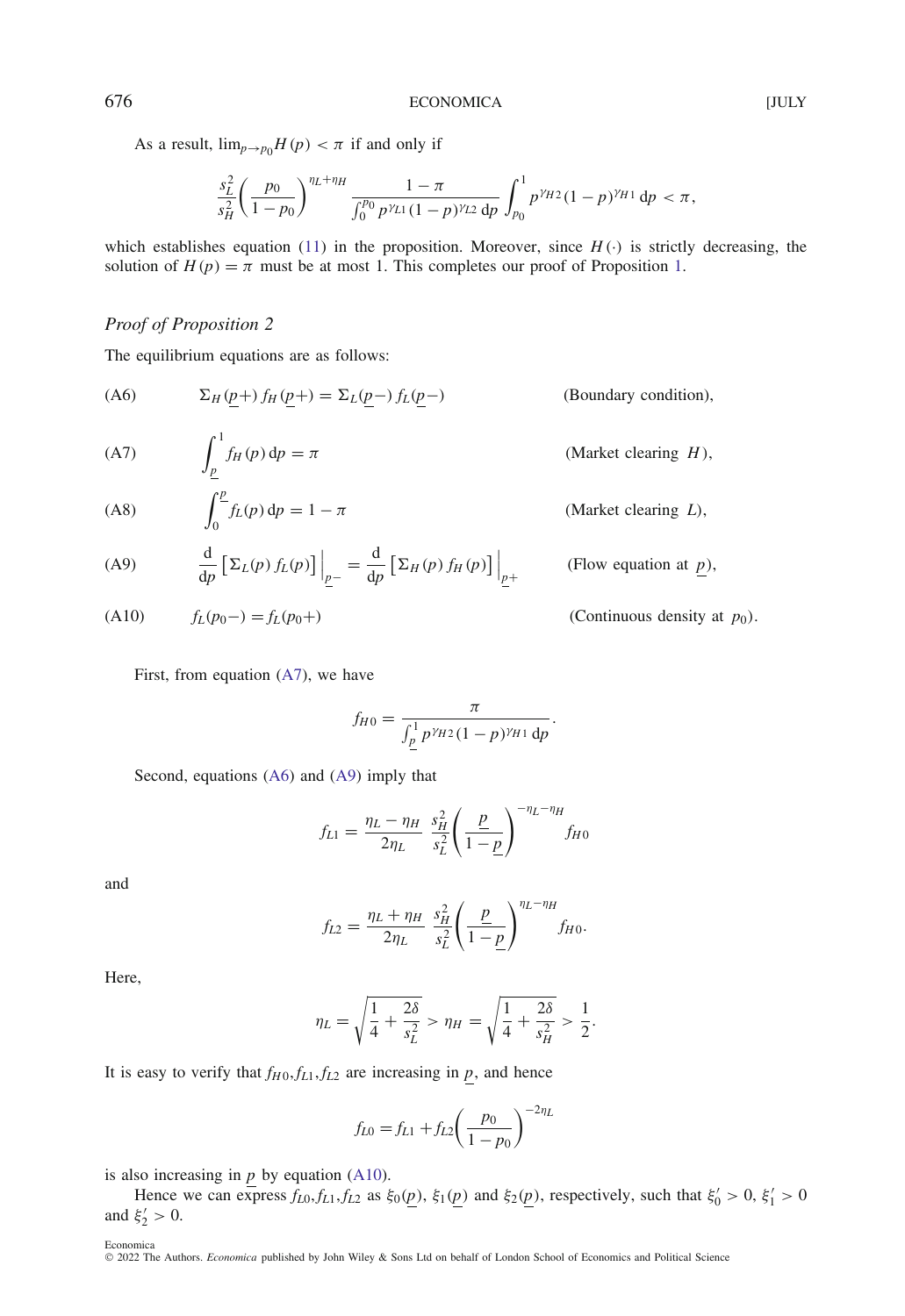Finally, the market clearing condition [\(A8\)](#page-29-4) implies that

$$
H(\underline{p}) = \int_0^{p_0} \xi_0(\underline{p}) \ p^{\gamma_{L1}} (1-p)^{\gamma_{L2}} \, dp + \int_{p_0}^{\underline{p}} \left[ \xi_1(\underline{p}) \ p^{\gamma_{L1}} (1-p)^{\gamma_{L2}} + \xi_2(\underline{p}) \ p^{\gamma_{L2}} (1-p)^{\gamma_{L1}} \right] \, dp
$$
  
= 1 -  $\pi$ .

Obviously,  $H(\cdot)$  is strictly increasing, which guarantees that the solution is unique if it exists, and  $\lim_{p\to p_0} H(p) \leq 1 - \pi$  will give us equation [\(12\)](#page-12-3) in Proposition [2.](#page-12-0)

# *Proof of Corollary 1*

To make the proof, we have to redefine the  $H(\cdot)$  function in the proof of Proposition [1](#page-11-3) as  $H(p; \pi, p_0)$ , with equilibrium cut-off *p* satisfying  $H(p; \pi, p_0) = \pi$ . It is obvious to verify that *H* is linear in  $(1 - \pi)$ . So as  $\pi$  increases,  $\pi/(\overline{1-\pi})$  increases, and we have to decrease p to balance the equation. On the other hand,

$$
\frac{\partial H}{\partial p_0} = \xi_0(\underline{p}) \ p_0^{\gamma_1^H} (1 - p_0)^{\gamma_2^H} + \xi_1(\underline{p}) \ p_0^{\gamma_2^H} (1 - p_0)^{\gamma_1^H} - \xi_2(\underline{p}) \ p_0^{\gamma_2^H} (1 - p_0)^{\gamma_1^H}
$$

$$
+ \int_{p_0}^1 \frac{\partial \xi_2(\underline{p})}{\partial p_0} \ p^{\gamma_2^H} (1 - p)^{\gamma_1^H} \ d p.
$$

It is easy to verify that the first line on the right-hand side of this equation is zero, while the second line is strictly positive. Hence  $H(p; \pi, p_0)$  is increasing in  $p_0$ , and we have to increase p to keep the equation as  $p_0$  increases.

The proof for the comparative statics for the  $p > p_0$  case is similar and hence is omitted.

#### *Proof of Lemma 7*

Generally, the value-matching and no-deviation conditions imply that

$$
(r+\delta) W_H(\underline{p}) = w_H(\underline{p}) + \Sigma_H(\underline{p}) W_H''(\underline{p}) = (r+\delta) W_L(\underline{p}) = w_L(\underline{p}) + \Sigma_L(\underline{p}) W_L''(\underline{p})
$$

and

$$
W_H''(\underline{p})=W_L''(\underline{p}).
$$

These immediately mean that  $w_H(p) < w_L(p)$  and  $rV_H - rV_L > \mu_H(p) - \mu_L(p)$ , as  $\Sigma_H(p) > \Sigma_L(p)$ .

#### *Proof of Lemma 8*

Let  $\Omega_H$  be the optimal acceptance region in the problem with commitment. Given  $\Omega_H$ , we can allocate any worker with  $p \notin \Omega_H$  to the low-type firms. This allocation (allocation 1) leads to ergodic density functions  $f_H(p)$ ,  $f_L(p)$  satisfying the Kolmogorov forward equation, the martingale property and market clearing. Similarly, the allocation  $(\overline{\Omega}_H, \overline{\Omega}_L)$  (allocation 2) leads to ergodic density functions  $f_H(p)$ ,  $\tilde{f}_I(p)$  satisfying the same properties.

On the one hand, since allocation 1 is the optimal solution to the problem with commitment, it generates higher profit than allocation 2 for the high-type firms:

$$
\int_{\Omega_H} \left[ \mu_H(p) - \mu_L(p) \right] f_H(p) \, \mathrm{d}p \ge \int_{\widetilde{\Omega}_H} \left[ \mu_H(p) - \mu_L(p) \right] \widetilde{f}_H(p) \, \mathrm{d}p.
$$

By substituting for  $\mu_H(p)$  and  $\mu_L(p)$  using the fact that  $\mu_H(p) - \mu_L(p) = p$ , this inequality implies that

$$
\int_{\Omega_H} p f_H(p) \, \mathrm{d}p \ge \int_{\widetilde{\Omega}_H} p \, \widetilde{f}_H(p) \, \mathrm{d}p.
$$

Economica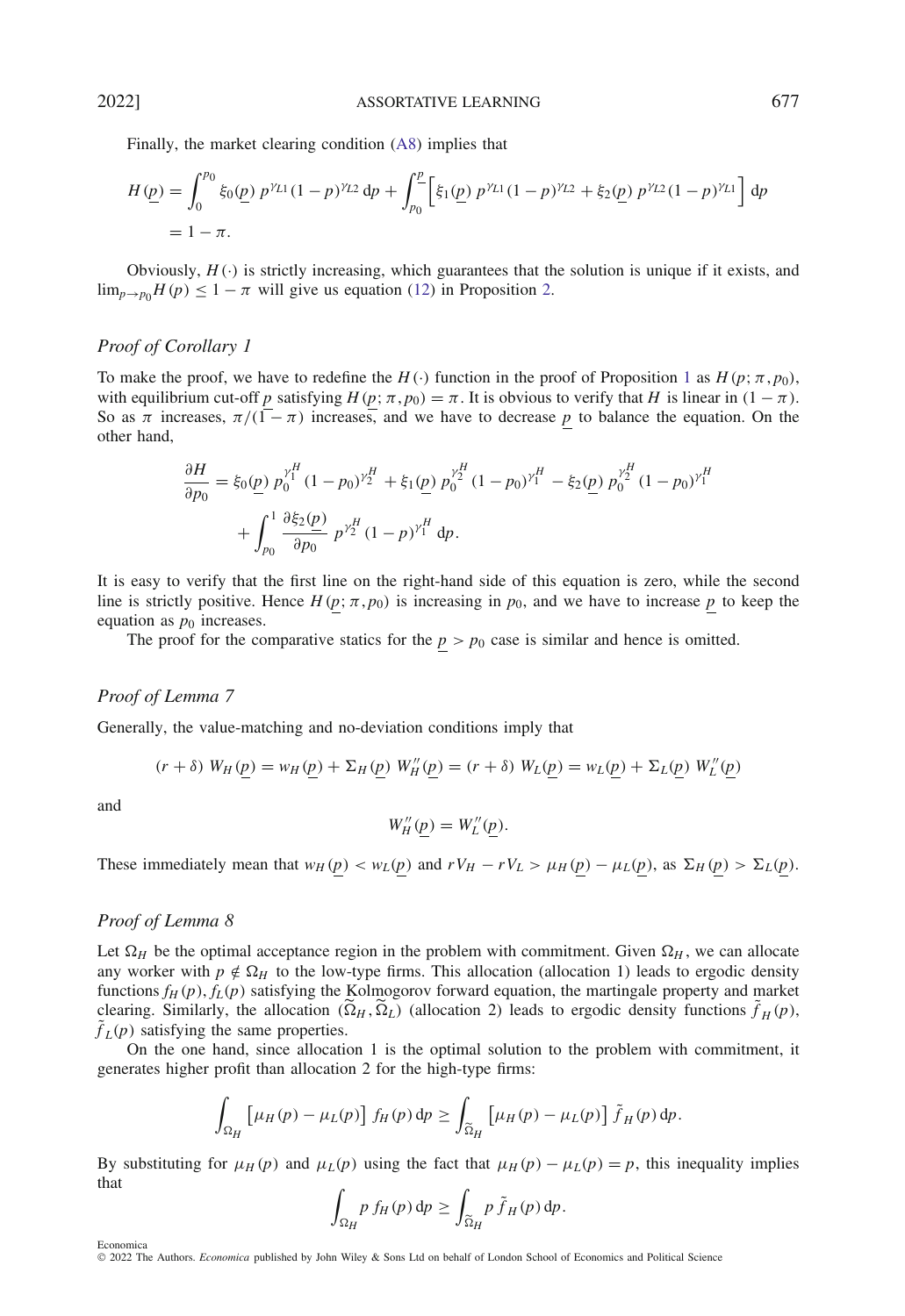On the other hand, the total expected surplus for allocation 1 could be written as

$$
S_1 = \int_{\Omega_H} (\Delta_H p + \mu_{LH}) f_H(p) dp + \int_{\Omega_L} (\Delta_L p + \mu_{LL}) f_L(p) dp.
$$

From the market clearing and martingale property conditions, we can furthermore rewrite  $S_1$  as

$$
S_1 = (\Delta_H - \Delta_L) \int_{\Omega_H} p f_H(p) dp + \Delta_L p_0 + \pi \mu_{LH} + (1 - \pi) \mu_{LL},
$$

and similarly,

$$
S_2 = (\Delta_H - \Delta_L) \int_{\widetilde{\Omega}_H} p f_H(p) dp + \Delta_L p_0 + \pi \mu_{LH} + (1 - \pi) \mu_{LL}.
$$

Therefore  $S_1 \leq S_2$  if and only if

$$
\int_{\Omega_H} p f_H(p) \, \mathrm{d} p \le \int_{\widetilde{\Omega}_H} p \, \widetilde{f}_H(p) \, \mathrm{d} p.
$$

So we conclude that

$$
\int_{\Omega_H} p f_H(p) dp = \int_{\widetilde{\Omega}_H} p \tilde{f}_H(p) dp,
$$

and hence  $\widetilde{\Omega}_H$  also solves the problem with commitment.

# *Proof of Theorem 4*

<span id="page-31-0"></span>Economica

We establish the proof of Theorem [4](#page-18-0) under supermodularity. The same logic goes through for submodularity.

The proof is constructed in the following three steps. (1) For  $N = 3$ , we show that the planner can increase output when changing the cut-offs. (2) For  $N = 3$ , no allocation dominates PAM. (3) For any *N*, the allocation with  $N - 2$  cut-offs dominates that with *N* cut-offs.

*(1) For N = 3, output increases from changing the cut-offs.* Consider any allocation with three cut-offs  $0 < p_3 < p_2 < p_1 < 1$  such that workers with  $p \in (p_1, 1]$  and  $p \in (p_3, p_2)$  are allocated to the high-type firms, while workers with  $p \in [0, p_3)$  and  $p \in (p_2, p_1)$  are allocated to the low-type firms. Furthermore, denote the ergodic density function for this allocation to be  $f_y$ , and for  $p$  close to 0, let the density function be  $f_L(p) = \tilde{f}_{L0}p^{\gamma_L}(1-p)^{1-\gamma_L}$ , while for p close to 1 it is  $f_H(p) = \tilde{f}_{H0}p^{1-\gamma_H}(1-p)^{\gamma_H}$ , where  $\tilde{f}_{I0}$  and  $\tilde{f}_{H0}$  are constants. Correspondingly, denote the ergodic density under the PAM allocation to be  $f_y^*$ , with the unique cut-off  $p$ .

• Suppose that the planner changes the allocation by moving the interval to the left:  $(\underline{p}_2, \underline{p}_1) \rightarrow (\underline{p}'_2, \underline{p}'_1)$ , where  $(\underline{p}'_2, \underline{p}'_1) = (\underline{p}_2 - \varepsilon_2, \underline{p}_1 - \varepsilon_1)$ . Choose  $\varepsilon_1, \varepsilon_2$  such that market clearing is satisfied:

$$
\int_{\underline{p}'_1}^{\underline{p}_1} f_H(p) \, \mathrm{d}p = \int_{\underline{p}'_2}^{\underline{p}_2} f_H(p) \, \mathrm{d}p.
$$

• Given the new cut-offs, the Kolmogorov forward equation will pin down a new density  $\hat{f}_L$  in the interval  $(p'_2, p'_1)$ . Globally, we need to satisfy market clearing and the martingale property conditions. The market clearing condition for the *H* types is satisfied by the construction. For the *L* type firms, we require that

(A11) 
$$
\int_{\underline{p}'_2}^{\underline{p}'_1} \widehat{f}_L(p) dp = \int_{\underline{p}_2}^{\underline{p}_1} f_L(p) dp.
$$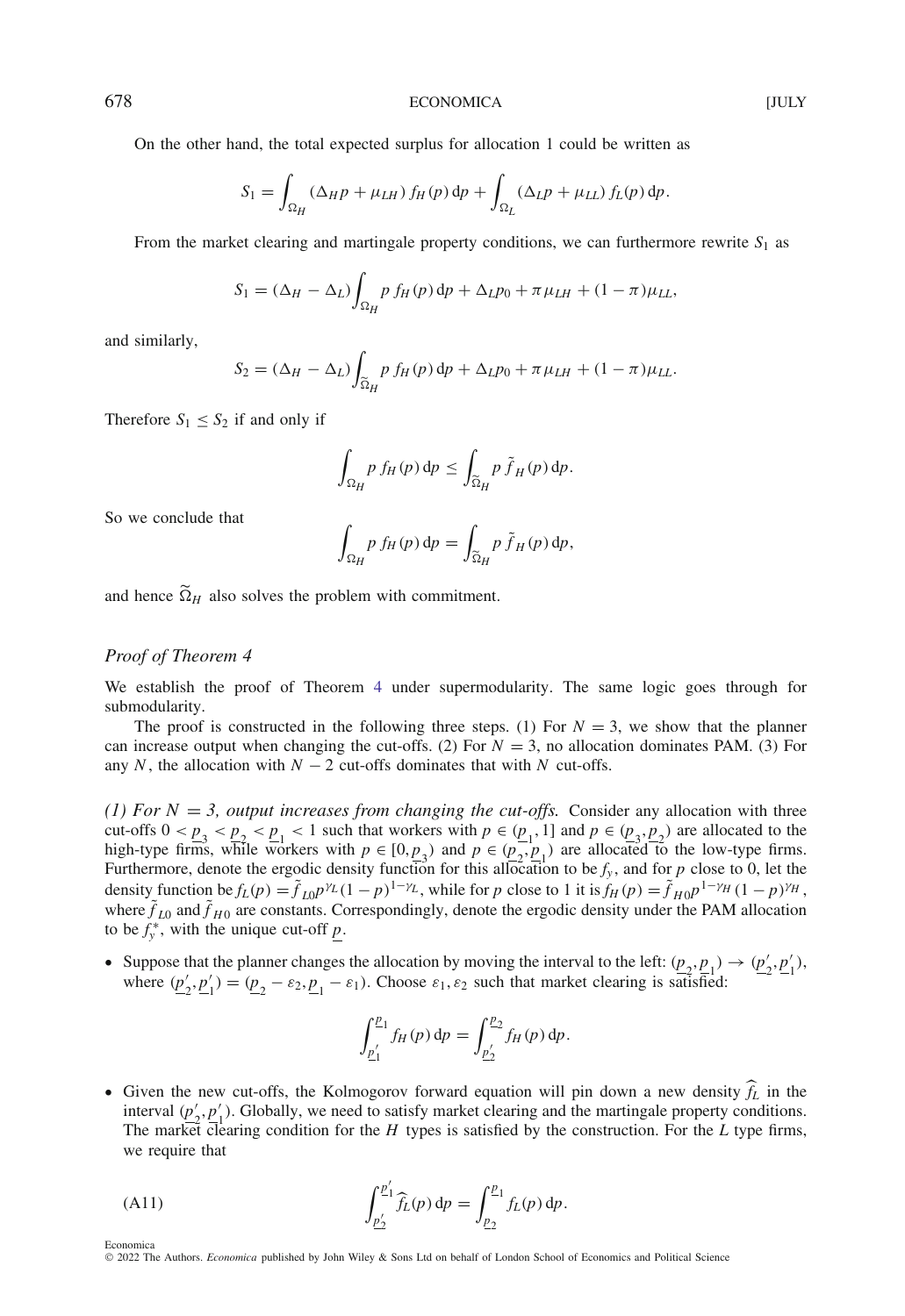The martingale property condition requires that  $\mathbb{E}_{\Omega'_H} p + \mathbb{E}_{\Omega'_L} p = p_0$ , or

<span id="page-32-0"></span>(A12) 
$$
\int_0^{p_3} p f_L(p) dp + \int_{p_3}^{p_2'} p f_H(p) dp + \int_{p_2'}^{p_1'} p \hat{f}_L(p) dp + \int_{p_1'}^{1} p f_H(p) dp = p_0.
$$

Equations [\(A11\)](#page-31-0) and [\(A12\)](#page-32-0) constitute a system of two linear equations in the distributional parameters for  $\widehat{f}_L$ , and  $\widehat{f}_L$ , which can thus be solved.<sup>34</sup>

• Then comparing the original allocation to the new one, we get

$$
\mathbb{E}_{\Omega'_H} p - \mathbb{E}_{\Omega_H} p = \int_{\underline{p'_1}}^{\underline{p}_1} p f_H(p) \, \mathrm{d}p - \int_{\underline{p'_2}}^{\underline{p}_2} p f_H(p) \, \mathrm{d}p > 0,
$$

since by construction,

$$
\int_{\underline{p}'_1}^{\underline{p}_1} f_H(p) \, \mathrm{d}p = \int_{\underline{p}'_2}^{\underline{p}_2} f_H(p) \, \mathrm{d}p,
$$

and the interval  $[p'_2, p'_1]$  is strictly to the left of  $[p_2, p_1]$ . From Lemma [8,](#page-17-0)  $\mathbb{E}_{\Omega'_H} p > \mathbb{E}_{\Omega_H} p$  implies that the planner prefers allocation  $\Omega'$  over  $\Omega$ .

• Similarly, we can consider another transform, which is to move the interval to the right:  $(\underline{p}_3, \underline{p}_2) \rightarrow$  $(p'_3, p'_2)$ , where  $(p'_3, p'_2) = (p_3 + \varepsilon_2, p_2 + \varepsilon_1)$ . This can also lead to output increases. If we keep on  $\overline{\text{doing}}$  such transformations, then eventually we can have both the distance and the measure between  $p'_3$  and  $p'_1$  arbitrarily small, while the new  $(p'_1, p'_2, p'_3)$  allocation strictly dominates the original  $(\underline{p}_1, \underline{p}_2, \underline{p}_3)$  allocation.

# *(2) For*  $N = 3$ *, no allocation dominates PAM.*

• We now show by contradiction that no allocation dominates PAM for  $N = 3$ . Suppose, on the contrary, that there exists an allocation with cut-offs  $\tilde{p}_1$ ,  $\tilde{p}_2$  and  $\tilde{p}_3$  that dominates the PAM allocation. Then by Lemma [8,](#page-17-0) we should have

<span id="page-32-1"></span>(A13) 
$$
\int_{\tilde{p}_1}^1 p f_H(p) dp + \int_{\tilde{p}_3}^{\tilde{p}_2} p f_H(p) dp > \int_{\underline{p}}^1 p f_H^*(p) dp
$$

and

<span id="page-32-2"></span>(A14) 
$$
\int_{\tilde{p}_2}^{\tilde{p}_1} p f_L(p) dp + \int_0^{\tilde{p}_3} p f_L(p) dp < \int_0^{\underline{p}} p f_L^*(p) dp.
$$

From step (1), we can first fix  $\tilde{p}_3$  and make  $\tilde{p}'_2$  move towards  $\tilde{p}_3$ , which is efficiency-improving.  $\tilde{p}_1$  could be extended to the left until it reaches  $\tilde{p}_1$ :  $\int_{\tilde{p}_1}^1 f_H(p) dp = \pi$ . Since  $\int_{\tilde{p}_1'}^1 f_H(p) dp < \pi$ , it must be the case that  $\hat{p}_1 < \tilde{p}'_1$ . If  $\tilde{p}'_2$  is sufficiently close to  $\tilde{p}_3$ , then we will have  $\tilde{p}'_2 < \hat{p}_1$ . By hypothesis,

$$
\int_{\tilde{p}_1}^1 p f_H(p) dp > \int_{\tilde{p}_1'}^1 p f_H(p) dp + \int_{\tilde{p}_3}^{\tilde{p}_2'} p f_H(p) dp > \int_{\underline{p}}^1 p f_H^*(p) dp.
$$

On the other hand, it is also efficiency-improving to fix  $\tilde{p}_1$  and make  $\tilde{p}'_2$  move towards  $\tilde{p}_1$ . Similarly, define  $\hat{p}_3$  as  $\int_0^{\hat{p}_3} f_L(p) dp = (1 - \pi)$  such that  $\hat{p}_3 > \tilde{p}'_3$ . By hypothesis,

$$
\int_0^{\widehat{p}_3} p f_L(p) \, \mathrm{d}p < \int_0^p p f_L^*(p) \, \mathrm{d}p,
$$

since we can make  $\tilde{p}'_2$  sufficiently close to  $\tilde{p}_1$ .

Economica © 2022 The Authors. *Economica* published by John Wiley & Sons Ltd on behalf of London School of Economics and Political Science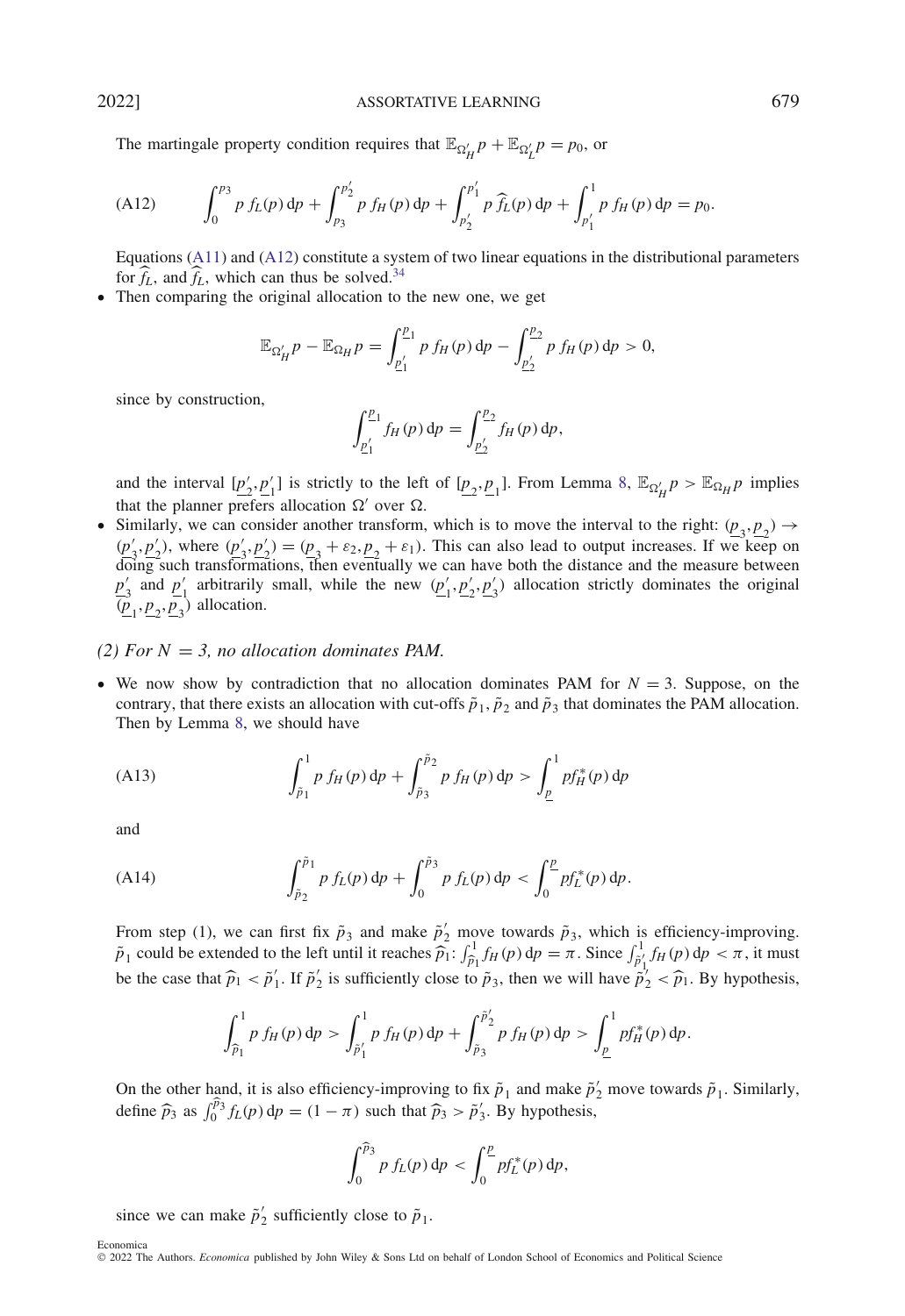# 680 ECONOMICA ECONOMICA

• The next step of the proof requires Lemma [9,](#page-33-0) given in the next subsection. The lemma implies that we should have  $\tilde{p}'_3 < \hat{p}_3 < p \leq \hat{p}_1 < \tilde{p}'_1$  to guarantee that

$$
\int_{\widehat{p}_1}^1 p f_H(p) \, \mathrm{d}p > \int_{\underline{p}}^1 p f_H^*(p) \, \mathrm{d}p \quad \text{and} \quad \int_0^{\widehat{p}_3} p f_L(p) \, \mathrm{d}p < \int_0^{\underline{p}} p f_L^*(p) \, \mathrm{d}p.
$$

Therefore inequalities [\(A13\)](#page-32-1) and [\(A14\)](#page-32-2) hold only when  $\tilde{p}'_1 - \tilde{p}'_3 > \hat{p}_1 - \hat{p}_3 > 0$ , which contradicts the fact that we can make the distance between  $\tilde{p}'_2$  and  $\tilde{p}'_2$  arbitrarily small while still keeping the fact that we can make the distance between  $\tilde{p}'_1$  and  $\tilde{p}'_3$  arbitrarily small while still keeping the inequalities [\(A13\)](#page-32-1) and [\(A14\)](#page-32-2). Hence no allocation with  $N = 3$  cut-offs could be better than the PAM allocation in terms of aggregate surplus.

*(3) For* N *cut-offs, the allocation is dominated by any allocation with N* − *2 cut-offs.* Consider three adjacent cut-offs  $p_{n-1} > p_n > p_{n+1}$  such that workers with  $p \in (p_{n-1}, p_{n-2})$  and  $p \in (p_{n+1}, p_n)$ are allocated to high-type firms, and workers with  $p \in (\underline{p}_n, \underline{p}_{n-1})$  and  $p \in (\underline{p}_{n+2}, \underline{p}_{n+1})$  are allocated to low-type firms. Suppose that the density functions are such that the market clears and the expectation of the *p* values is  $p_0$ . Then we just need to choose  $\kappa$  such that

$$
\int_{p_{n-1}-\kappa}^{p_{n-1}} f_H(p) \, dp = \int_{p_{n+1}}^{p_n} f_H(p) \, dp.
$$

Now  $p_{n-1}$ ,  $p_n$  and  $p_{n+1}$  converge to  $p_{n-1} - \kappa$ , but  $p_{n+2}$  is kept the same. The market clearing condition requires that

$$
\int_{\underline{p}_{n+2}}^{\underline{p}_{n-1}-\kappa} \tilde{f}_L(p) \, dp = \int_{\underline{p}_n}^{\underline{p}_{n-1}} f_L(p) \, dp + \int_{\underline{p}_{n+2}}^{\underline{p}_{n+1}} f_L(p) \, dp.
$$

Meanwhile, the martingale property condition requires that

$$
\int_{\underline{p}_1}^1 p f_H(p) dp + \cdots + \int_{\underline{p}_{n-1}-\kappa}^{\underline{p}_{n-2}} p f_H(p) dp + \int_{\underline{p}_{n+2}}^{\underline{p}_{n-1}-\kappa} p \tilde{f}_L(p) dp + \cdots + \int_0^{\underline{p}_N} p f_L(p) dp = p_0.
$$

Similar to step (1), we have a system of two linear equations for two distributional coefficients, and density  $\hat{f}_L$  can be found. As before,

$$
\mathbb{E}_{\Omega_H} p = \int_{\Omega_H} p f_H(p) \, \mathrm{d} p
$$

must become higher, and this allocation with  $N - 2$  cut-offs will generate a higher aggregate payoff.

Finally, by the standard induction argument, we can conclude that the PAM allocation with one cut-off dominates any allocation with  $N \geq 3$  cut-offs in aggregate surplus.

#### *Lemma for use in proof of Theorem 4 above*

<span id="page-33-0"></span>*Lemma 9.* Let  $\hat{p}_1$  be such that  $\int_{\hat{p}_1}^1 f_H(p) dp = \pi$ , where  $f_H(p)$  satisfies the Kolmogorov forward equation. Then  $\int_{\hat{p}_1}^1 p f_H(p) dp$  is increasing in  $\hat{p}_1$ . Let  $\hat{p}_3$  be such that  $\int_0^{\hat{p}_3} f_L(p) dp = (1 - \pi)$ , where  $f_L(p)$  satisfies the Kolmogorov forward equation. Then  $\int_0^{\hat{p}_3} p f_L(p) dp$  is also increasing in  $\hat{p}_3$ .

*Proof.* We just prove the case that  $\hat{p}_1 > p_0$ . The other cases are similar. Let  $f_H(p) = C_H(1-p)^{\gamma H}p^{\gamma H}2$ , where

$$
\gamma_{H1} = -\frac{3}{2} + \eta_H
$$
 and  $\gamma_{H2} = -\frac{3}{2} - \eta_H$ .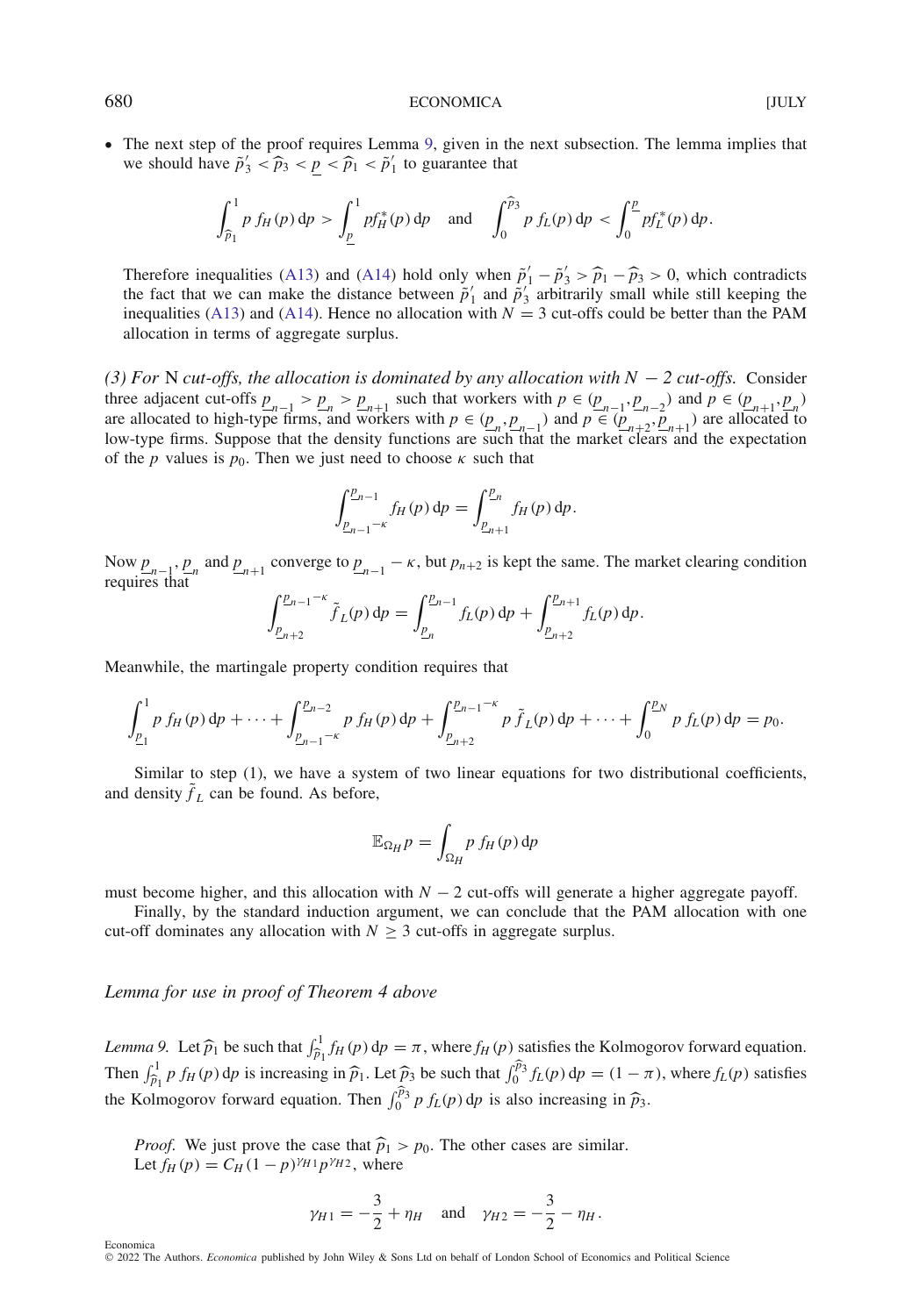From the Kolmogorov forward equation,

$$
\int_{\widehat{p}_1}^1 f_H(p) dp = \frac{1}{\delta} \int_{\widehat{p}_1}^1 \frac{d^2}{dp^2} \left[ \Sigma_H(p) f_H(p) \right] = \pi
$$

or

$$
\frac{\eta_H + \widehat{p}_1 - \frac{1}{2}}{\widehat{p}_1(1-\widehat{p}_1)} \ \Sigma_H(\widehat{p}_1) f_H(\widehat{p}_1) = \delta \pi.
$$

Applying the Kolmogorov forward equation again yields

<span id="page-34-0"></span>(A15) 
$$
\int_{\hat{p}_1}^1 p f_H(p) dp = \frac{1}{\delta} \int_{\hat{p}_1}^1 p \frac{d^2}{dp^2} \left[ \Sigma_H(p) f_H(p) \right] dp \n= -\frac{1}{\delta} \hat{p}_1 \frac{d \left[ \Sigma_H(p) f_H(p) \right]}{dp} \Big|_{p = \hat{p}_1} + \Sigma_H(\hat{p}_1) f_H(\hat{p}_1),
$$

by integration by parts. As

$$
-\frac{d\left[\sum_{H}(p) f_{H}(p)\right]}{dp}\Big|_{p=\widehat{p}_{1}} = \delta \pi \quad \text{and} \quad \Sigma_{H}(\widehat{p}_{1}) f_{H}(\widehat{p}_{1}) = \frac{\delta \pi \widehat{p}_{1}(1-\widehat{p}_{1})}{\eta_{H} + \widehat{p}_{1} - \frac{1}{2}},
$$

equation [\(A15\)](#page-34-0) could be simplified as

$$
\int_{\widehat{p}_1}^1 p f_H(p) dp = \pi \widehat{p}_1 + \frac{\pi \widehat{p}_1 (1 - \widehat{p}_1)}{\eta_H + \widehat{p}_1 - \frac{1}{2}} = \frac{\pi \widehat{p}_1 (\eta_H + \frac{1}{2})}{\eta_H + \widehat{p}_1 - \frac{1}{2}},
$$

which is increasing in  $\hat{p}_1$  since

$$
\eta_H = \sqrt{\frac{1}{4} + \frac{2\delta}{s_y^2}} > \frac{1}{2}.
$$

|  | On-the-job human capital accumulation |
|--|---------------------------------------|
|  |                                       |

The solutions of equations  $(18)$ – $(20)$  are

$$
W_{yy}^{u}(p) = \frac{\mu_{y}(p) - rV_{y}}{r + \delta + \lambda} + k_{y1}^{u}p^{1 - \alpha_{y}^{u}}(1 - p)^{\alpha_{y}^{u}} + k_{y2}^{u}p^{\alpha_{y}^{u}}(1 - p)^{1 - \alpha_{y}^{u}}
$$
  
+ 
$$
\frac{\lambda}{(r + \delta)(r + \delta + \lambda)} \left[\mu_{y}(p) + \xi(p) - rV_{y}\right]
$$
  
+ 
$$
\frac{\lambda}{(\lambda + \delta + r) - (s_{y}^{u})^{2}(r + \delta)/(s_{y}^{e})^{2}} \left[k_{y1}^{e}p^{1 - \alpha_{y}^{e}}(1 - p)^{\alpha_{y}^{e}} + k_{y2}^{e}p^{\alpha_{y}^{e}}(1 - p)^{1 - \alpha_{y}^{e}}\right],
$$
  

$$
W_{LH}^{u}(p) = \frac{\mu_{L}(p) - rV_{L}}{r + \delta + \lambda} + k_{L1}^{u}p^{1 - \alpha_{L}^{u}}(1 - p)^{\alpha_{L}^{u}} + k_{L2}^{u}p^{\alpha_{L}^{u}}(1 - p)^{1 - \alpha_{L}^{u}}
$$
  
+ 
$$
\frac{\lambda}{(r + \delta)(r + \delta + \lambda)} \left[\mu_{H}(p) + \xi(p) - rV_{H}\right]
$$

$$
+\frac{\lambda}{(\lambda+\delta+r)-(s_L^u)^2(r+\delta)/(s_H^e)^2}\left[k_{H1}^e p^{1-\alpha_H^e}(1-p)^{\alpha_H^e}+k_{H2}^e p^{\alpha_H^e}(1-p)^{1-\alpha_H^e}\right]
$$

and

$$
W_{y}^{e}(p) = \frac{\mu_{y}(p) + \xi(p) - rV_{y}}{r + \delta} + k_{y1}^{e} p^{1 - \alpha_{y}^{e}} (1 - p)^{\alpha_{y}^{e}} + k_{y2}^{e} p^{\alpha_{y}^{e}} (1 - p)^{1 - \alpha_{y}^{e}},
$$

Economica © 2022 The Authors. *Economica* published by John Wiley & Sons Ltd on behalf of London School of Economics and Political Science  $\Box$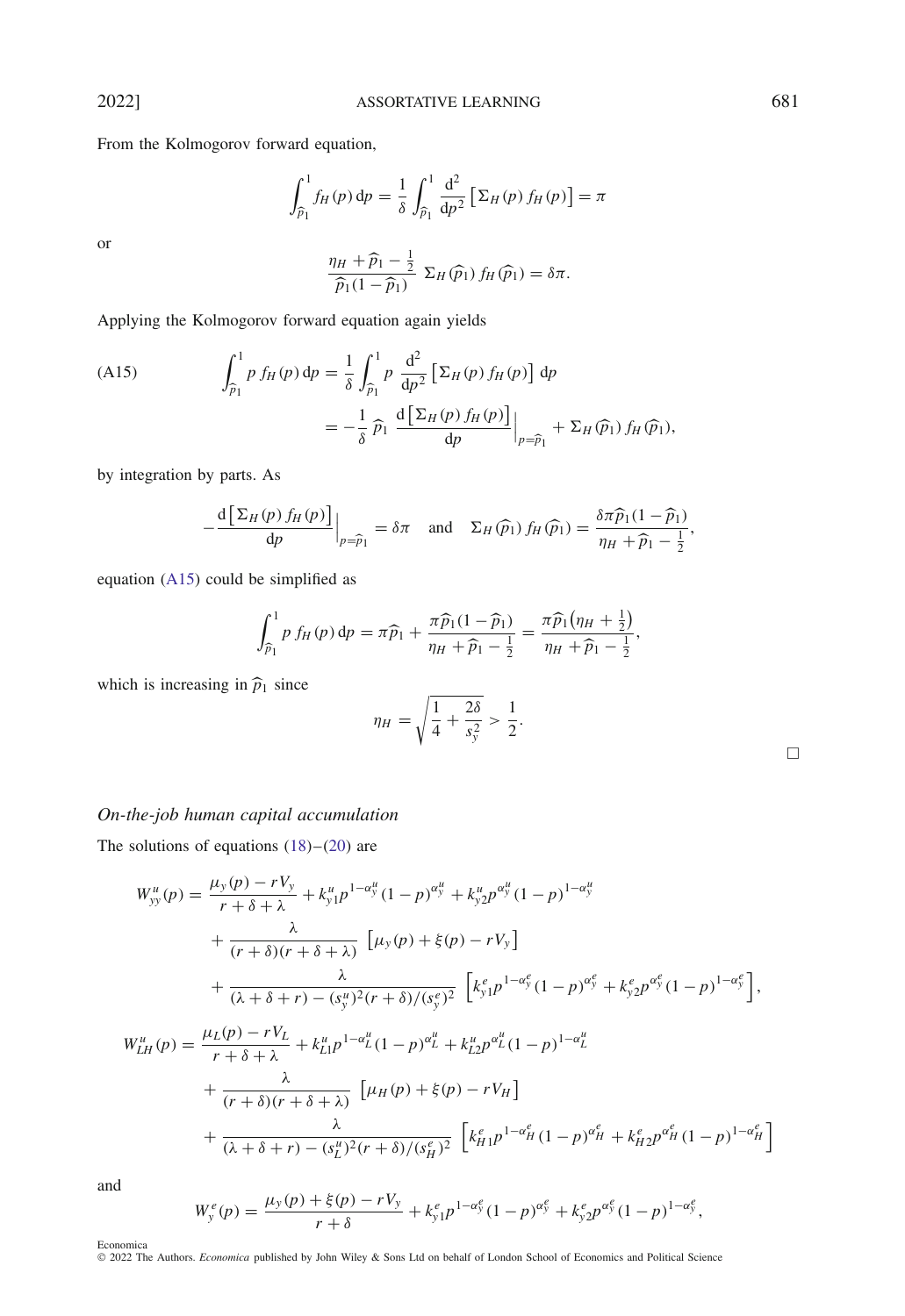where

$$
\alpha_y^u = \frac{1}{2} + \sqrt{\frac{1}{4} + \frac{2(r + \delta + \lambda)}{(s_y^u)^2}} \ge 1, \quad \alpha_y^e = \frac{1}{2} + \sqrt{\frac{1}{4} + \frac{2(r + \delta)}{(s_y^e)^2}} \ge 1.
$$

Under the assumption  $\underline{p}^u = \underline{p}^e = \underline{p}$ , the value functions can be written as

$$
W_{y}^{u}(p) = \frac{\mu_{y}(p) - rV_{y}}{r + \delta + \lambda} + k_{y1}^{u} p^{1 - \alpha_{y}^{u}} (1 - p)^{\alpha_{y}^{u}} + k_{y2}^{u} p^{\alpha_{y}^{u}} (1 - p)^{1 - \alpha_{y}^{u}}
$$
  

$$
- \frac{\lambda(s_{y}^{u})^{2} / (s_{y}^{e})^{2}}{(r + \delta + \lambda) \left[ (\lambda + \delta + r) - (s_{y}^{u})^{2} (r + \delta) / (s_{y}^{e})^{2} \right]} \left[ \mu_{y}(p) + \xi(p) - rV_{y} \right]
$$
  

$$
+ \frac{\lambda}{(\lambda + \delta + r) - (s_{y}^{u})^{2} (r + \delta) / (s_{y}^{e})^{2}} W_{y}^{e}(p)
$$

and

$$
W_{y}^{e}(p) = \frac{\mu_{y}(p) + \xi(p) - rV_{y}}{r + \delta} + k_{y1}^{e} p^{1 - \alpha_{y}^{e}} (1 - p)^{\alpha_{y}^{e}} + k_{y2}^{e} p^{\alpha_{y}^{e}} (1 - p)^{1 - \alpha_{y}^{e}},
$$

where

$$
\alpha_y^u = \frac{1}{2} + \sqrt{\frac{1}{4} + \frac{2(r + \delta + \lambda)}{(s_y^u)^2}} \ge 1, \quad \alpha_y^e = \frac{1}{2} + \sqrt{\frac{1}{4} + \frac{2(r + \delta)}{(s_y^e)^2}} \ge 1.
$$

Boundary conditions

$$
W_L^e(\underline{p}) = W_H^e(\underline{p}), \quad W_L^{e'}(\underline{p}) = W_H^{e'}(\underline{p}), \quad W_L^{e''}(\underline{p}) = W_H^{e''}(\underline{p})
$$

would imply (by normalizing  $V_L = 0$  as usual)

$$
r\widetilde{V}_{H}^{e}=(\mu_{LH}-\mu_{LL})+\frac{\alpha_{H}^{e}(\alpha_{L}^{e}-1)(\Delta_{H}-\Delta_{L})\underline{p}}{\alpha_{H}^{e}(\alpha_{L}^{e}-1)-(1-\underline{p})(\alpha_{L}^{e}-\alpha_{H}^{e})}.
$$

And from

$$
W_L^u(\underline{p}) = W_H^u(\underline{p}), \quad W_L^{u'}(\underline{p}) = W_H^{u'}(\underline{p}), \quad W_L^{u''}(\underline{p}) = W_H^{u''}(\underline{p}),
$$

another equilibrium payoff  $\widetilde{V}_{H}^{u}$  could be derived as

$$
r\widetilde{V}_{H}^{u} = \left(\mu_{LH} - \frac{A_L}{B_L} \frac{B_H}{A_H} \mu_{LL}\right) - \frac{B_H}{A_H} \frac{\lambda \xi_L}{r + \delta + \lambda} \left(\frac{1 - A_H}{B_H} - \frac{1 - A_L}{B_L}\right) + \frac{B_H}{A_H} \frac{\alpha_H^u(\alpha_L^u - 1)(D_H - D_L)\underline{p}}{\alpha_H^u(\alpha_L^u - 1) - (1 - \underline{p})(\alpha_L^u - \alpha_H^u)},
$$

where

$$
D_{H} = \frac{A_{H}}{B_{H}} \Delta_{H} - \frac{1 - A_{H}}{B_{H}} \frac{\lambda \Delta_{\xi}}{r + \delta + \lambda},
$$
  
\n
$$
D_{L} = \frac{A_{L}}{B_{L}} \Delta_{L} - \frac{1 - A_{L}}{B_{L}} \frac{\lambda \Delta_{\xi}}{r + \delta + \lambda},
$$
  
\n
$$
A_{H} = 1 - \frac{(s_{H}^{u})^{2}}{(s_{H}^{e})^{2}}, \quad B_{H} = (\lambda + \delta + r) - \frac{(s_{H}^{u})^{2}}{(s_{H}^{e})^{2}} (r + \delta),
$$
  
\n
$$
A_{L} = 1 - \frac{(s_{L}^{u})^{2}}{(s_{L}^{e})^{2}}, \quad B_{L} = (\lambda + \delta + r) - \frac{(s_{L}^{u})^{2}}{(s_{L}^{e})^{2}} (r + \delta).
$$

Economica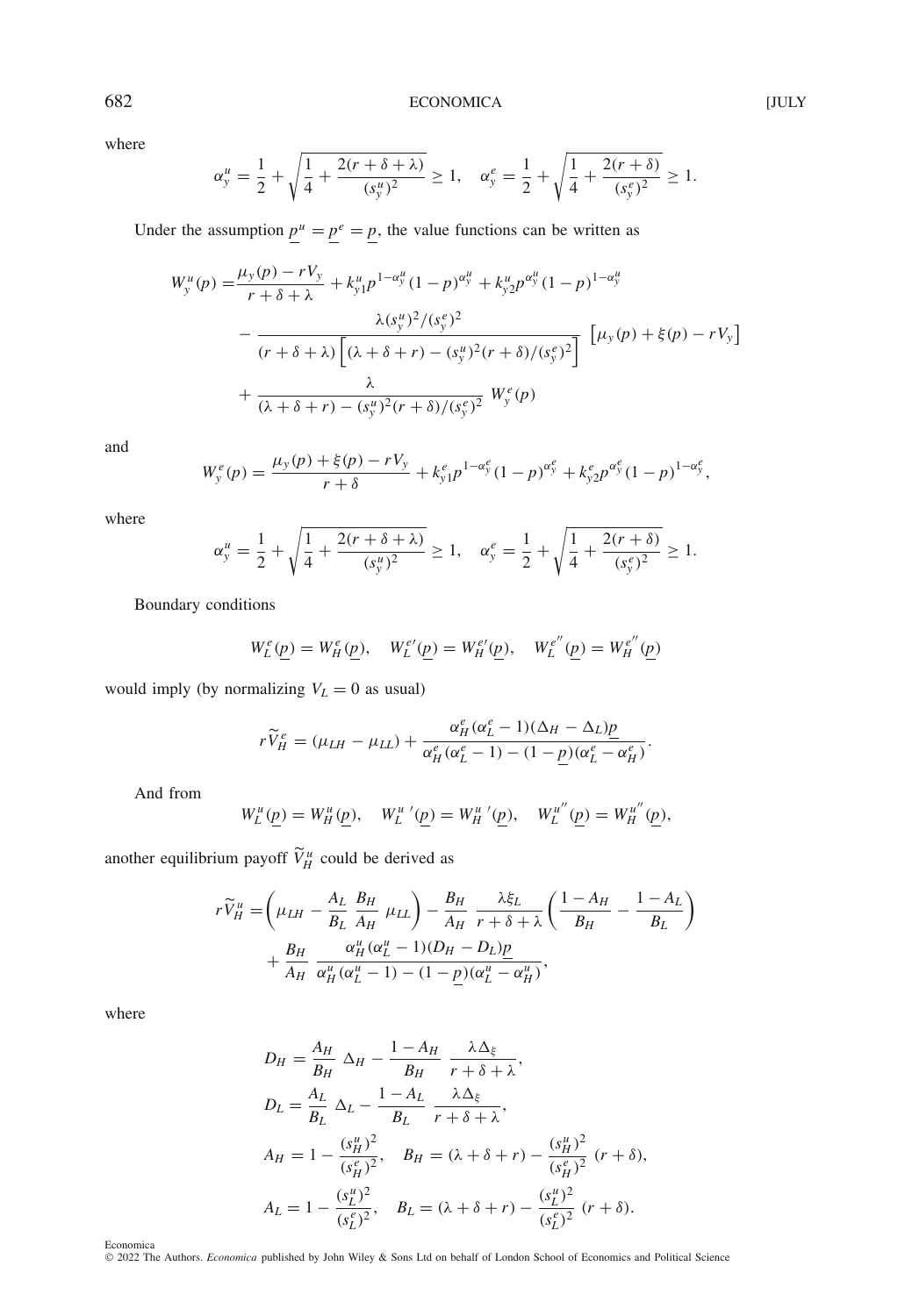# *Proof of Proposition 3*

Supermodularity is equivalent to  $\Delta_H > \Delta_L$ , and  $\xi_H \simeq \xi_L$  is equivalent to  $\Delta_{\xi} = \xi_H - \xi_L \to 0$ . The proof can be divided into three parts: as a sufficient condition, the three inequalities

<span id="page-36-0"></span>
$$
(A16)\qquad \left(\mu_{LH} - \frac{A_L}{B_L}\frac{B_H}{A_H}\mu_{LL}\right) - \frac{B_H}{A_H}\frac{\lambda \xi_L}{r + \delta + \lambda} \left(\frac{1 - A_H}{B_H} - \frac{1 - A_L}{B_L}\right) < \mu_{LH} - \mu_{LL},
$$

<span id="page-36-1"></span>
$$
\frac{B_H}{A_H} (D_H - D_L) < \Delta_H - \Delta_L,
$$

<span id="page-36-2"></span>
$$
(A18) \qquad \frac{\alpha_H^u(\alpha_L^u - 1)\underline{p}}{\alpha_H^u(\alpha_L^u - 1) - (1 - \underline{p})(\alpha_L^u - \alpha_H^u)} < \frac{\alpha_H^e(\alpha_L^e - 1)\underline{p}}{\alpha_H^e(\alpha_L^e - 1) - (1 - \underline{p})(\alpha_L^e - \alpha_H^e)},
$$

should be satisfied simultaneously.

First, notice that  $(s_H^u)^2/(s_H^e)^2 > (s_L^u)^2/(s_L^e)^2$  since  $\Delta_H > \Delta_L$ . As a result,

$$
\frac{A_H}{B_H} < \frac{A_L}{B_L} \quad \text{and} \quad \frac{1 - A_H}{B_H} > \frac{1 - A_L}{B_L}.
$$

Inequality [\(A16\)](#page-36-0) holds since

$$
\mu_{LH} - \frac{A_L}{B_L} \frac{B_H}{A_H} \mu_{LL} < \mu_{LH} - \mu_{LL}
$$

and

$$
\frac{A_L}{B_L} \frac{B_H}{A_H} \mu_{LL} - \frac{B_H}{A_H} \frac{\lambda \xi_L}{r + \delta + \lambda} \left( \frac{1 - A_H}{B_H} - \frac{1 - A_L}{B_L} \right) > 0.
$$

Inequality [\(A17\)](#page-36-1) could be proved similarly.

For inequality [\(A18\)](#page-36-2), we just need to compare

$$
\alpha_H^u(\alpha_L^u - 1) \left[ \alpha_H^e(\alpha_L^e - 1) - (1 - \underline{p})(\alpha_L^e - \alpha_H^e) \right]
$$

and

$$
\alpha_H^e(\alpha_L^e-1)\left[\alpha_H^u(\alpha_L^u-1)-(1-\underline{p})(\alpha_L^u-\alpha_H^u)\right].
$$

So it suffices to show that

$$
\alpha_H^u(\alpha_L^u-1)(\alpha_L^e-\alpha_H^e) > \alpha_H^e(\alpha_L^e-1)(\alpha_L^u-\alpha_H^u).
$$

The direct proof is not easy. But notice from the expressions of the  $\alpha$  terms that

$$
(\alpha_L^e - \alpha_H^e)(\alpha_L^e + \alpha_H^e - 1) = 2(r + \delta) \left[ \frac{\sigma^2}{(\Delta_L + \Delta_{\xi})^2} - \frac{\sigma^2}{(\Delta_H + \Delta_{\xi})^2} \right]
$$

and

$$
(\alpha_L^u - \alpha_H^u)(\alpha_L^u + \alpha_H^u - 1) = 2(r + \delta + \lambda) \left[ \frac{\sigma^2}{\Delta_L^2} - \frac{\sigma^2}{\Delta_H^2} \right].
$$

Hence when  $\Delta_{\xi} = 0$ ,

$$
\frac{\alpha_L^e-\alpha_H^e}{\alpha_L^u-\alpha_H^u}=\frac{r+\delta}{r+\delta\lambda}\,\,\frac{\alpha_L^u+\alpha_H^u-1}{\alpha_L^e+\alpha_H^e-1}.
$$

The original inequality [\(A18\)](#page-36-2) is transformed to compare

$$
(r+\delta)\alpha_H^u(\alpha_L^u-1)(\alpha_L^u+\alpha_H^u-1)
$$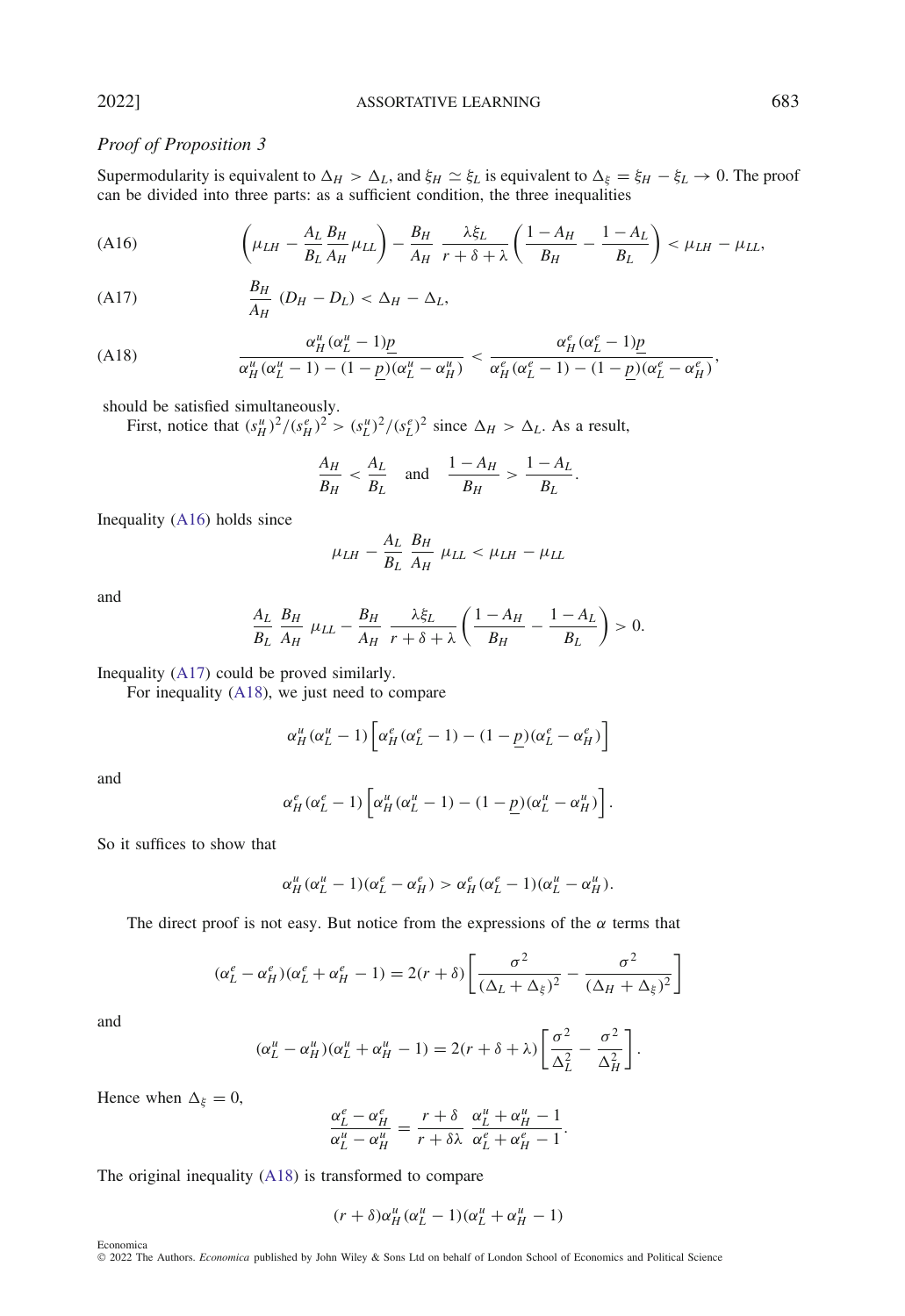and

$$
(r+\delta+\lambda)\alpha_H^e(\alpha_L^e-1)(\alpha_L^e+\alpha_H^e-1).
$$

Meanwhile, we have

$$
(r+\delta)\alpha_H^u(\alpha_L^u-1)\alpha_L^u = (r+\delta)\alpha_H^u \frac{2(r+\delta+\lambda)}{\Delta_L^2}
$$
  
> 
$$
(r+\delta+\lambda)\alpha_H^e(\alpha_L^e-1)\alpha_L^e
$$
  
= 
$$
(r+\delta+\lambda)\alpha_H^e \frac{2(r+\delta)}{\Delta_L^2}
$$

and

$$
(r+\delta)\alpha_H^u(\alpha_L^u-1)(\alpha_H^u-1) = (r+\delta)(\alpha_L^u-1) \frac{2(r+\delta+\lambda)}{\Delta_H^2}
$$
  
> 
$$
(r+\delta+\lambda)\alpha_H^e(\alpha_L^e-1)(\alpha_H^e-1)
$$
  
= 
$$
(r+\delta+\lambda)(\alpha_L^e-1) \frac{2(r+\delta)}{\Delta_H^2},
$$

since  $\alpha_y^u > \alpha_y^e$ . This implies that

$$
\alpha_H^u(\alpha_L^u-1)(\alpha_L^e-\alpha_H^e) > \alpha_H^e(\alpha_L^e-1)(\alpha_L^u-\alpha_H^u),
$$

and therefore

$$
\frac{\alpha_H^u(\alpha_L^u-1)\underline{p}}{\alpha_H^u(\alpha_L^u-1)-(1-\underline{p})(\alpha_L^u-\alpha_H^u)}<\frac{\alpha_H^e(\alpha_L^e-1)\underline{p}}{\alpha_H^e(\alpha_L^e-1)-(1-\underline{p})(\alpha_L^e-\alpha_H^e)}.
$$

Notice from the above proof that inequality [\(A18\)](#page-36-2) holds only when  $\Delta_{\xi}$  is small, and will not hold as  $\Delta_{\xi}$  becomes sufficiently large.

Finally, we can conclude that  $\widetilde{V}_H^u < \widetilde{V}_H^e$  when  $\xi_H \simeq \xi_L$ , and as a result,  $\underline{p}^e < \underline{p}^u$ .

# *Proof of Proposition 4*

The general solution of equation [\(21\)](#page-20-1) is

<span id="page-37-0"></span>
$$
(A19) \t Wy(p) = Cy p(r+\delta)/\lambda_y + \frac{\Delta_y}{r+\delta-\lambda_y} p + \frac{\mu_{Ly}-rV_y}{r+\delta}.
$$

Suppose that PAM is the equilibrium allocation. Then  $\lim_{p\to 1} W_H(p) = W_H(1)$  implies that

$$
C_H = -\frac{\lambda_H \Delta_H}{(r+\delta)(r+\delta-\lambda_H)}.
$$

The boundary conditions at the cut-off  $p$  imply a system of equations in  $C_L$  and  $p$ , where  $C_L$  is the coefficient of value function  $W_L(p)$  in equation [\(A19\)](#page-37-0). Substituting for  $C_L$ , we have

$$
\frac{\Delta_L}{r+\delta} \underline{p} + \frac{\mu_{LL} - rV_L}{r+\delta}
$$
\n
$$
= \frac{\lambda_L - \lambda_H}{r+\delta} \frac{\Delta_H}{r+\delta - \lambda_H} \underline{p}^{(r+\delta)/\lambda_H} + \left(1 - \frac{\lambda_L}{r+\delta}\right) \frac{\Delta_H}{r+\delta - \lambda_H} \underline{p} + \frac{\mu_{LH} - rV_H}{r+\delta}
$$

Economica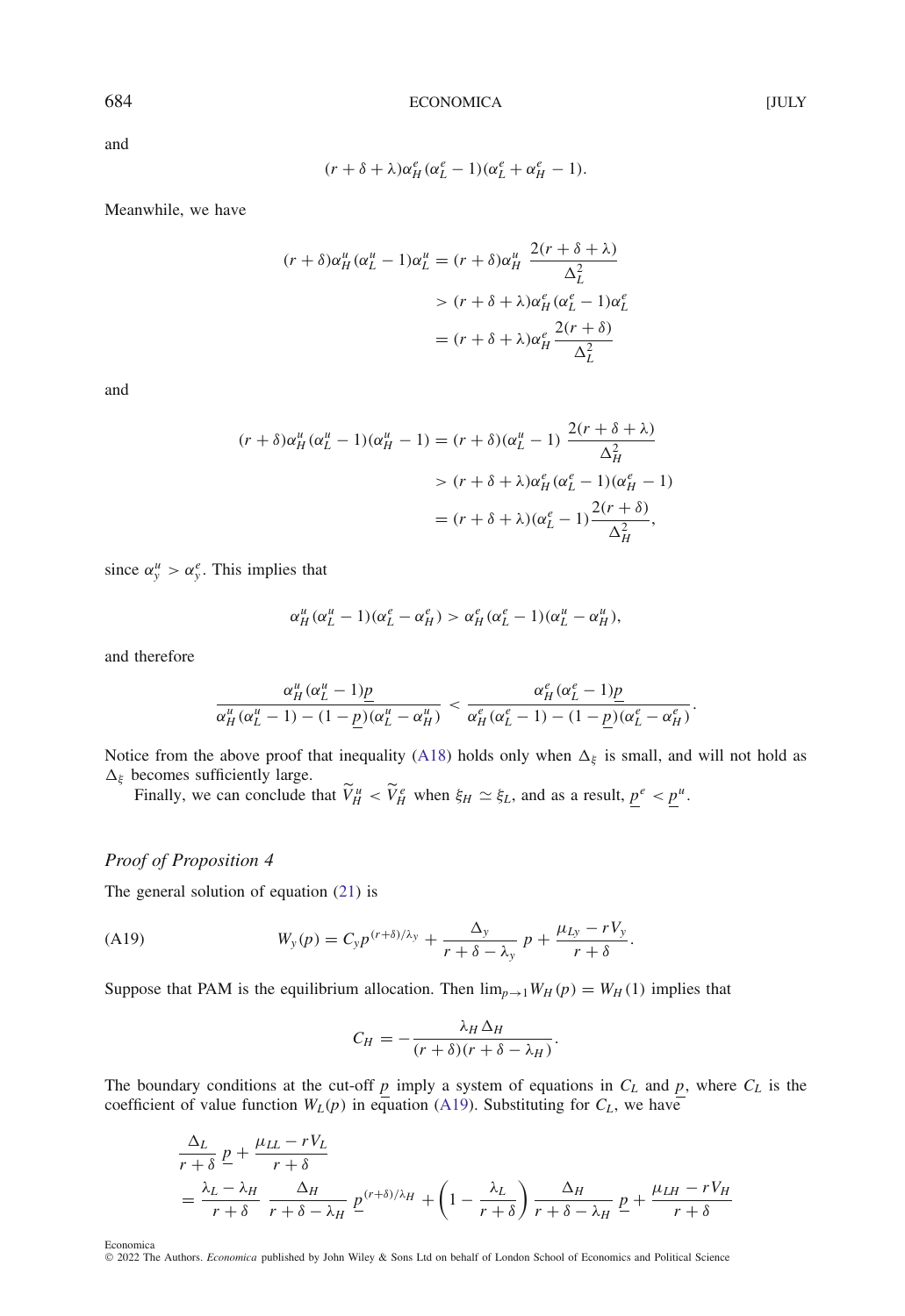$$
\sum_{i=1}^{n} x_i
$$

<span id="page-38-0"></span>
$$
(A20) \qquad \frac{\Delta_L - \Delta_H}{r + \delta} \underline{p} + \frac{\mu_{LL} - rV_L}{r + \delta} = \frac{\lambda_H - \lambda_L}{r + \delta} \frac{\Delta_H}{r + \delta - \lambda_H} [\underline{p} - \underline{p}^{(r + \delta)/\lambda_H}] + \frac{\mu_{LH} - rV_H}{r + \delta}.
$$

The inequality

$$
\frac{\mu_{LL} - rV_L}{r + \delta} > \frac{\mu_{LH} - rV_H}{r + \delta}
$$

implies that if we can show that

<span id="page-38-1"></span>(A21) 
$$
\frac{\Delta_H - \Delta_L}{r + \delta} \underline{p} < \frac{\lambda_L - \lambda_H}{r + \delta} \frac{\Delta_H}{r + \delta - \lambda_H} [\underline{p} - \underline{p}^{(r+\delta)/\lambda_H}],
$$

then equation [\(A20\)](#page-38-0) cannot hold as an equality, which is the result that we are looking for. First notice that the left-hand side of inequality [\(A21\)](#page-38-1) goes to zero as  $\Delta_H - \Delta_L$  decreases to zero. Meanwhile, the belief updating process implies that the ergodic distribution depends only on  $\lambda$  terms and will not depend on  $\Delta$  terms. From previous sections, if PAM is indeed the equilibrium allocation, then  $p$ should not depend on  $\Delta$  terms. Therefore if we fix any  $\lambda_L > \lambda_H$  and  $r + \delta > \lambda_H$ , we can derive some corresponding  $p \in (0, 1)$ . Then let  $\Delta_H - \Delta_L$  decrease to zero, and it is immediate to see that eventually we will have

$$
\frac{\Delta_H - \Delta_L}{r + \delta} \underline{p} < \frac{\lambda_L - \lambda_H}{r + \delta} \frac{\Delta_H}{r + \delta - \lambda_H} [\underline{p} - \underline{p}^{(r + \delta) / \lambda_H}].
$$

This implies that PAM cannot be an equilibrium allocation if  $\lambda_L > \lambda_H$ ,  $r + \delta > \lambda_H$  and the degree of supermodularity is sufficiently small.

#### *No-deviation condition for the non-Bayesian learning example*

Under the non-Bayesian learning case, suppose that it is optimal for a *p* worker to choose firm *y*. Then the value function for this worker should be such that (from the Hamilton–Jacobi–Bellman equation)

$$
(r+\delta) W_y(p) = w_y(p) + \lambda_y p W'_y(p).
$$

Suppose that there is a cut-off  $p$  such that workers with  $p > p$  are matched with  $H$  firms, and vice versa. Then the absence of deviation implies that a  $p > p$  worker has no incentive to deviate, rematch with an *L* firm, and switch back after time d*t*:

$$
W_H(p) > \widetilde{W}_L(p) = \mathbb{E}\left\{\int_t^{t+dt} e^{-(r+\delta)(s-t)} W_L(p_s) ds + e^{-(r+\delta) dt} W(p_{t+dt})\right\}.
$$

For dt sufficiently small,  $p_{t+dt}$  is still close to p such that it is optimal for a  $p_{t+dt}$  worker to choose firm *H* as well. It is immediate to see that

$$
\lim_{\mathrm{d}t\to 0}\frac{W_H(p)-\tilde{W}_L(p)}{\mathrm{d}t}=w_H(p)-w_L(p)+(\lambda_H-\lambda_L)pW'_H(p),
$$

hence no deviation implies that

Economica

$$
w_H(p) - w_L(p) + (\lambda_H - \lambda_L) p W'_H(p) > 0
$$

for all  $p > p$ . Let  $p \rightarrow p+$ , and we have by applying the value-matching condition that

$$
w_H(\underline{p}+) - w_L(\underline{p}^-) + (\lambda_H - \lambda_L) \underline{p} W'_H(\underline{p}^+) = \lambda_L \underline{p} \left( W'_L(\underline{p}^-) - W'_H(\underline{p}^+) \right) \ge 0,
$$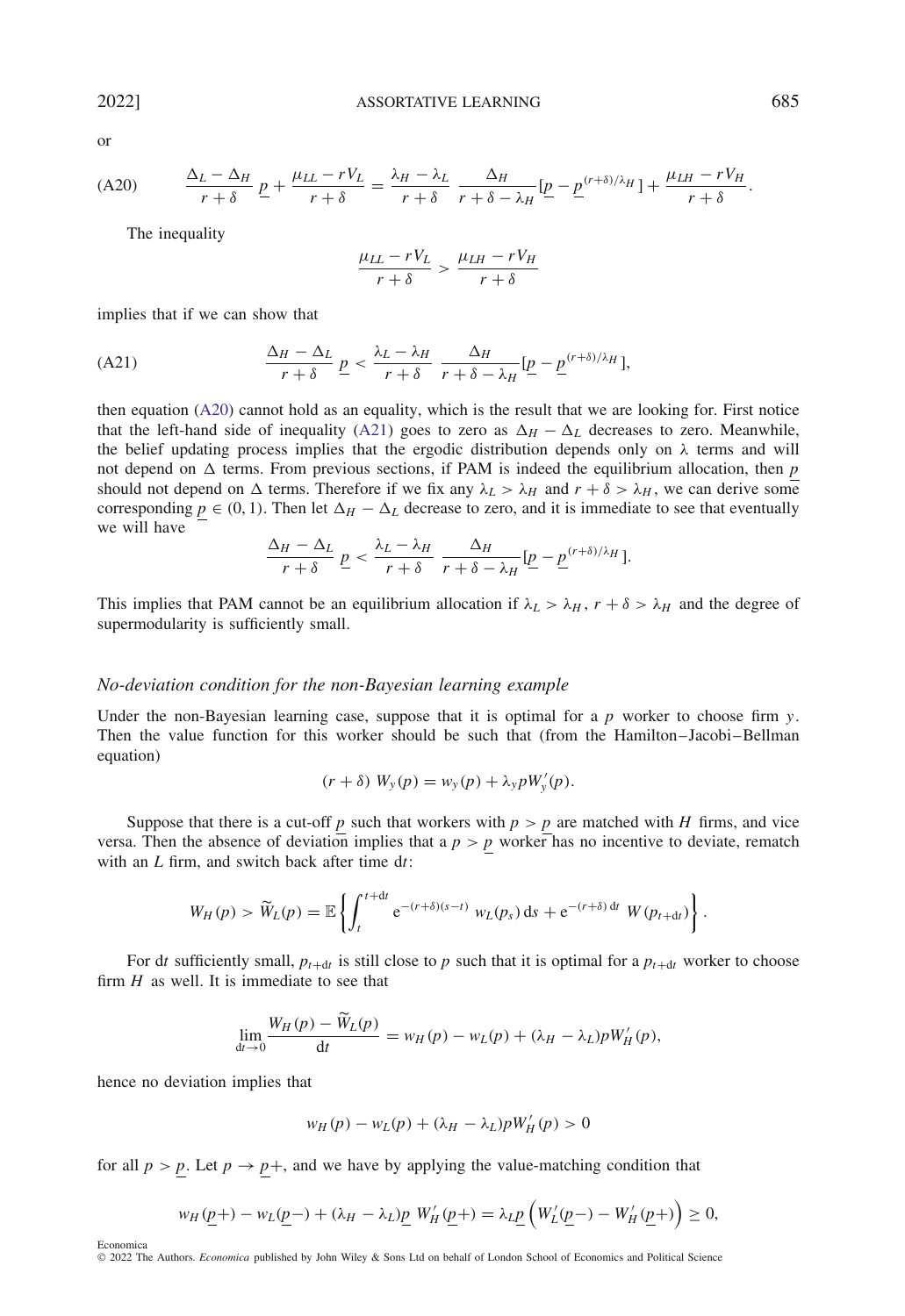or equivalently,  $W'_L(\underline{p}) \geq W'_H(\underline{p})$ . On the other hand, a  $p < p$  worker also has no incentive to deviate, rematch with an *H* firm, and switch back after time d*t*. Similarly, no deviation implies that

$$
w_L(p) - w_H(p) + (\lambda_L - \lambda_H) p W'_L(p) > 0
$$

for all  $p < p$ . Let  $p \rightarrow p$ –, and it can be shown that

$$
w_L(\underline{p}-) - w_H(\underline{p}+) + (\lambda_L - \lambda_H) \underline{p} \ W'_L(\underline{p}-) = \lambda_H \underline{p} \left( W'_H(\underline{p}+) - W'_L(\underline{p}-) \right) \ge 0,
$$

or equivalently,  $W'_H(\underline{p}+) \geq W'_L(\underline{p}-)$ . Therefore at  $\underline{p}$ , it must be the case that  $W'_H(\underline{p}) = W'_L(\underline{p})$ , and the no-deviation condition coincides with the smooth-pasting condition.

#### ACKNOWLEDGMENTS

We thank numerous colleagues for insightful discussions and comments, in particular Braz Camargo, Boyan Jovanovic, Philipp Kircher, David Levine, Qingmin Liu, Pauli Murto, Yuliy Sannikov, Robert Shimer, Lones Smith, Nancy Stokey and Marko Tervio, and we are grateful to Giuseppe Moscarini ¨ who provided detailed comments on an earlier draft. We also benefited from the feedback of several seminar audiences.

Eeckhout acknowledges support by the ERC (Grant no. 208068). Weng acknowledges support by the National Natural Science Foundation of China (Grant nos 71973002 and 72192843).

#### **NOTES**

- <span id="page-39-0"></span>1. Of course, the search model also inherently exhibits turnover, but with observable types, turnover is constant over the lifecycle. Moscarini [\(2005\)](#page-41-3) brings together search and learning in the Jovanovic framework.
- <span id="page-39-1"></span>2. For example, Anderson and Smith [\(2010\)](#page-41-15) find that positive assortative matching may fail under supermodularity due to the concern of dynamic learning in a different model setup.
- <span id="page-39-2"></span>3. See, for example, Chernoff [\(1968\)](#page-41-22). Only with multiple *independent* arms are reservation strategies guaranteed, and the Gittins index policy (in discrete time) is optimal.
- <span id="page-39-3"></span>4. Papageorgiou [\(2014\)](#page-41-6) analyses a learning model with heterogeneity. He estimates the version of Moscarini's search model with two-sided heterogeneity. With search frictions, wage setting is non-competitive, and as a result, the no-deviation condition is not imposed in addition to value matching and smooth pasting. Nonetheless, his findings provide us with realistic estimates of the labour market characteristics of our model. See also Groes *et al.* [\(2015\)](#page-41-23) for estimates of a different learning model.
- <span id="page-39-4"></span>5. This result is generalized further in Anderson [\(2015\)](#page-40-18).
- <span id="page-39-5"></span>6. Our model is more closely related to the standard firm–worker model to which they compare their two-sided model in the discussion. There is only a one-sided inference problem in that model, and they find that positive assortative matching arises for extreme beliefs  $p = 0$  and  $p = 1$ , but conjecture that it does not in the interior.
- <span id="page-39-6"></span>7. The difficulty is to account for agents switching partners. Anderson and Smith [\(2010\)](#page-41-15) resolve this by assuming symmetric learning in discrete time. Both sides of the market update in an identical fashion, and under positive assortative matching (PAM) their new matched partner coincides exactly with the updated type of their old partner. As a result, in a candidate PAM equilibrium there is never any switching.
- <span id="page-39-7"></span>8. This substantially simplifies the problem at hand. With private signals, Cripps *et al.* [\(2008\)](#page-41-24) show that with a finite signal space there will be common learning, but not necessarily with an infinite signal space as is the case in our model here.
- <span id="page-39-8"></span>9. Without death, we know that the posterior belief will converge with probability 1 to  $p = 1$  or  $p = 0$ . Death here actually acts as a shuffling device to guarantee a non-trivial stationary distribution of posterior beliefs.
- <span id="page-39-9"></span>10. However, we can allow  $\sigma$  to be firm-specific. In the first subsection of Section IV, we analyse the general case of firm-dependent *σ<sup>y</sup>* .
- <span id="page-39-10"></span>11. Bergemann and Välimäki ([1996\)](#page-41-25) and Felli and Harris [\(1996\)](#page-41-2) consider a two-firm, one-worker/buyer model with strategic price setting in a world with independent arms. With *ex ante* heterogeneous firms and workers, and correlated arms, we instead focus on competitive price setting that is closest in spirit to the Beckerian benchmark.
- <span id="page-39-11"></span>12. Notice that since there is no free entry, *Vy* need not be zero. We could model free entry as long as in equilibrium there is a non-degenerate distribution of firm types in the economy. We consider that this does not add to the insights of our model.
- <span id="page-39-12"></span>13. And there is limited liability, that is, workers and firms cannot receive negative payoffs.
- <span id="page-39-14"></span><span id="page-39-13"></span>14. Note that critically, we need the assumption that the worker does not have any private information about his type. If this assumption is violated, then the worker's value functions could not be written like this.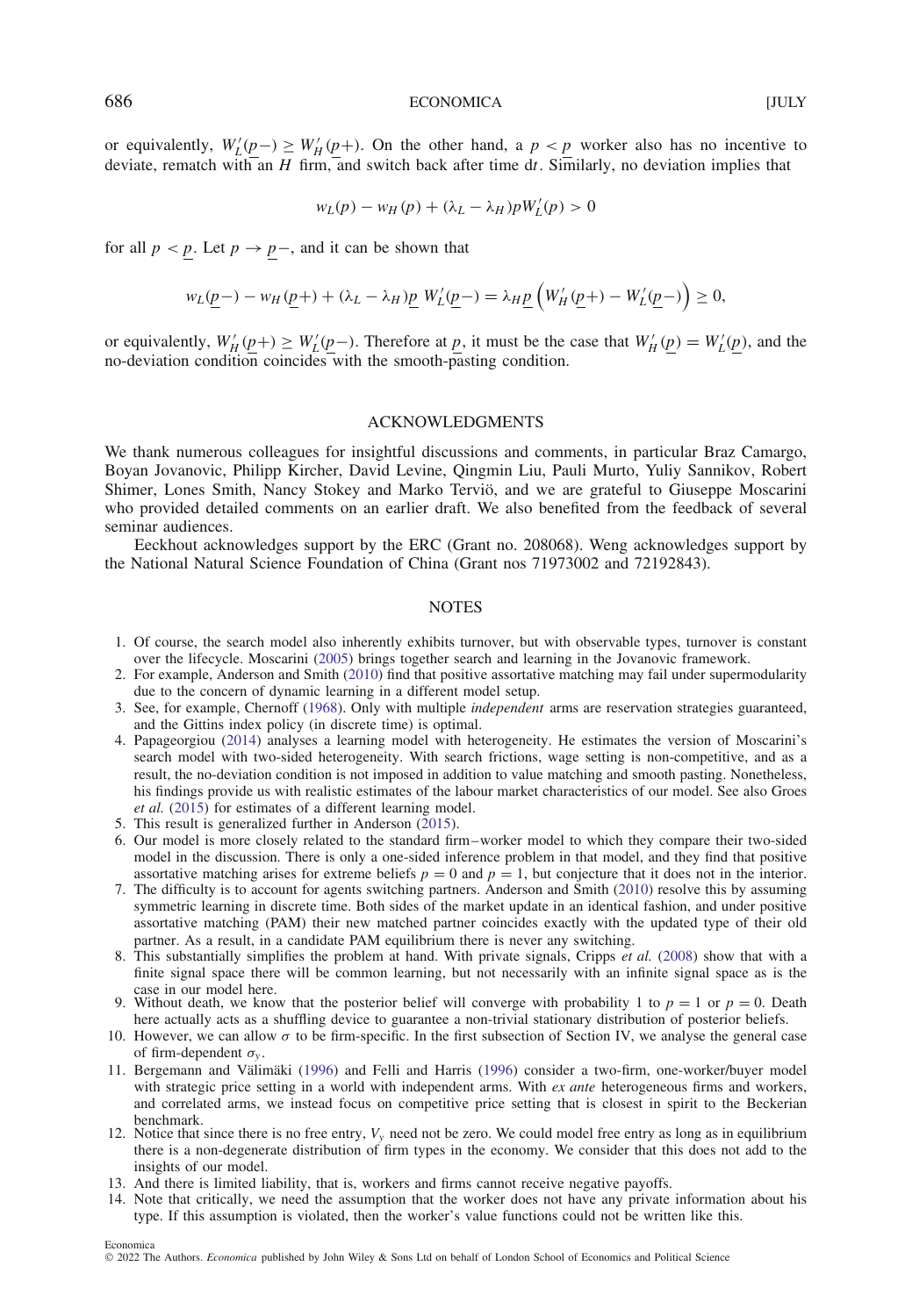- 15. In that case, *p* can take both values 0 and 1. So the boundedness of the value function requires that both  $k_{y1}$ and  $k_{y2}$  are zero, and hence  $W''_y(p) = 0$  for every *p*.
- <span id="page-40-0"></span>16. We slightly abuse notation here since  $W_L$  is not defined on  $p_2$ . A more precise way of writing the equations is  $W_L(p_2+) = W_H(p_2)$  and  $W'_L(p_2+) = W'_H(p_2)$ . In what follows, we will continue to use the expression in the
- <span id="page-40-1"></span>text in order to economize on notation. 17. This notion is also used implicitly in Sannikov [\(2007,](#page-41-13) Prop. 2), and also in Cohen and Solan [\(2013\)](#page-41-26), who consider deviations from Markovian strategies in bandit problems.
- <span id="page-40-2"></span>18. For example, in our model, assume  $\mu_{HL} = \mu_{LL}$  and the return in the low-type firm is deterministic.
- <span id="page-40-3"></span>19. In a model of option pricing by Dumas [\(1991\)](#page-41-27), there does exist a condition on the second derivative called the 'super contact' condition, which is of a very different nature. It arises as the optimal solution to the option pricing problem with proportional cost.
- <span id="page-40-4"></span>20. Monotonicity is just to help us to find one particular way to divide the surplus. The whole construction of equilibrium also goes through if we do not make this assumption.
- <span id="page-40-5"></span>21. Here the assumption that there is no heterogeneity in the prior  $p_0$  substantially simplifies the solution of this differential equation. While there is no solution for a general distribution of priors, we have been able to solve the stationary distribution if the priors are drawn from a beta distribution. See also Papageorgiou [\(2014\)](#page-41-6).
- 22. Observe that with more unknowns than variables, the solution to our system is indeterminate. In fact, there is potentially a continuum of wages that can be supported in equilibrium, though the allocation will be unique. This indeterminacy is as in Becker [\(1973\)](#page-41-17): the allocation is unique, but there may be multiple ways to split the surplus. In all that follows, when we use the term uniqueness of equilibrium, we refer to the allocation, not to the wages.
- <span id="page-40-6"></span>23. This multiplicity is standard in the Beckerian model of assortative matching. For example, in a model with a continuum of firm and worker types, the wages are determined by a differential equation. By assigning different initial conditions, we can derive multiple equilibrium wage schedules, each solving for the same differential equation with a different initial condition.
- <span id="page-40-7"></span>24. Generally, value-matching and no-deviation conditions imply that

$$
(r + \delta) W_H(\underline{p}) = w_H(\underline{p}) + \Sigma_H(\underline{p}) W_H''(\underline{p}) = (r + \delta) W_L(\underline{p}) = w_L(\underline{p}) + \Sigma_L(\underline{p}) W_L''(\underline{p})
$$

and

$$
W_H''(p) = W_L''(p).
$$

<span id="page-40-8"></span>These immediately give that  $w_H(p) < w_L(p)$  and  $rV_H - rV_L > \mu_H(p) - \mu_L(p)$ .

- 25. The sufficiency of the no-deviation condition is also extended to include all of the combinations of  $(σ<sub>H</sub>, σ<sub>L</sub>)$  as we prove generalized versions of Claim [2](#page-8-0) and Lemma [6](#page-8-2) in the Appendix.
- <span id="page-40-9"></span>26. The fully general planner's problem should be dynamic, where the distribution of beliefs is the state variable. But that problem is very complicated, if not impossible to solve. For our purpose therefore, we restrict attention to the problem under stationarity.
- <span id="page-40-10"></span>27. This property is also established in the one-sided model of Anderson and Smith [\(2010\)](#page-41-15). Our results show that not only at the extremes but also at the interior, the planner's (and the equilibrium) allocation exhibits PAM.
- <span id="page-40-11"></span>28. Having a continuous relation between tenure and human capital renders the system of differential equations into a system of partial differential equations. Typically, there is no solution. In the current setup, there is an additional state (experienced versus inexperienced) and the model remains tractable.
- <span id="page-40-12"></span>29. Observe that experience is worker-dependent, but not firm-dependent. While it is likely a realistic feature to have experience dependent on job type, we would have a different level of experience for different histories, which makes the problem non-tractable.
- <span id="page-40-13"></span>30. In this section, we maintain the earlier assumption that  $\sigma_H = \sigma_L = \sigma$ .
- <span id="page-40-14"></span>31. We can write the value of a worker of type p in firm y as  $W_y(p) = w_y(p) dt + (1 - (r + \delta) dt) W_y(p + dp)$ . Using a Taylor expansion  $W_y(p + dp) = W_y(p) + W_y'(p) dp + o(dt)$  and the fact that  $dp = \lambda_y p dt$ , we obtain the expression for  $W_y(p)$ .
- <span id="page-40-15"></span>32. This comes from the fact that  $W_L(\cdot)$  is a strictly convex function.
- <span id="page-40-16"></span>33. Actually, we are using the result that if  $G_2(p)/G_1(p)$  is decreasing in p, then  $(\int_0^p G_2(p) dp)/(\int_0^p G_1(p) dp)$ will also be decreasing in *p*. This is true because by the definition of the Riemann integral,  $\int_0^p G_1(p) dp$  and  $\int_0^p G_2(p) dp$  could be written as limits of Riemann sums. The ratio of two Riemann sums is always decreasing in *p* since  $G_2(p)/G_1(p)$  is decreasing in *p*.
- <span id="page-40-17"></span>34. Things are slightly different if we have  $p_0 \in (p'_2, p'_1)$ . Then we have four new distribution coefficients but we also have two more equations:  $\hat{f}_L(p_0-) = \hat{f}_L(p_0+)$  and  $\Sigma_L(p_0)$   $(\hat{f}_L'(p_0-) - \hat{f}_L'(p_0+)) = \delta$ . We can use this system of four linear equations to pin down the four parameters.

#### **REFERENCES**

<span id="page-40-18"></span>ANDERSON, A. (2015). A dynamic generalization of Becker's assortative matching result. *Journal of Economic Theory*, **159**, 290–310.

Economica

<sup>©</sup> 2022 The Authors. *Economica* published by John Wiley & Sons Ltd on behalf of London School of Economics and Political Science